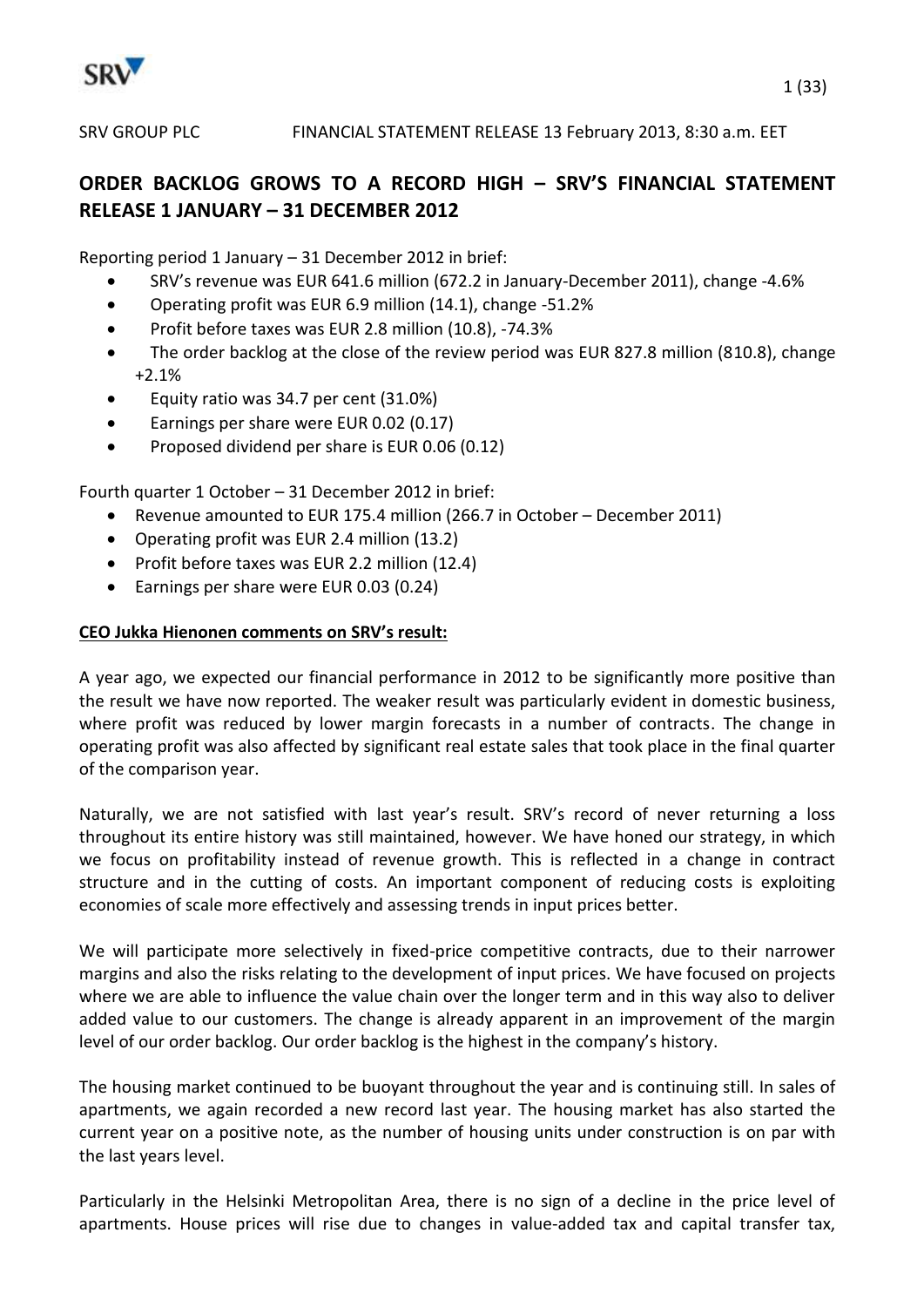

increasing the already high costs to house buyers. Progress on SRV's spearhead projects will be slowed by the long process associated with appeals made about city plans.

The development of international business was on the right track last year. Revenue in particular grew rapidly, to nearly double. The primary source of this was our Pearl Plaza shopping centre project in the vicinity of St. Petersburg, but a commercial premises contract was also concluded in Estonia. Our Estonian subsidiary recorded a small profit last year. The long-standing losses in international business overall were halved due to restructuring. In the final quarter, we made a profit.

Obstacles are gradually being removed from the path of the Okhta Mall shopping centre project near to central St. Petersburg, and this year we will take significant steps forward in the project. Positive development in Russia's shopping centre market and SRV's accumulated expertise have led us to focus on this sector in St. Petersburg and Moscow. As these projects have progressed, we have also managed to revitalise our stagnant balance sheet.

The changes made to our strategic priorities as well as the positive development of our Russian business mean that we set out into the coming year from a better foundation.

### **Overall review**

At the end of the financial year, SRV's order backlog had risen to EUR 827.8 million (810.8 on 31 December 2011). The average profit margin of the Group's order backlog improved.

The Group's revenue amounted to EUR 641.6 million (672.2 in January-December/2011), with strong growth in revenue from international operations. The Etmia II office property in Moscow and the Derby Business Park in Espoo remained unsold at the end of the financial year.

The Group's operating profit was EUR 6.9 million (14.1 in 1–12/2011). The Group's profitability has been affected by the project development nature of operations and the fact that its order backlog primarily consists of low-margin contracting. Operating profit was burdened by the weakening of the estimated margins of three contracts by a total of about EUR 7 million in Operations in Finland as well as EUR 1.1 million in non-recurring depreciation recorded in International Operations as a result of a fire that destroyed a warehouse building in January. Operating profit for the reference period was increased by the sale of shares of two underground car park companies and completion of a higher amount of developer contracting housing production. The Group's profit before taxes was EUR 2.8 million (10.8 in 1-12/2011). Financial expenses saw year-on-year growth. Financial items in the reference period were lower due to financial income from affiliates.

Revenue from Operations in Finland amounted to EUR 568.3 million (632.3 in 1-12/2011) and operating profit to EUR 14.8 million (27.9). The domestic order backlog was EUR 774.4 million (711.2 on 31 December 2011). The operational focus has been shifted to stepping up developer contracting and negotiated contracts. Far fewer new fixed-price contracts were signed during the financial year than in the reference period. The average profit margin of the order backlog has improved.

Revenue from domestic commercial construction fell. SRV posted higher revenue from commercial construction in the reference year due to the greater volume of contracting and the sale of the Kampin Luola and Kamppi Parkki car parks. The profitability of commercial construction has been impacted by the fact that the order backlog consists primarily of low-margin contracting. In order to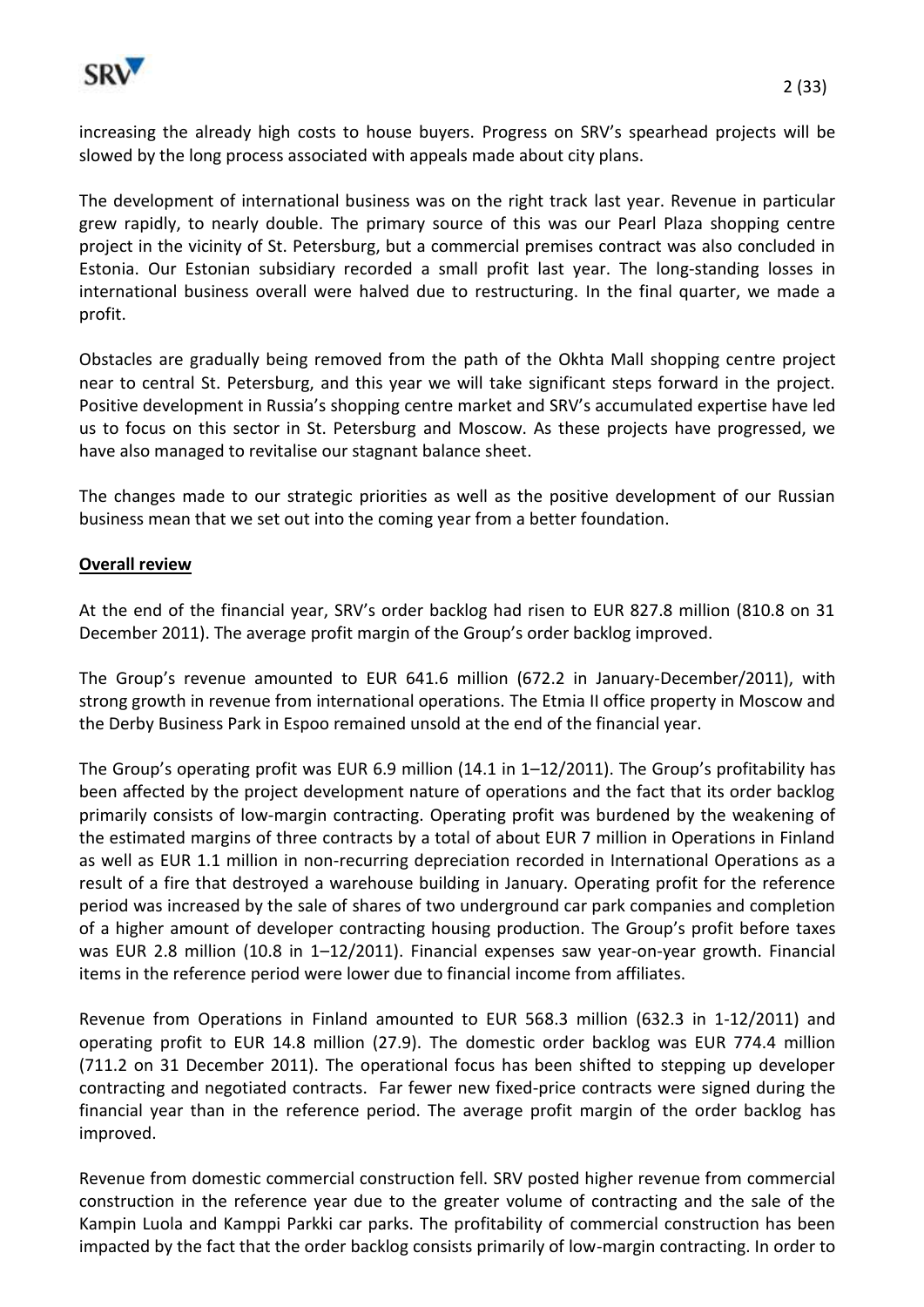

improve profitability, SRV seeks to shift the focus of operations to its own project development. The order backlog for commercial construction grew to EUR 438.7 million (362.2 on 31 December 2011).

In domestic housing construction, revenue grew thanks to the rise in the volume of residential contracting. Total housing sales saw year-on-year growth. SRV sold a total of 745 housing units (680 in 1-12/2011), of which 477 (482) were developer-contracted and 268 (198) were sold to investors under negotiated contracts. SRV's ongoing housing construction at the end of the financial year amounted to 1,849 housing units (2,197 on 31 December 2011). More than 80 per cent of the housing units under construction have been sold, and about 70 per cent of production consists of rental and right-of-occupancy units. SRV has 586 developer-contracted housing units under construction. Based on advance marketing, the decision has been made to initiate the construction of 55 additional housing units. The order backlog for housing construction came to EUR 335.7 million (349.0).

Revenue from International Operations grew to EUR 73.1 million (39.0). Construction of the Pearl Plaza shopping centre, of which SRV owns 50 per cent, generated most of the revenue. Due to the project development nature of this business area, its result remained in the red. SRV aims to tap into the market potential in Russia through developer-contracted property development projects financed with the support of the Russia Invest investment company and the investment potential of the VTB and Ashmore property funds.

The Group's fourth-quarter revenue was EUR 175.4 million (266.7) and operating profit was EUR 2.4 million (13.2). Revenue and operating profit for the reference period were increased by the recognition of income from 351 housing units upon delivery during the fourth quarter (114 in 10- 12/2012) and the sale of the Kampin Luola and Kamppi Parkki car parks. The decline in operating profit in the fourth quarter of 2012 was in part due to the weakening of the estimated profit margins of three contracts in Finnish operations by a further EUR 4 million.

SRV's own project development operations are paving the way for substantially increasing operating volumes in Finland. These projects require long-term development work and are carried out over the course of several years. Many of SRV's projects are so-called landmark projects – innovative new solutions for the needs of sustainable regional construction. Such projects include, for example, the Keilaniemi Towers housing project, the development project for the vicinity of the Niittykumpu metro station in Espoo, and the Kalasatama Centre development project in Helsinki.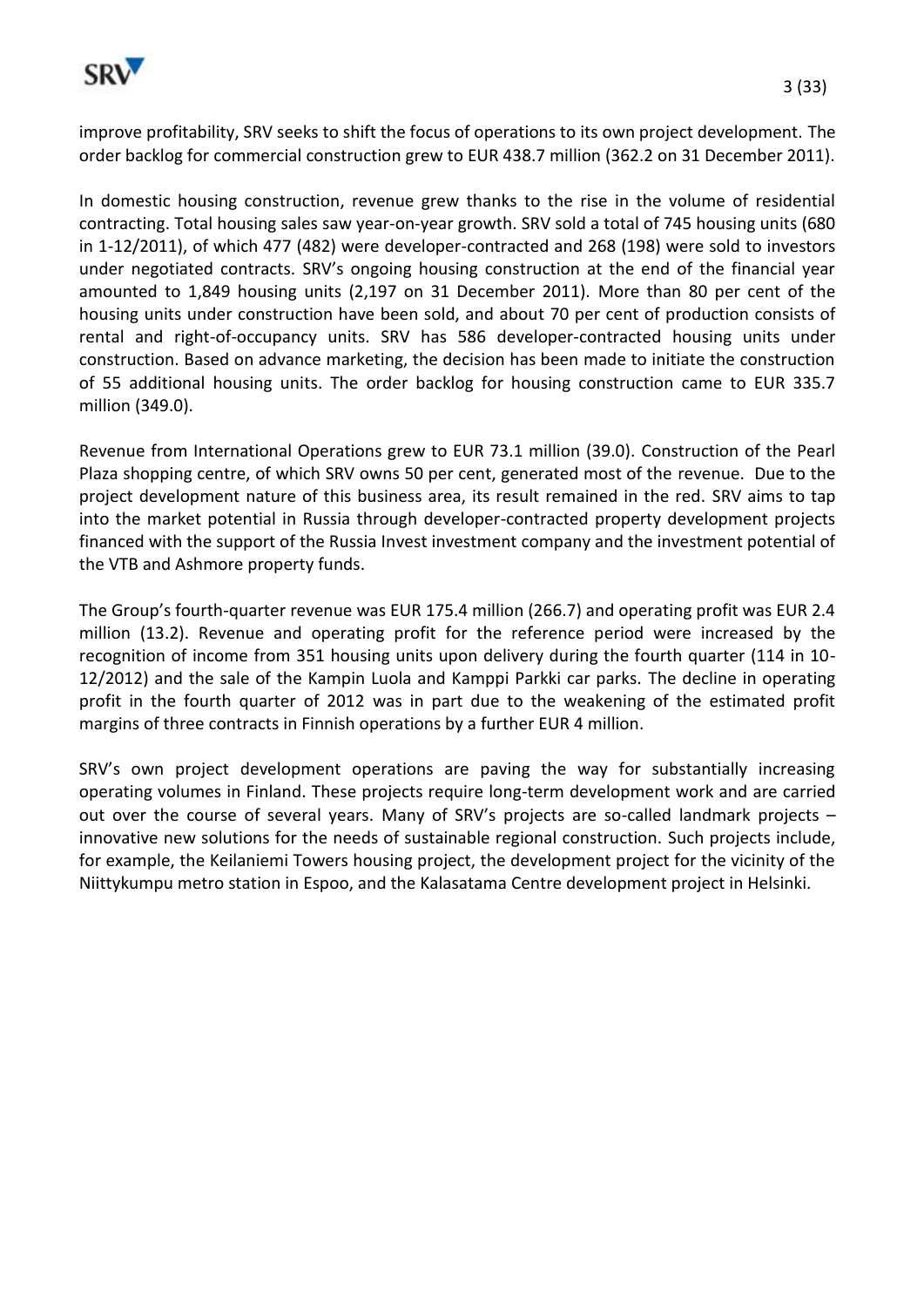

| Group key figures                  | $1 - 12/$ | $1 - 12/$ | change,     | change, | $10 - 12/$ | $10 - 12/$ |
|------------------------------------|-----------|-----------|-------------|---------|------------|------------|
| (IFRS, EUR million)                | 2012      | 2011      | <b>MEUR</b> | %       | 2012       | 2011       |
| Revenue                            | 641.6     | 672.2     | $-30.6$     | $-4.6$  | 175.4      | 266.7      |
| Operating profit                   | 6.9       | 14.1      | $-7.2$      | $-51.2$ | 2.4        | 13.2       |
| Financial income and expenses,     |           |           |             |         |            |            |
| total                              | $-4.1$    | $-3.3$    | $-0.8$      |         | $-0.2$     | $-0.8$     |
| Profit before taxes                | 2.8       | 10.8      | $-8.0$      | $-74.3$ | 2.2        | 12.4       |
| Order backlog                      | 827.8     | 810.8     | 16.9        | 2.1     |            |            |
| New agreements                     | 594.5     | 811.6     | $-217.1$    | $-26.7$ | 248.0      | 196.1      |
| Operating profit, %                | 1.1       | 2.1       |             |         | 1.4        | 4.9        |
| Net profit, %                      | 0.1       | 0.8       |             |         | 0.8        | 3.1        |
| Equity ratio, %                    | 34.7      | 31.0      |             |         |            |            |
| Net interest bearing debt          | 267.9     | 271.8     |             |         |            |            |
| Gearing, %                         | 126.2     | 160.2     |             |         |            |            |
| Return on investment, %            | 2.2       | 4.5       |             |         |            |            |
| Return on equity, %                | 0.5       | 3.3       |             |         |            |            |
| Earnings per share, EUR            | 0.02      | 0.17      |             |         | 0.03       | 0.24       |
| Equity per share, EUR              | 4.62      | 4.68      |             |         |            |            |
| Weighted average number of         |           |           |             |         |            |            |
| shares outstanding, million shares | 35.5      | 35.0      |             | 1.4     |            |            |

# **Key figures for the Segments**

| Revenue<br>(EUR million) | $1-12/$<br>2012 | $1 - 12/$<br>2011 | change,<br><b>MEUR</b> | change,<br>% | $10-12/$<br>2012 | $10-12/$<br>2011 |
|--------------------------|-----------------|-------------------|------------------------|--------------|------------------|------------------|
| Domestic operations      | 568.3           | 632.3             | $-64.0$                | $-10.1$      | 157.2            | 248.9            |
| International operations | 73.1            | 39.0              | 34.2                   | 87.6         | 18.1             | 17.5             |
| <b>Other Operations</b>  | 14.4            | 12.7              | 1.7                    | 13.8         | 3.4              | 3.2              |
| Eliminations             | $-14.3$         | $-11.8$           | $-2.5$                 |              | $-3.3$           | $-3.0$           |
| Group, total             | 641.6           | 672.2             | $-30.6$                | $-4.6$       | 175.4            | 266.7            |
|                          |                 |                   |                        |              |                  |                  |
| <b>Operating profit</b>  | $1-12/$         | $1 - 12/$         | change,                | change,      | $10-12/$         | $10-12/$         |
| (EUR million)            | 2012            | 2011              | <b>MEUR</b>            | %            | 2012             | 2011             |
| Domestic operations      | 14.8            | 27.9              | $-13.2$                | $-47.2$      | 1.6              | 17.9             |
| International operations | $-3.2$          | $-8.3$            | 5.1                    |              | 2.4              | $-2.6$           |
| <b>Other Operations</b>  | $-4.7$          | $-5.5$            | 0.9                    |              | $-1.7$           | $-2.1$           |
| Eliminations             | 0.0             | 0.0               | 0.0                    |              | 0.0              | 0.0              |
| Group, total             | 6.9             | 14.1              | $-7.2$                 | $-51.2$      | 2.4              | 13.2             |
| <b>Operating profit</b>  | $1-12/$         |                   | $1 - 12/$              | $10-12/$     | $10-12/$         |                  |
| (%)                      | 2012            |                   | 2011                   | 2012         | 2011             |                  |
| Domestic operations      |                 | 2.6               | 4.4                    | 1.0          | 7.2              |                  |
| International operations |                 | $-4.4$            | $-21.3$                | 13.3         | $-14.9$          |                  |
| Group, total             |                 | 1.1               | 2.1                    | 1.4          | 4.9              |                  |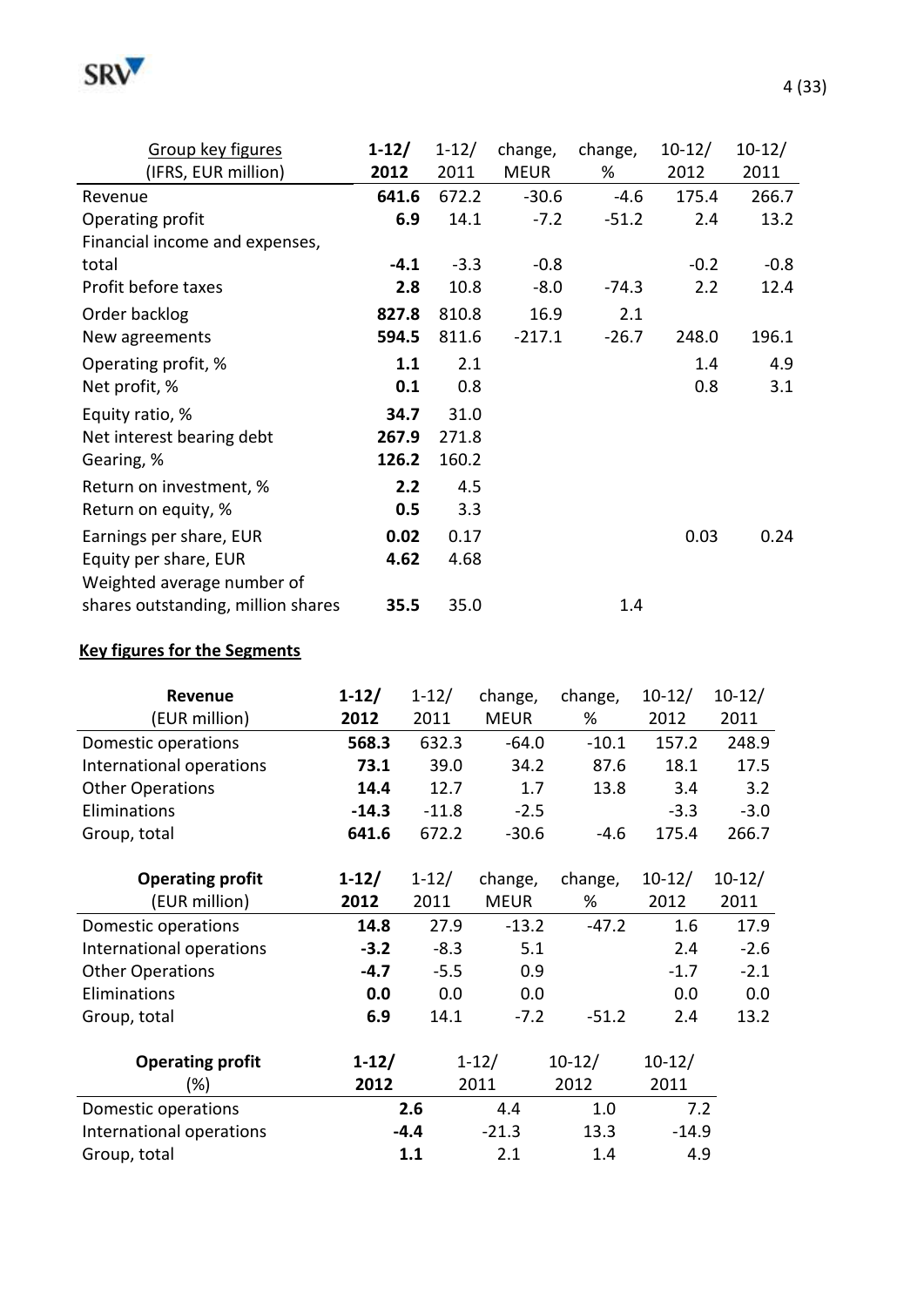

| Order backlog            |          |          | change,     | change  |
|--------------------------|----------|----------|-------------|---------|
| (EUR million)            | 31.12.12 | 31.12.11 | <b>MEUR</b> | %       |
| Domestic operations      | 774.4    | 711.2    | 63.2        | 8.9     |
| International operations | 53.4     | 99.6     | $-46.3$     | $-46.4$ |
| Group, total             | 827.8    | 810.8    | 16.9        | 2.1     |
| - sold order backlog     | 610      | 596      | 14          | 2.3     |
| - unsold order backlog   | 218      | 215      | 3           | 1.5     |

#### **Earnings trends of the Segments**

| <b>Domestic operations</b> | $1-12/$ | $1 - 12/$ | change,     | change, | $10 - 12/$ | $10-12/$ |
|----------------------------|---------|-----------|-------------|---------|------------|----------|
| (EUR million)              | 2012    | 2011      | <b>MEUR</b> | %       | 2012       | 2011     |
| Revenue                    | 568.3   | 632.3     | $-64.0$     | $-10.1$ | 157.2      | 248.9    |
| - business construction    | 305.3   | 379.6     | $-74.3$     | $-19.6$ | 83.5       | 135.9    |
| - housing construction     | 263.0   | 252.8     | 10.2        | 4.0     | 73.7       | 113.0    |
| <b>Operating profit</b>    | 14.8    | 27.9      | $-13.2$     | $-47.2$ | 1.6        | 17.9     |
| Operating profit, %        | 2.6     | 4.4       |             |         | 1.0        | 7.2      |
| Order backlog              | 774.4   | 711.2     | 63.2        | 8.9     |            |          |
| - business construction    | 438.7   | 362.2     | 76.5        | 21.1    |            |          |
| - housing construction     | 335.7   | 349.0     | $-13.3$     | $-3.8$  |            |          |

The Operations in Finland business area consists of SRV's construction projects and property development in Finland. Operations in Finland are divided into housing construction and commercial construction, which comprises retail, office, logistics, earthworks and rock construction operations.

Revenue from Operations in Finland amounted to EUR 568.3 million (632.3 in 1-12/2011), and accounted for 89 per cent of the Group's revenue (94). Operating profit was EUR 14.8 million (27.9), generating an operating profit margin of 2.6 per cent (4.4). SRV posted higher revenue from commercial construction in the reference year due to the greater volume of contracting and the sale of shares of two underground car park facilities. Revenue from housing construction increased due to the growth in contract production volumes in step with the decline in revenue from developer contracting of housing because fewer residential units were completed during the financial year. The major factors behind the decline in operating profit were the weaker profit margin estimates of many contracts, the lower share of revenue accounted for by developer contracting and properties that have remained unsold. The order backlog stood at EUR 774.4 million (711.2 on 31 December 2011).

Fourth-quarter revenue amounted to EUR 157.2 million (248.9 in 10-12/2011) and operating profit to EUR 1.6 million (17.9). Revenue from both commercial and housing construction declined from the reference period. During the fourth quarter, 114 developer-contracted housing units were completed (351 in 10-12/2011). As income is recognised upon delivery, revenue from housing construction was lower than in the reference period declining also the operating profit. In the reference period, revenue was increased by the sale of the Kampin Luola and Kamppi Parkki car parks. The major factors behind the decline in operating profit were also the weaker profit margin estimates of many contracts and properties that remained unsold. In the fourth quarter, a total of 207 housing units (129) were sold to consumers and investors.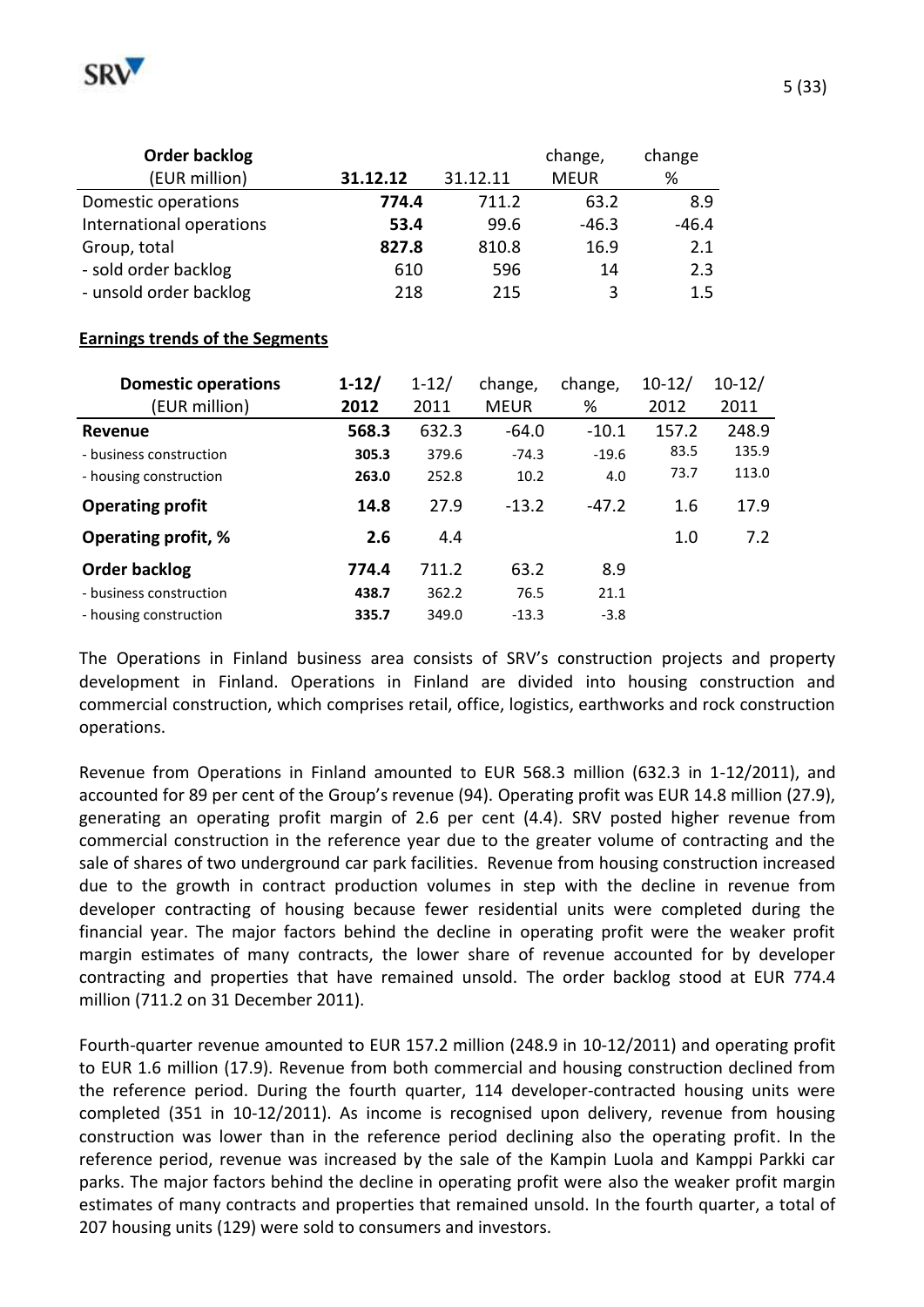

remained tight.

Revenue from commercial construction came to EUR 305.3 million (379.6 in 1-12/2011). The order backlog was EUR 438.7 million (362.2 on 31 December 2011). Competition for new contracts

The renovation works that were completed during the financial year included the basic renovation of the Viikki laboratory building and the Kaisa Building, which were carried out as project management contracts for University of Helsinki Property Services. The Kaisa Building will house the University's City Centre Campus Library. In Vantaa, SRV completed the renovation of the city hall as well as the construction of a day care centre. In Espoo, SRV finished the extension of the car park of the Jorvi Hospital, which was started up in the first half of the year. Of the renovation projects ordered by Kesko, the Ruoholahti shopping centre and Imatra Citymarket were completed.

New construction projects completed included a new building for a hospital school for Jyväskylän Tilapalvelut Oy, the Paavola bridge in Lohja, Kumpus Kungsgården in Vaasa, a marine sign factory in Joensuu for Meritaito Oy and the 35,000 m2 Willa shopping centre in Hyvinkää. In Turku, SRV completed a pharmaceutical warehouse for TYKS, the VW-Center, Turun Starkki Skanssi and business premises for Autofenno Oy.

The commercial development projects completed by SRV included the STC Tuupakka logistics centre for the Tapiola General Mutual Insurance Company, the STC Tahkotie logistics centre for Pohjola Insurance Ltd, the S-market grocery store in Juvankartano, Espoo, owned by Pohjola Insurance Ltd, and storage facilities in Nurmijärvi for the Finnish National Opera.

During the financial year, new contracts worth EUR 324.5 million were signed with external clients. Renovation works that were started up included the renovation and extension of the Merituuli shopping centre for Kesko in Espoo and the now-completed renovation of the Ruoholahti shopping centre in Helsinki. At the Itis shopping centre, where SRV already has renovation works in progress, the company also agreed on the renovation of Stockmann's premises. SRV will renovate Laboratory Building F in Viikki for the University of Helsinki, and signed an agreement with Sponda on an additional contract for the renovation of the Kaivokatu tunnel in the centre of Helsinki. SRV will renovate a parish hall in the centre of Oulu, a healthcare centre in Laukaa and the Brondankulma property in the centre of Helsinki. In addition, the Office of the President commissioned the basic renovation of the Presidential Palace at the end of the report year. The works will take about two years and will be completed by independence day in 2014.

As a new construction project, an agreement was signed for a 27-floor tower hotel with more than 300 rooms in the centre of Tampere, next to the railway station. The client is Pension Fennia insurance company and the hotel operations will be run by Sokotel Oy, a subsidiary of SOK. SRV will construct the new Huslab building on Haartmaninkatu in Helsinki for the University of Helsinki, a water reservoir for Helsinki Water in Pitkäkoski and a healthcare centre for the city of Äänekoski. In addition, towards the end of the year, the Finnish Transport Agency ordered an interior decoration contract for the airport station building, the largest station on the Ring Rail Line.

Due to an appeal filed against the city plan, SRV decided to downscale the construction of the Kalasatama Centre in Sörnäinen, Helsinki, in order to put the brakes on the amount of capital tied into the project. Project planning and commercialisation are proceeding as planned. In Perkkaa, Espoo, SRV is building a developer-contracted project for commercial premises that will be completed in 2012–2013, consisting of three office buildings with a total floor area of 20,000 m2.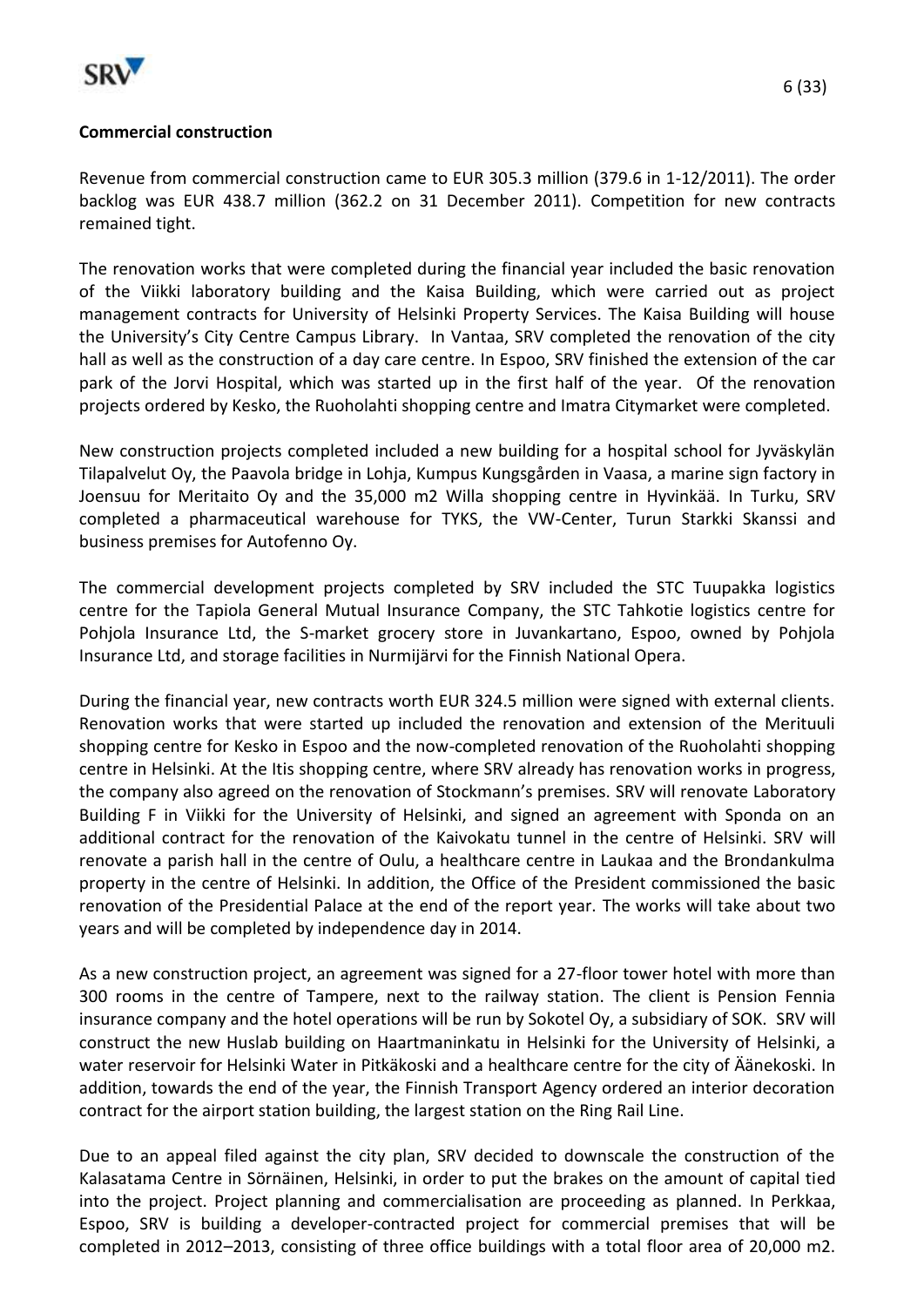

The first phase was completed in August 2012. The next two phases are slated for completion in late summer 2013. There, SRV will build headquarters for both itself and Siemens Osakeyhtiö. Total occupancy rate of the project is already 88%. SRV estimates that annual rental income from the project will amount to about EUR 4.3 million once it has been fully leased out. Project sales efforts are in progress, and the objective is to sell the project to investors during 2013.

#### **Housing construction**

Revenue from housing construction amounted to EUR 263.0 million (252.8 in 1–12/2011). The order backlog was EUR 335.7 million (349.0 on 31 December 2011). At the end of the financial year, SRV had a total of 1,849 units under construction (2,197). In addition, SRV is renovating 300 housing units in Helsinki. Of the housing units under construction, 81 per cent were contracted housing units or own sold production.

The contract sites completed during the financial year included Vanhalinna, a 309-unit rental housing project for the Tapiola Group in Itäkeskus, Helsinki, and 118 housing units built on Välimerenkatu, Helsinki, for Alkuasunnot. In addition, the following projects were completed in the Greater Helsinki area: 66 units built for VVO on Agronominkatu street in Helsinki, 58 units built for Asokodit on Klariksentie in Espoo, 62 units built for Espoonkruunu in conjunction with the assistedliving facility in Kauklahti, and 86 units built in Saunalahti and 96 in Vanttila for Tarveasunnot. SRV completed a total of 129 units for YH-Länsi in Kangasala, Ylöjärvi, Kaarina and Turku.

During the review period, housing construction contracts worth EUR 126.4 million were signed with external clients. A total of 647 housing units will be completed in these sites. A residential block featuring 133 units, both owner-occupied and rental, will be built for Sato in the Kalasatama district of Helsinki. A contract agreement for 56 housing units in Maununkatu, Nokia, 42 units in Sorakuopankatu, Tampere, and 16 units in Turku was concluded with YH-Länsi. In addition, a 58 unit apartment building will be built for VVO in Suurpelto, Espoo.

26 housing units in Vanttila, Espoo and 35 units in Länsi-Toppila, Oulu will be constructed for Tarveasunnot. The apartment building to be constructed in Oulu is SRV's first project in the new Satamaranta residential area, where the company holds building rights for a total of approximately 70,000 square metres of floor area. Three projects, featuring a total of 144 housing units, to be built on SRV's own lots, were sold to IceCapital. The properties are located in Tikkurila and Viertola in Vantaa, and in Kannelmäki, Helsinki. In addition, a project to build 67 units on a plot previously owned by SRV in Myyrmäki, Vantaa, was sold to Sato. Under a contractual alliance with the University of Helsinki, SRV will construct a residential project with 26 new units on Vuolukiventie in Helsinki. In addition, 300 units will be renovated.

During the financial year, SRV launched the construction of 415 developer contracting housing units that will be sold to consumers within the framework of the RS system. In Helsinki, the 65-unit Emmy will be built in Etu-Töölö and the 51-unit Kesäheila in Vallila. In Espoo, SRV will build 35 apartments in the seaside district of Soukanniemi, and the 60-unit Artesaani in Matinkylä, in the immediate vicinity of the Iso Omena shopping centre and the future metro station. Projects launched in Tampere included the Neitoperhonen terraced house featuring 26 housing units and the 26-unit Herttua apartment building in Rahola. In addition, SRV will build the 39-unit Pirkkalan Pähkinäpolku apartment building in Pirkkala, the 35-unit Oulun Satamaranta in Toppila, Oulu, the 29-unit Lahden Tyyne in Lahti, the 25-unit Jyväskylän Graniitti in Seppälä, Jyväskylä, and the 24-unit Kaarinan Kantele in Kaarina. In addition to the projects started up during the financial period, SRV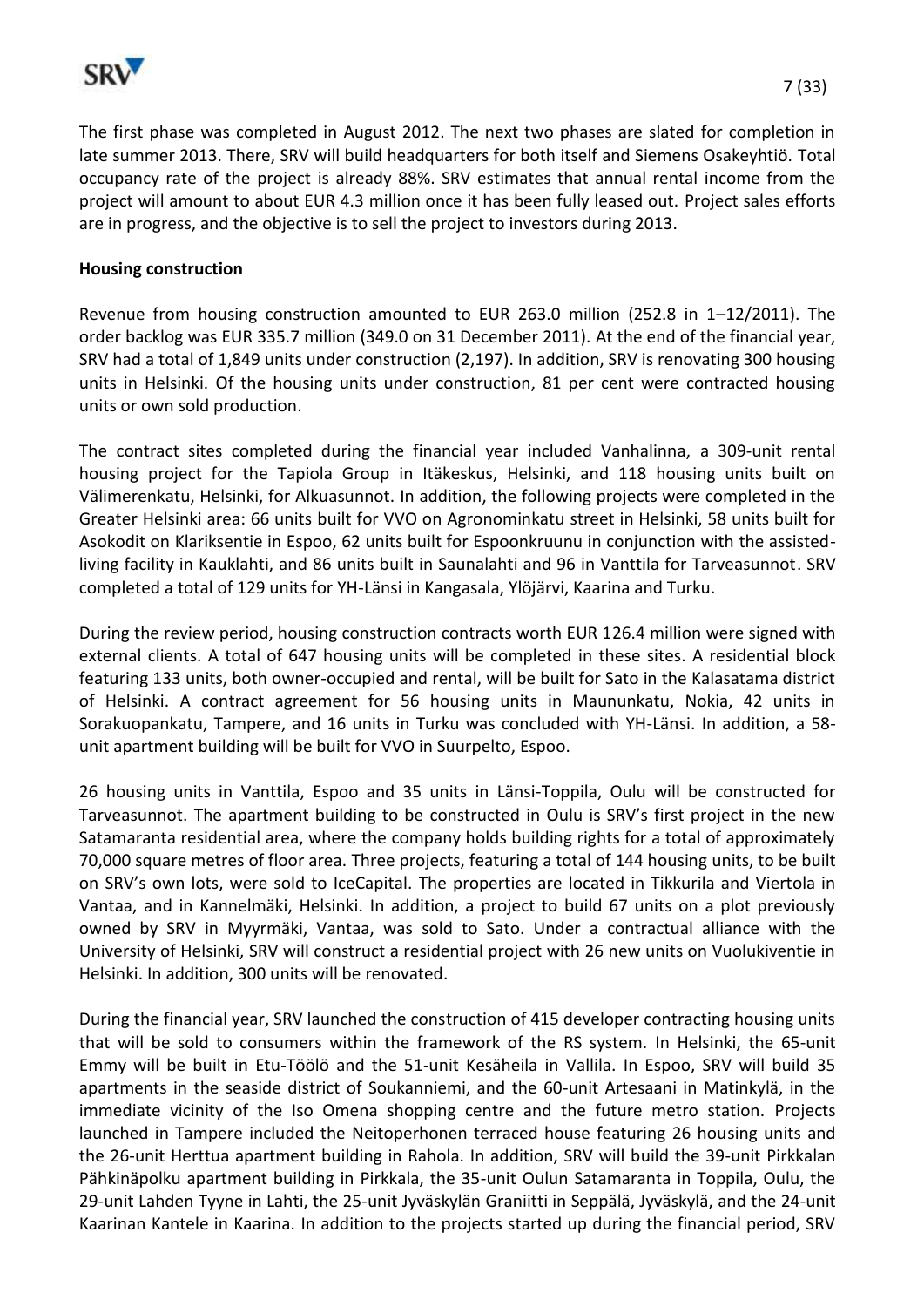

has taken decisions to initiate developer-contracted projects for a total of 55 housing units. 37 of them will be built in Joensuu and 18 in Helsinki.

In total, 477 (482) of the developer-contracted housing units within the scope of the RS system were sold during the review period. An additional 268 (198) units were sold to investors under negotiated contracts. At the end of the period, 586 (622) housing units for the consumer market were under construction; of these, 356 (427) had not yet been sold. There were 99 (90) completed but unsold residential units. A total of 451 (533) developer-contracted residential units were completed during the review period. The number of completed units in the Greater Helsinki area was 237, in Pirkanmaa 122, in Jyväskylä 34, in Saarijärvi 26 and in Kaarina 32. Based on the current completion schedules, SRV estimates that a total of 505 developer-contracted residential units will be completed by the end of 2013, and 124 during the first quarter.

| <b>Housing production in Finland</b>    | $1 - 12/$ | $1 - 12/$ | change,     | $10 - 12/$ | $10 - 12/$ |
|-----------------------------------------|-----------|-----------|-------------|------------|------------|
|                                         | 2012      | 2011      | <b>MEUR</b> | 2012       | 2011       |
| Developer contracting                   |           |           |             |            |            |
| Start-ups                               | 415       | 579       | $-164$      | 95         | 191        |
| Sold                                    | 477       | 482       | -5          | 140        | 100        |
| Completed                               | 451       | 533       | $-82$       | 114        | 351        |
| Completed and unsold                    | 99        | 90        | 9           |            |            |
| Under construction, total <sup>1)</sup> | 1849      | 2 1 9 7   | $-348$      |            |            |
| - negotiation and construction          |           |           |             |            |            |
| contracts $1)$                          | 1 2 6 3   | 1575      | $-312$      |            |            |
| - developer contracting $^{1}$          | 586       | 622       | $-36$       |            |            |
| - of which sold $1$                     | 230       | 195       | 35          |            |            |
| - of which unsold <sup>1)</sup>         | 356       | 427       | $-71$       |            |            |

1)at the end of the period

The order backlog for housing construction came to EUR 335,7 million (349.0 in 12/2011), with contracts and negotiated contracts accounting for EUR 129 million (160). Of the housing production order backlog, EUR 188 million (208) was sold. The completed but unsold order backlog was EUR 28 million (26). The developer-contracted unsold order backlog under construction amounted to EUR 119 million (115).

| Order backlog, housing construction in<br><b>Finland (EUR million)</b> | 31.12.12 | 31.12.11 | change,<br><b>MEUR</b> |
|------------------------------------------------------------------------|----------|----------|------------------------|
| Negotiation and construction contracts                                 | 129      | 160      | -31                    |
| Under construction, sold developer                                     |          |          |                        |
| contracting                                                            | 59       | 49       | 10                     |
| Under construction, unsold developer                                   |          |          |                        |
| contracting                                                            | 119      | 115      | 4                      |
| Completed and unsold developer                                         |          |          |                        |
| contracting                                                            | 28       | 26       | 2                      |
| Total                                                                  | 336      | 349      | -13                    |

SRV and Stora Enso, in cooperation with the City of Helsinki, organised an architectural design competition for Wood City, a project that will be constructed in the Jätkäsaari district in Helsinki. The goal of the project is to create a world-class urban quarter that is ecologically sustainable and represents cutting-edge Finnish wood construction technology. At year's end, the proposal submitted by Anttinen Oiva Architects – "Stories" – was announced as the winner.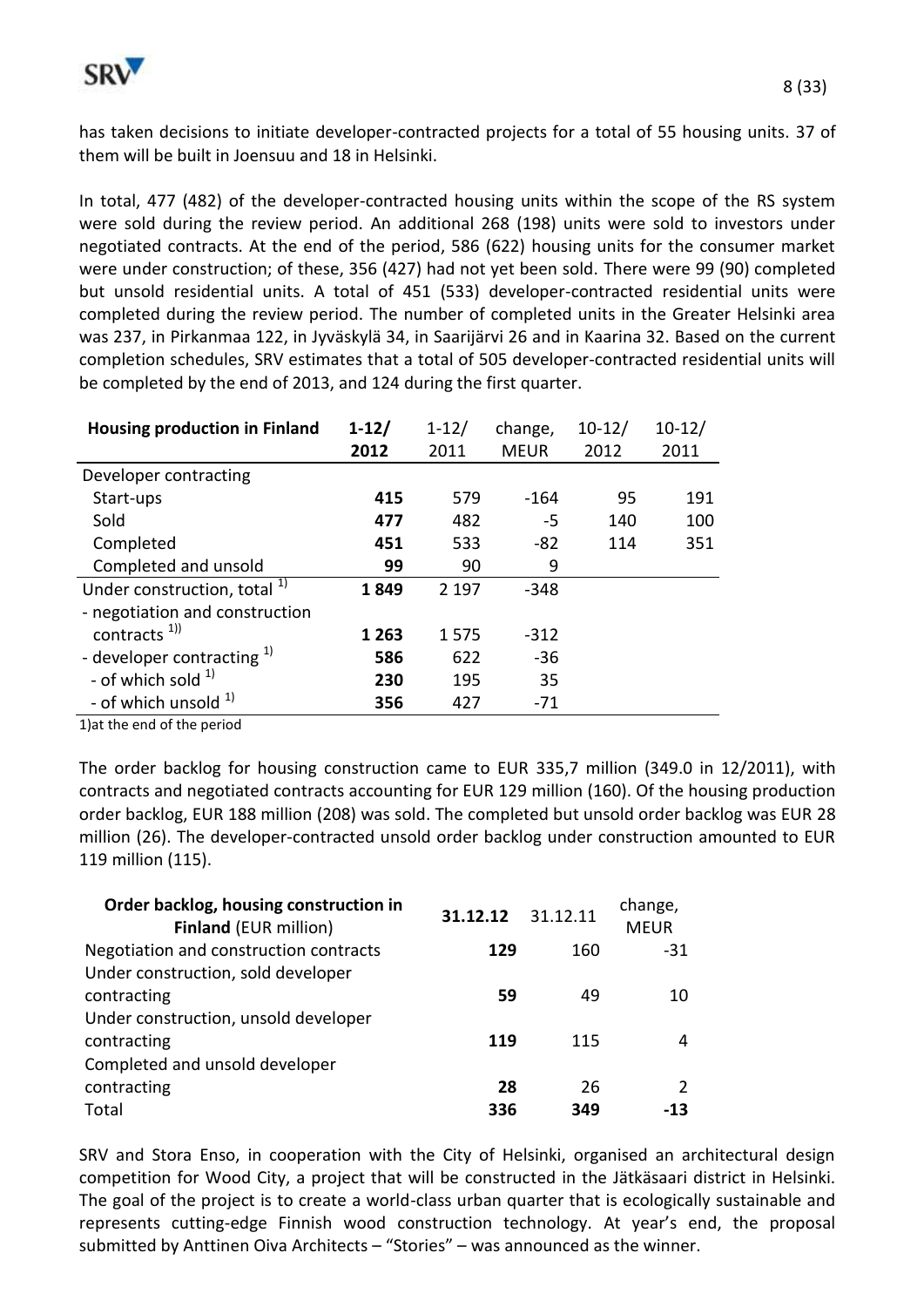

modelling and facilitates optimal cooperation.

SRV was the developer of the Derby Business Park, which won the title of the best Finnish building information modelling project in the Tekla BIM Awards competition. Information modelling was particularly used in the structural and building unit engineering, and in site production control. Other key priority areas included energy efficiency and environmental care. Representing energy efficiency class A, the Derby Business Park is applying for LEED Gold Certification.

SRV is also a participant in two projects conducted as part of the Aalto University's Energizing Urban Ecosystems (EUE) programme, which seeks to identify operating models and solutions for the challenges and opportunities involved in urbanisation.

SRV joined the Nordic Built Charter initiative, which is a Nordic trade and industry policy programme aiming at green growth. The programme is running from 2012 to 2014 and it is funded by the Nordic Council of Ministers and Nordic Innovation. The programme involves defining the key challenges experienced in the Nordic construction sector, arranging an innovation competition involving the renovation of five pre-selected sites, and introducing the new concepts developed during the programme.

| <b>International Operations</b> | $1 - 12/$ | $1 - 12/$ | change,     | change, | $10 - 12/$ | $10 - 12/$ |
|---------------------------------|-----------|-----------|-------------|---------|------------|------------|
| (EUR million)                   | 2012      | 2011      | <b>MEUR</b> | %       | 2012       | 2011       |
| Revenue                         | 73.1      | 39.0      | 34.2        | 87.6    | 18.1       | 17.5       |
| <b>Operating profit</b>         | $-3.2$    | $-8.3$    | 5.1         |         | 2.4        | $-2.6$     |
| <b>Operating profit, %</b>      | $-4.4$    | $-21.3$   |             |         | 13.3       | $-14.9$    |
| Order backlog                   | 53.4      | 99.6      | $-46.3$     | $-46.4$ |            |            |

International Operations comprise SRV's construction and property development business in Russia and Estonia.

Revenue from International Operations amounted to EUR 73.1 million (39.0 in 1-12/2011) and accounted for 11 per cent of the Group's revenue (6). Construction of the OOO Pearl Plaza shopping centre generated most of the revenue. Operating loss was EUR -3.2 million (-8.3). Revenue grew thanks to the higher level of activity. Factors affecting operating profit included the project development nature of operations, the elimination of a proportion equivalent to SRV's ownership from the profit margin of the construction of the shopping centre, and the EUR 1.1 million nonrecurring depreciation recorded for a warehouse destroyed in SRV's Septem City block in St. Petersburg in January, and. capital gains of EUR 2 million from the sale of a development project company in Ekaterinburg and the reimbursement of EUR 0.5 million in value-added taxes in Estonia. The order backlog was EUR 53.4 million (99,6 on 31 December 2011).

Fourth-quarter revenue amounted to EUR 18.1 million (17.5 in 10-12/2011) and operating profit to EUR 2.4 million (-2.6). Financial performance is affected by the project development nature of operations, the elimination of a proportion equivalent to SRV's ownership from the profit margin of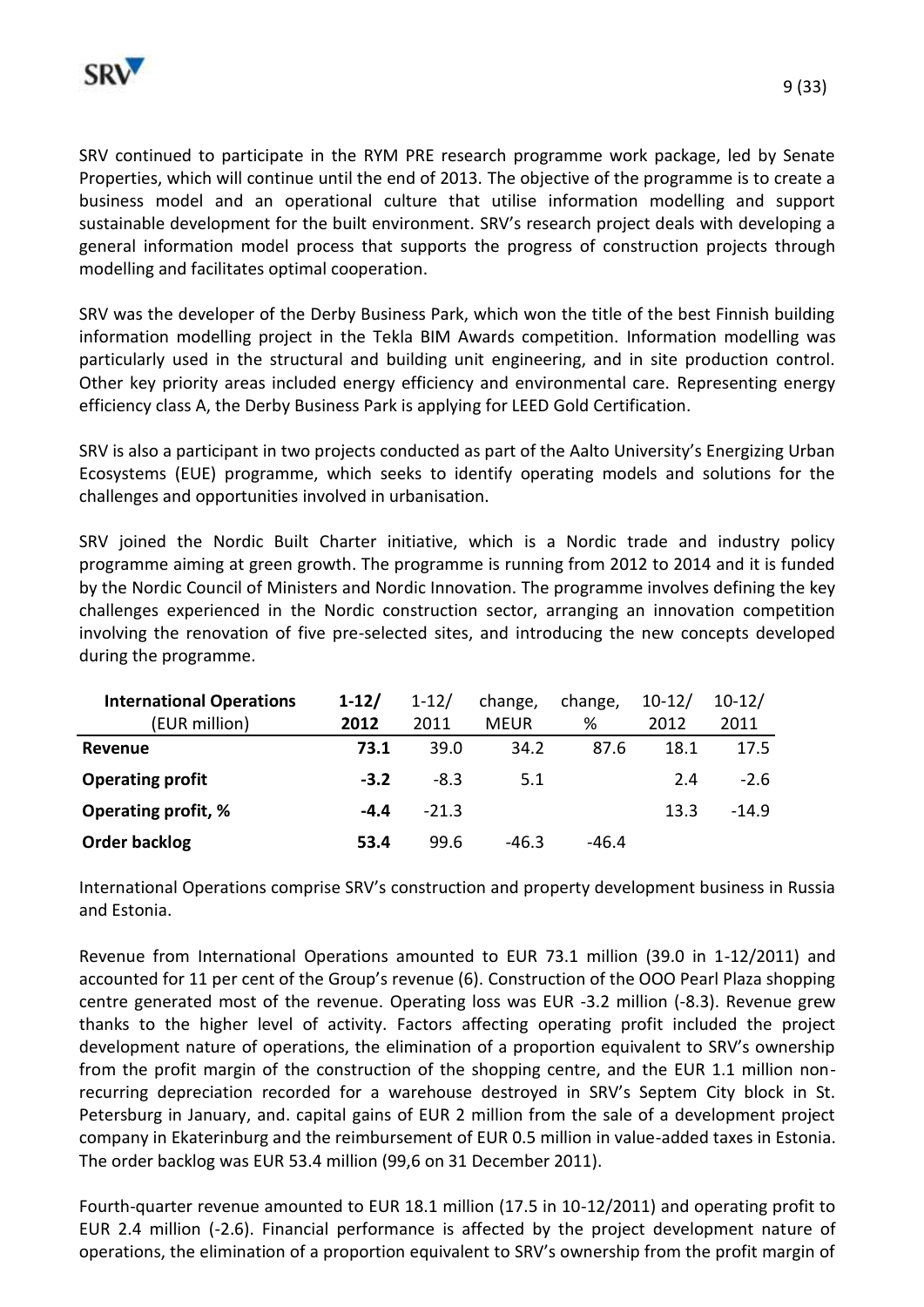

the construction of the shopping centre and capital gains from the sale of a development project company and the reimbursement of EUR 0.5 million in value-added taxes in Estonia.

#### **Russia**

Investment analysis for the Russia Invest investment company, established in September 2011 by SRV, Ilmarinen, Sponda, Etera and Onvest, continued actively in Moscow and St. Petersburg. SRV is responsible for the project development of Russia Invest, and acts as the project management contractor for projects approved by the investment company. Shareholders have committed to investing a total of EUR 95.5 million, of which SRV's stake is EUR 26 million. The capital will be tied up when investments have been identified and investment decisions finalised. Development projects are otherwise financed with project-specific bank loans, which means that the total investment might reach approximately EUR 300 million. The stakeholders' objective is to withdraw from developed projects within roughly three years after their completion.

Construction of the OOO Pearl Plaza shopping centre, owned jointly by SRV and the Shanghai Industrial Investment Company, is in full swing. Total investment in the project amounts to approximately EUR 140 million. SRV's ownership in the joint venture is 50 per cent, and SRV has invested roughly EUR 20 million in the project. In addition to investment from the owners, bank financing has been secured with a EUR 95 million financing agreement with a partner from China. The topping out ceremony was held in September, in conjunction with a press conference organised with the future tenants. In line with the project management contractor agreement, SRV is responsible for planning, constructing, developing and leasing out the site. The total value of SRV's projects at the site exceeds EUR 100 million. The site received a building permit at the end of September 2011. The shopping centre will be completed in 2013. The first anchor tenant agreement regarding the lease of 7,600 square metres of hypermarket space to Prisma was signed with SOK. Interest for site rentable premises has been good, a testament to the strength of the shopping centre market in St. Petersburg and the regional appeal of Pearl Plaza. Approximately 70 per cent of the premises have already been rented and after closing current last stage negotiations approximately 90 per cent of the premises will be reserved. SRV estimates that the annual rent income from the shopping centre will rise to approximately EUR 18.4 million once it has been fully leased out.

In St. Petersburg, SRV continued the development of the massive Septem City project, which comprises 8.5 hectares of land in the Ohta region. The plans for the area include constructing a 400,000 m2 complex, including a shopping centre, office and business premises, as well as premises for hotel, restaurant, and entertainment services. This project will be implemented in several phases. In January, a fire at the site destroyed a building that had been used as a warehouse. The fire will not impact the development of the site. The warehouse is located in the area included in the first phase, and demolition work on the warehouse was completed in the summer. Capital invested in the land area and site development amounts to EUR 70.8 million. Further investment in land acquisition by SRV is estimated at EUR 2.4 million. Based on the current plans, the first phase will involve the construction of the Okhta Mall shopping centre, measuring about 140,000 m2, estimated leasable premises totalling approximately 75.000 m2 and two underground parking levels. SRV is finalising the concept design for the project and is engaged in financing and investor negotiations in order to secure financing. The investment budget for the project is about EUR 250 million. Construction is slated to begin in 2013. The search for anchor tenants has begun and future tenants have shown strong interest in the project. Preliminary lease agreements have already been signed for 25 per cent of the leasable premises.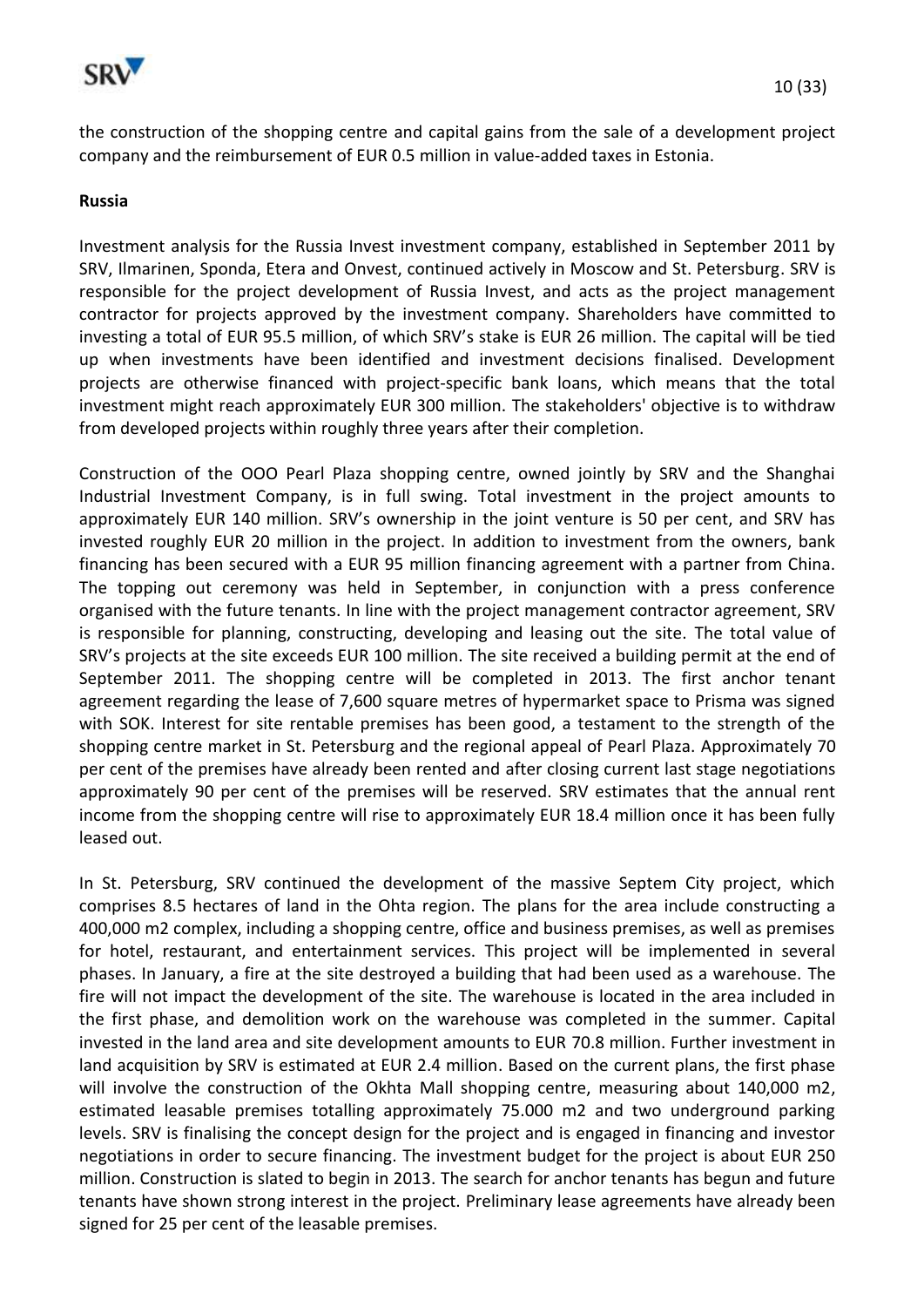

Analysis of the VTBC-Ashmore Real Estate Partners I investment sites in Moscow continued during the review period. The fund invests primarily in the construction of offices, commercial premises, hotels, and upscale housing in Moscow and St. Petersburg. SRV's share of the investment commitments in the first phase is EUR 20 million. The other investors involved in the fund are VTB Capital and Ashmore Group Plc ('Ashmore'), together with the funds they control, and the Finnish pension insurance companies Ilmarinen and Etera. VTB Capital and Ashmore are partners in the fund's General Partner company and also act as asset managers, taking care of investment identification and financing arrangement tasks. SRV acts as both an investor and project management contractor with respect to the fund. The fund's first investment was made in September 2011, when it acquired an office and logistics property in Moscow.

The current office space of the Etmia II office and parking garage project in the heart of Moscow has been leased out in its entirety. During the first half of the year, part of the parking garage was converted into office premises that, together with the additional premises completed in the summer, have been fully leased out. Rental income in 2013 is estimated to total approximately EUR 4.2 million. SRV is a co-owner in the project with a 50 per cent stake, and also acted as the project management contractor. Project sales efforts are in progress, and the objective is to sell the project to investors during 2013.

Development of the St. Petersburg Eurograd logistics area has been temporarily discontinued due to the financing difficulties of the local partner. SRV has a 49 per cent holding in the Russian company that owns a 24.9-hectare land area located north of St. Petersburg, in the immediate vicinity of the Ring Road.

The new commercial concept plan for the Mytishi shopping centre project in the Moscow region has been completed. Reservation agreements have been signed for about a third of the premises. This is expected to speed up the progress of financing negotiations as well. The majority owner of the project is the Finnish real-estate investment company Vicus, with a 75 per cent stake. SRV owns 25 per cent of the shopping centre project and its total investments amount to EUR 7.5 million.

The renovation of the Aeroport hotel at Moscow's Sheremetyevo airport was completed during the period, as were the renovation works of the Pulkovskaya hotel in St. Petersburg and the Pribaltiskaya hotel's Aquapark.

The second apartment building of SRV's Papula residential area project in Vyborg was completed during the period. 21 apartments were sold during the period (19 in 1-12/2011). At the end of the review period, 8 completed apartments remained unsold and 38 apartments were under construction, of which 11 were unsold. Three apartments have been reserved.

In the future, SRV will focus on developer-contracted shopping centre projects in St. Petersburg and Moscow. The shopping centre market still lags clearly behind the European average. As part of the focusing of its operations, SRV sold its holding in the plot company of a 50-50-owned development project in Ekaterinburg.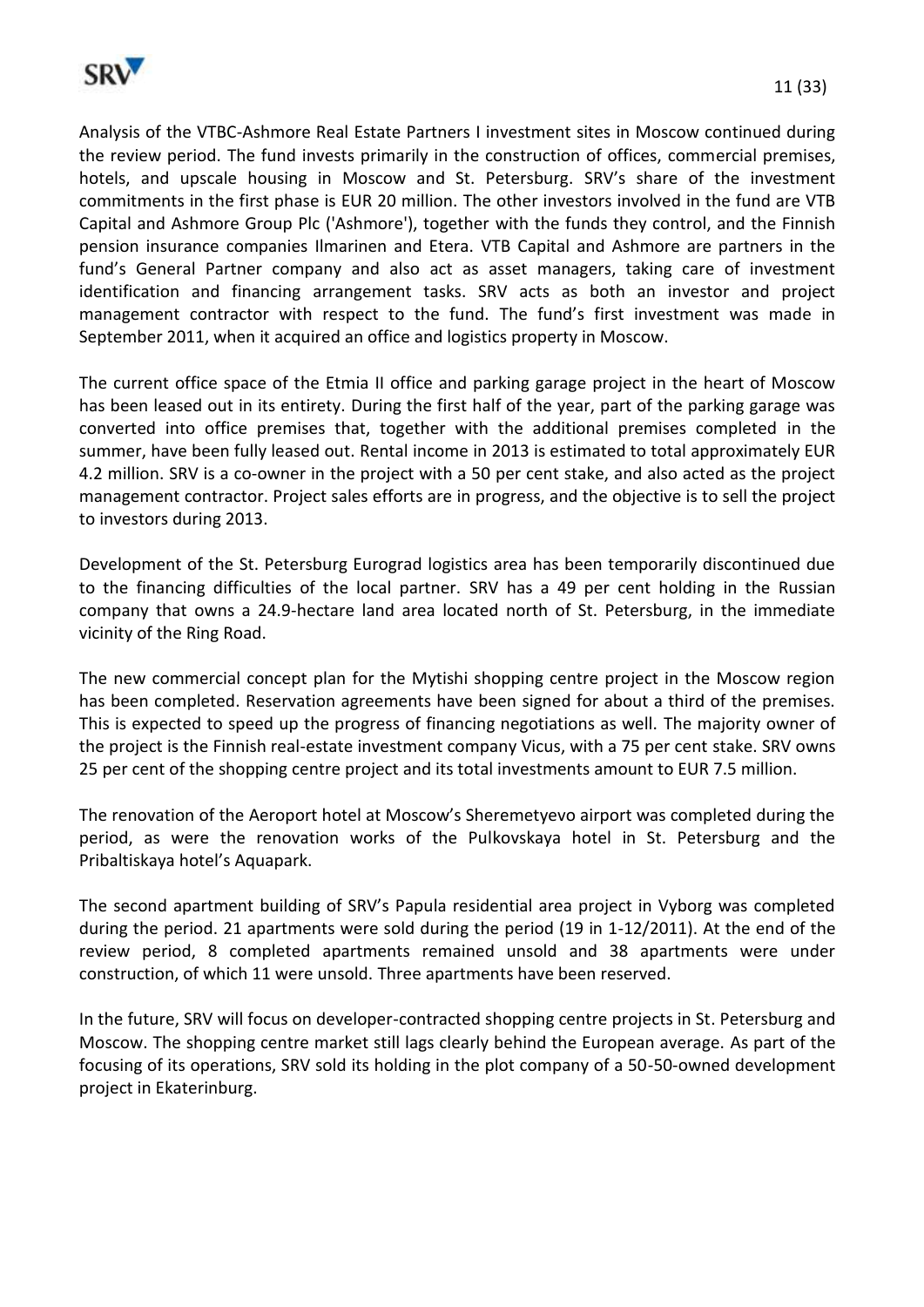

## **Estonia**

On 8 March 2012, an agreement was signed for the construction of a new bakery building for an Estonian subsidiary of the VAASAN Group. Construction at the site commenced immediately, and the plant will be completed in spring 2013. In connection with the contract, SRV sold the site's lot to VAASAN Baltic AS. The value of the construction project exceeds EUR 10 million. In Estonia, 9 residential units were sold during the period (3 in 1-12/2011). All in all, there were 5 (14) completed but unsold units at the end of the period. In June, SRV decided to withdraw from the Latvian real estate market and to focus its Baltic operations on Estonia. The operations of the Latvian subsidiary have been terminated. Priit Sauk (M.Sc. Eng.) was appointed CEO of the Estonian subsidiaries effective as of 1 July 2012.

| <b>Other Operations</b> | $1-12/$ | $1 - 12/$ |             | change, change, 10-12/ |        | $10 - 12/$ |
|-------------------------|---------|-----------|-------------|------------------------|--------|------------|
| (EUR million)           | 2012    | 2011      | <b>MEUR</b> | ℅                      | 2012   | 2011       |
| Revenue                 | 14.4    | 12.7      | 1.7         | 13.8                   | 3.4    | 3.2        |
| <b>Operating profit</b> | $-4.7$  | $-5.5$    | 0.9         |                        | $-1$ 7 | $-2.1$     |

Other Operations mainly consist of the operations of SRV Group Plc and SRV Kalusto Oy.

Revenue from Other Operations during the review period totalled EUR 14.4 million (12.7 in 1- 12/2011) and operating loss was EUR -4.7 million (-5.5). Revenue growth was driven by higher volume of operations. During the period, development costs expensed for SRV's projects amounted to EUR 3.1 million (4.2). Fourth-quarter revenue amounted to EUR 3.4 million (3.2 in 10-12/2011) and operating loss came to EUR -1.7 million (-2.1).

#### **Group project development**

SRV and Stora Enso, in cooperation with the City of Helsinki, organised an architectural design competition for Wood City, a project that will be constructed in the Jätkäsaari district in Helsinki. The goal of the project is to create a world-class urban quarter that is ecologically sustainable and represents cutting-edge Finnish wood construction technology. At year's end, the proposal submitted by Anttinen Oiva Architects – "Stories" – was announced as the winner. Project implementation entails city plan changes. This process is under way. The construction of Wood City is planned to be started in early 2014. A residential building and car park will be built first. It is estimated that they will be completed in late 2015. The office and hotel complex is slated for completion by the end of 2016.

The City Board approved the city plan of the Kalasatama Centre on 6 June 2012. An appeal has been lodged against the city plan and it is currently under review at the administrative court. Project development has continued, particularly on the shopping centre concept and the housing and parking solutions. Work on public-sector contracts is still ongoing at the site. However, work on private contracts cannot be continued until the city plan has been confirmed.

The Trade and Competitiveness Division of the Espoo City Board extended the planning reservation for the Niittykumpu metro station area until 30 June 2014. SRV's partners in this project are Mutual Pension Insurance Company Varma and Sato Corporation. The City Planning Committee approved the viewing of the plan proposal for the first phase of the project in December. The aim is to achieve readiness to start up construction in 2014.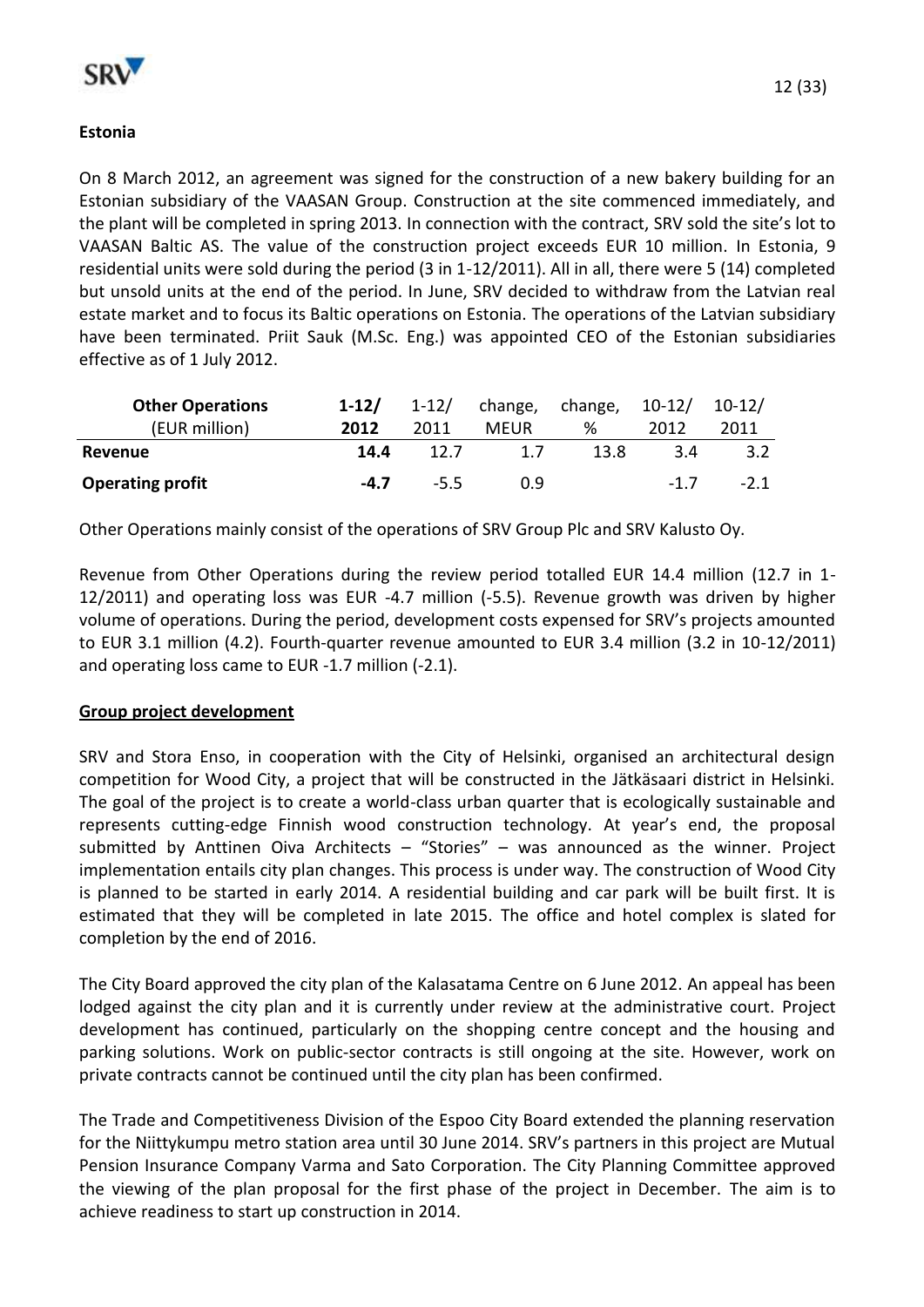

Kiinteistö Oy Perkkaantalo, a joint venture co-owned by SRV, Sato Corporation and Ilmarinen, is developing a new residential area in the Perkkaa district in Espoo. The plan is to build about 100,000 square metres of floor area on the site owned by the joint venture. The parties' objective is to have the City Planning Committee discuss the viewing of the proposed city plan for the project in spring 2013. The aim is to achieve readiness to start up construction in 2014.

SRV and Orion are developing a residential area on a property owned by Orion in the Ylä-Mankkaa district in Espoo. The City Planning Committee made the plan proposal for the project available for viewing in December. The total scope of the project is about 48,000 square metres of floor area. The aim is to achieve readiness to start up construction in 2014.

Vantaa City Council has approved the alteration of the city plan required for the Pressi Business Park and Pressi Logistics projects. The alteration permits more flexible project implementation and will improve transport connections in the region. The Pressi projects are located on land owned by SRV, near the Vantaankoski railway station on the new Ring Rail Line. The total scope of the projects is about 66,000 square metres of floor area.

The developer responsibilities for business premises in the Airut eco block to be constructed in Jätkäsaari were transferred from Sitra to SRV. SRV previously shared developer responsibility with VVO for the residential buildings to be constructed on the block. The Airut block design objectives include minimising the carbon footprint and ensuring that energy consumption in the buildings meets the principles of sustainable development.

### **Financing and financial position**

Net operational cash flow was EUR –33.2 million (-45.2 in 1-12/2011). The Group's inventories were EUR 431.2 million (360.4), the share of land areas and plot-owning companies being EUR 175.0 million (193.8). The Group's invested capital amounted to EUR 513.3 million (454.0).

In June, SRV signed a long-term binding EUR 100 million revolving credit facility with a Nordic banking consortium. The loan replaces a syndicated revolving credit facility signed in 2007. The maturity date of the new credit facility is 31 December 2015. The terms of the loan correspond to the terms of SRV's other loans, and the financial covenant of the loan is the equity ratio, which is also reported to banks for developer contracting projects as a ratio based on the percentage of completion. SRV's equity ratio based on percentage of completion was 36.8 per cent (on 31 December 2012).

In December, SRV issued a EUR 45 million domestic hybrid bond (equity bond). The coupon rate of the bond is 9.5 per cent per annum. The bond has no set maturity date but the company may exercise an early redemption option after four years. The settlement date of the bond is 28 December 2012. The hybrid bond strengthens SRV's capital structure and financial position. The bond was offered to selected institutional investors as a private placement in Finland.

At the end of the review period, the Group's financing reserves were EUR 154.9 million with the Group's cash assets amounting to EUR 33.1 million, and open-ended account limits and committed undrawn financing reserves to EUR 121.8 million. In addition to its financing reserves, the Group had EUR 18 million in binding credit facilities.

Investments in SRV's developer-contracted housing and commercial construction projects in Finland, both completed and under construction, total EUR 202.8 million. SRV estimates that the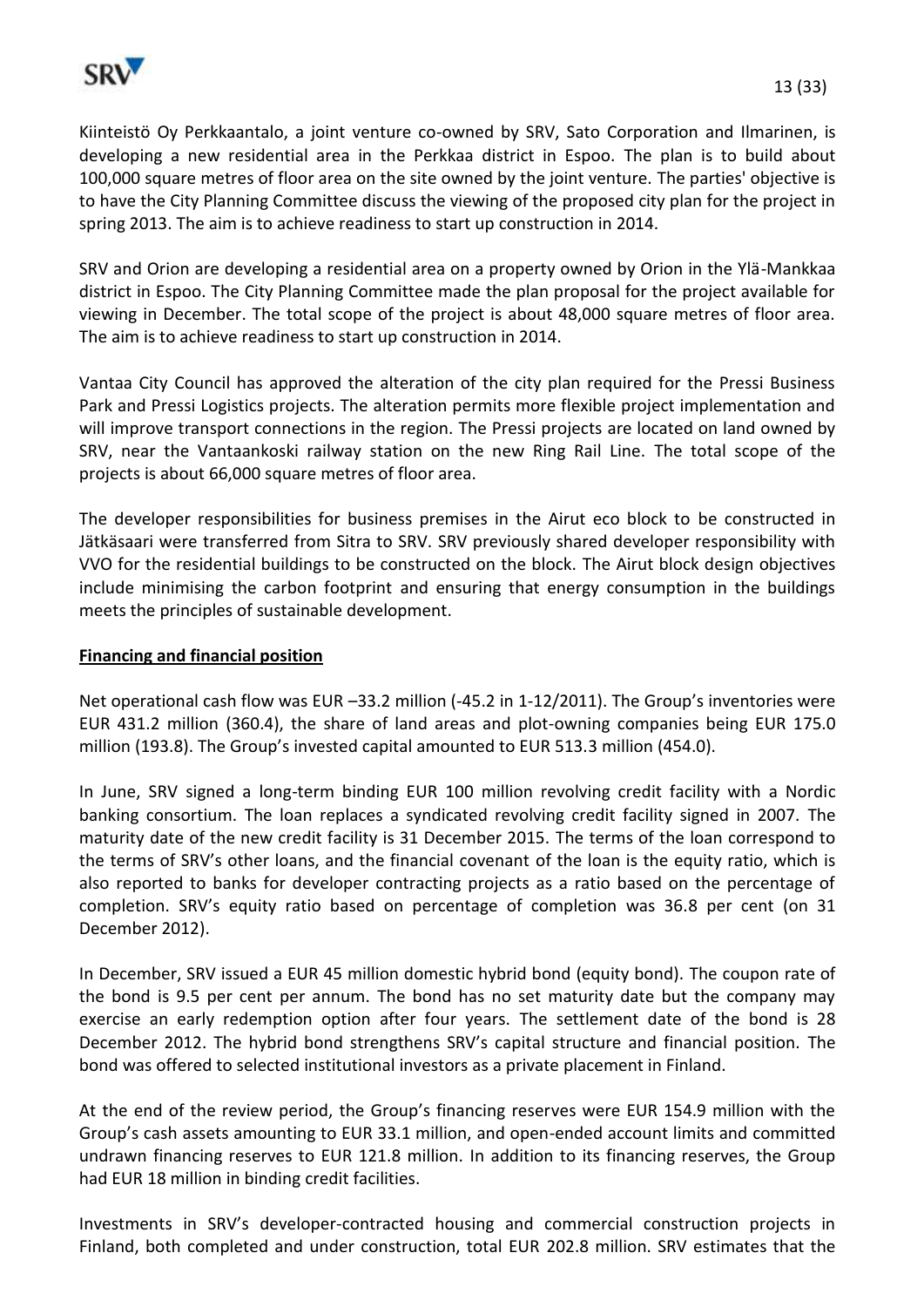

completion of these projects requires another EUR 68 million. Undrawn housing corporation loans and receivables for housing construction projects and undrawn commercial construction financing amounted to EUR 72 million. In addition, approximately EUR 33 million is tied up in the construction of infrastructure in the Kalasatama Centre. Investments in completed international projects amount to EUR 37.0 million, of which EUR 0.4 million relates to unsold residential projects in Estonia, EUR 1.4 million to unsold housing projects in Vyborg, and EUR 35.2 million to the Etmia office project.

Equity ratio was 34.7 per cent (31.0%). The change in the equity ratio was affected by the hybrid bond issue. The Group's shareholders' equity totalled EUR 212.3 million (169.7 on 31 December 2011). The Group's net interest-bearing liabilities were EUR 267.9 million (271.8). Net financing expenses were EUR -4.1 million (-3.3). Return on investment was 2.2 per cent (4.5%) and return on equity 0.5 per cent (3.3%).

## **Investments**

The Group's investments totalled EUR 3.7 million (10.2), consisting mostly of investments in funds and the acquisition of machinery and equipment.

| Land reserve                                                                                                             | <b>Business</b> | <b>Housing</b> | <b>International</b> |              |  |
|--------------------------------------------------------------------------------------------------------------------------|-----------------|----------------|----------------------|--------------|--|
| 31.12.2012                                                                                                               | construction    | construction   | <b>Operations</b>    | <b>Total</b> |  |
| Unbuilt land areas and land acquisition commitments                                                                      |                 |                |                      |              |  |
| Building rights <sup>*</sup> , $m2$                                                                                      | 265 000         | 301 000        | 886 000              | 1452000      |  |
| Land development                                                                                                         |                 |                |                      |              |  |
| agreements                                                                                                               |                 |                |                      |              |  |
| Building rights <sup>*</sup> , m <sup>2</sup>                                                                            | 549 000         | 286 000        | 52 000               | 887000       |  |
| * Building rights also include the estimated building rights/construction volume of unzoned land reserves and land areas |                 |                |                      |              |  |

covered by agreements in projects that are wholly or partly owned by SRV

#### **Group structure**

SRV is Finland's leading project management contractor that builds and develops commercial and business premises, residential units as well as infrastructure and logistics projects. Apart from Finland, the company operates in Russia and Estonia. SRV Group Plc, the Group's parent company, is responsible for the Group's management, treasury, finance and administrative functions. The Property Development and Building Systems units support and serve all of the Group's business operations.

SRV's business areas are Operations in Finland, International Operations, and Other Operations. The Operations in Finland business area consists of SRV's property development and construction operations in Finland. Operations in Finland are divided into housing construction and commercial construction, which comprises retail, office, logistics, earthworks and rock construction operations. International Operations comprise SRV's construction activities and property development business in Russia and Estonia. Other Operations mainly consist of the operations of SRV Group Plc and SRV Kalusto Oy.

#### **Personnel**

SRV had an average payroll of 989 (880) employees, of whom 728 (634) were salaried employees. The parent company had an average staff of 55 (46) salaried employees. At the close of the review period, the Group had 951 (933) employees, of whom 54 (50) were employed by the parent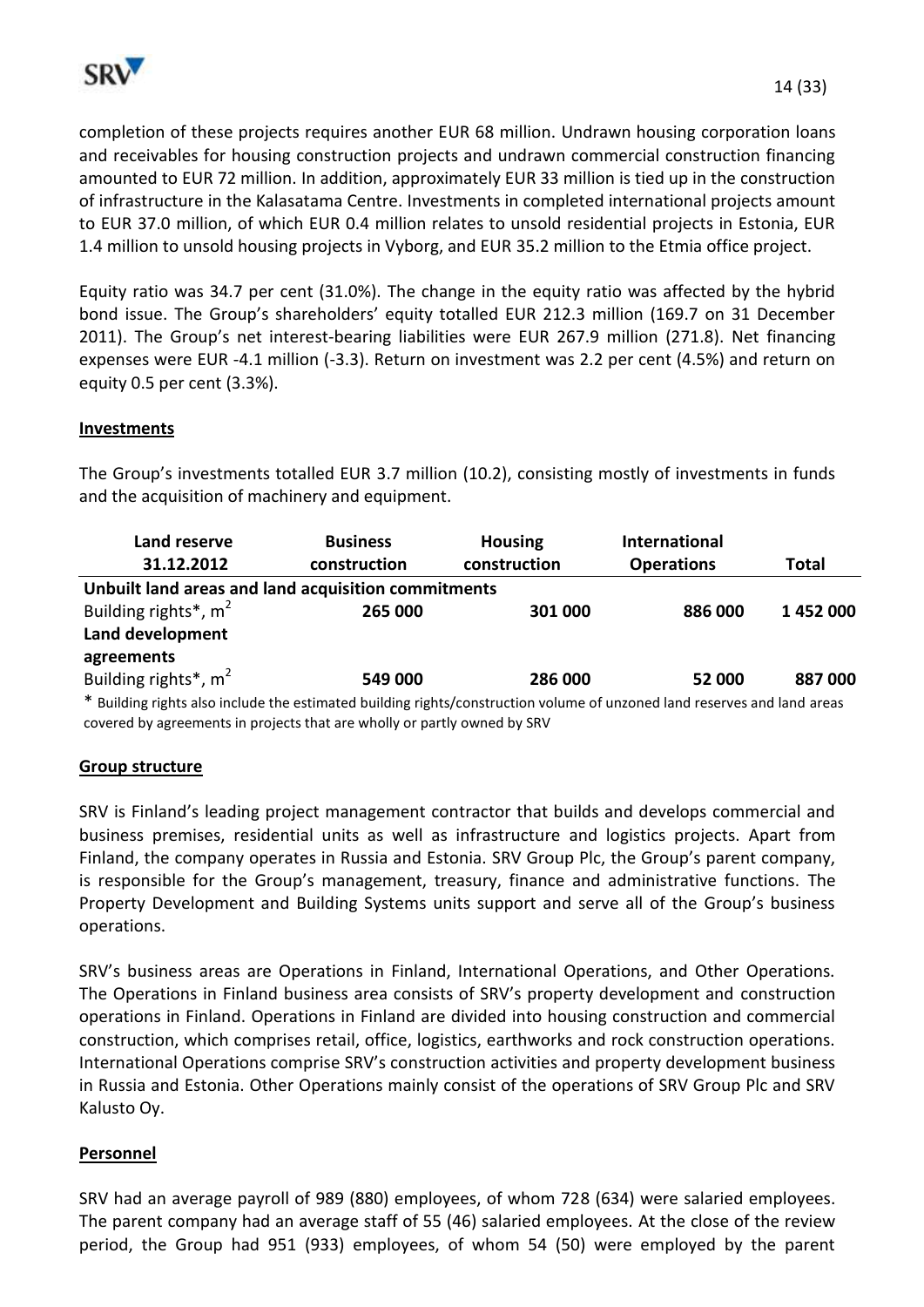

company. 169 (181) employees were employed by international subsidiaries. SRV's operations in Finland employed a total of 48 (43) students in work training and working on their thesis or diploma.

SRV's human resources strategy is designed to secure the availability and high motivation of personnel, and to ensure continued competence and leadership development. The objective of the "One SRV" programme is to promote the competence of the leading industry experts, to improve internal cooperation and rewarding practices, to promote internal mobility and to deploy SRV's strategy. The performance of supervisors in their supervisory tasks and in communicating the strategy was measured with means such as a fully revised personnel survey. Development discussion practices were overhauled. Particular attention was paid to the management of occupational wellbeing by providing training to more than 100 supervisors. To prepare for future recruitment needs, SRV offered more summer jobs and traineeships to students and pursued its efforts to cooperate with educational institutes – particularly universities and universities of applied sciences – providing education related to the construction industry. SRV also offered a larger number of construction industry students the opportunity to continue working for SRV part time after the summer under the SRV training programme.

| Personnel by business area | 31.12.2012 | 31.12.2011 | Share of Group<br>personnel,<br>31.12.2012, % |
|----------------------------|------------|------------|-----------------------------------------------|
| Domestic operations        | 685        | 651        | 72,0                                          |
| International operations   | 179        | 191        | 18,8                                          |
| <b>Other Operations</b>    | 87         | 91         | 9,1                                           |
| Group, total               | 951        | 933        | 100,0                                         |

On 4 September 2012, the Board of Directors of SRV approved a new share-based incentive scheme for the Group's key personnel. The purpose of the scheme is to align the objectives of shareholders and key personnel in order to increase the company's value and to enhance key personnel's commitment to the company. The scheme covers 28 key SRV employees. Key indicators in the scheme are the Group's operating profit, return on equity and equity ratio. In addition, other business-specific indicators specified for 2012–2013 will affect the bonus earned.

When the indicators are fulfilled, the bonus will be paid quarterly, partly in the company's shares and partly in cash. The scheme involves the conveyance of a maximum of 404,000 SRV Group shares held by the company and a cash payment for tax purposes corresponding to the value of the conveyed shares. The total recognised IFRS value of shares conveyed over the lifetime of the incentive scheme will be approximately EUR 1.8 million, with the addition of the cash payments. The Black & Scholes model, applied in the pricing of options, is used to calculate the theoretical market value of the shares, with the following assumptions: share price EUR 3.60, risk-free interest rate 0.58 per cent and volatility 37 per cent.

Personnel covered by the scheme must hold at least half of the shares received on the basis of the scheme until 31 December 2014 and at least half until 31 December 2015. If a key employee's employment ends during the above restriction period, he/she must hand over all shares to the company without compensation.

#### **Outlook for construction**

The prolonged crisis in Europe and the sluggishness of the world economy also weaken the outlook of the Finnish economy. Estimates for Finland's economic growth in 2012 are close to zero. It is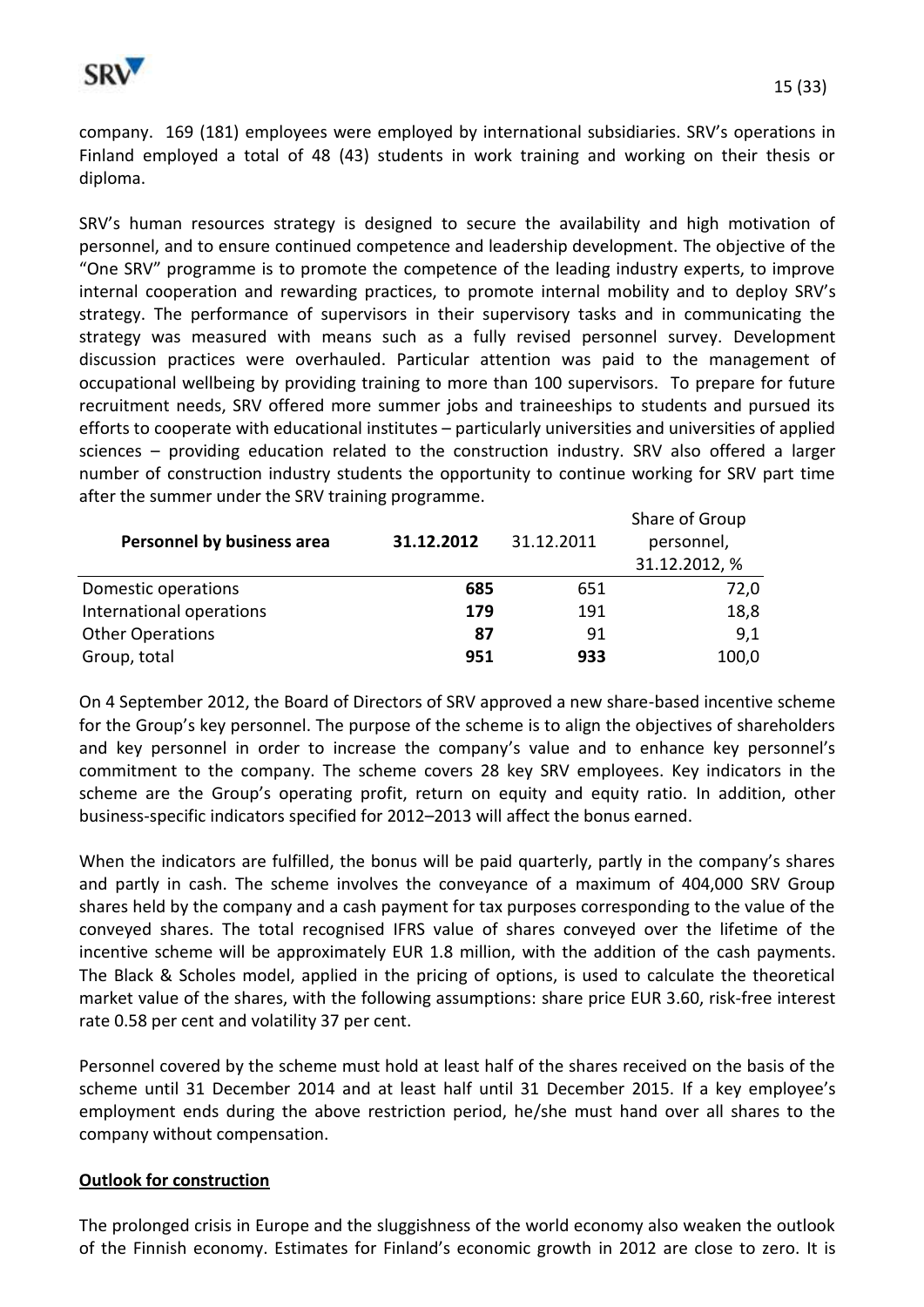

estimated that the number of building construction start-ups in 2012 declined by about 12 per cent compared with 2011. The number of start-ups is predicted to decline further in 2013, but only slightly. The rise in building costs has levelled out.

Coupled with high apartment price levels, the general uncertainty has caused the demand for housing units to slacken somewhat. In 2012, housing unit start-ups amounted to about 27,000. It is expected that approximately 26,500 units will be started up in 2013. Demand for housing currently involves major uncertainty factors. In the longer term, trends such as migration to population growth centres and the smaller size of households will maintain the need for housing construction in Finland.

Commercial and office real-estate markets have remained muted. Both the decrease in demand and increase in supply put pressure on the utilisation rates of offices in the Greater Helsinki area. However, there is some demand for state-of-the-art facilities in prime locations with good traffic connections. The number of commercial and office construction start-ups is expected to decrease in 2013.

Further stable growth is expected in renovation construction. Growth of the building stock, the ageing of existing buildings, and the modernisation needs ushered in by today's technical standards will support renovation construction in the future. The outlook for infrastructure construction is weakening, particularly due to the decline in works in new building construction.

It is estimated that Estonia's GNP growth in 2012 was about 2.5 per cent; a slight improvement is foreseen for 2013.

The Russian economy grew by 4.5 per cent in the first half of 2012 thanks to the high price of oil, strong private consumption and pre-election public contributions. However, the growing global economic uncertainty, fall in oil prices and major reductions in crop yields due to drought will hold back future growth. GNP growth in both 2012 and 2013 is expected to be around 3.5 per cent.

#### **Risks, risk management and corporate governance**

General economic trends and changes in customers' operating environments have an immediate effect on the construction and property markets: they may impact on the development of SRV's order backlog and operational profitability, and lengthen the periods of time and increase the amount of SRV's capital invested in projects. A change in the general interest level has a direct impact on both SRV's cash flow from operating activities and financing costs. The general economic climate is unstable, and the international country-level financing crisis adds to the economic uncertainty. Property values are under pressure. General economic uncertainty and difficulties in securing financing have kept the number of property transactions at a low level and delayed the start-up of new large-scale projects in particular. Demand for property investments has remained weak.

Compared to the time before the recession, financing from banks is more difficult to obtain, bank regulation continues to become stricter, and loan margins are clearly higher and still climbing. Despite the extremely low interest rate level, financing costs will grow as loan margins continue to rise. If the international financing crisis escalates, it may continue to increase the cost of financing and weaken its availability. If the availability of financing for clients continues to weaken, client receivables may grow, posing challenges to SRV's liquidity.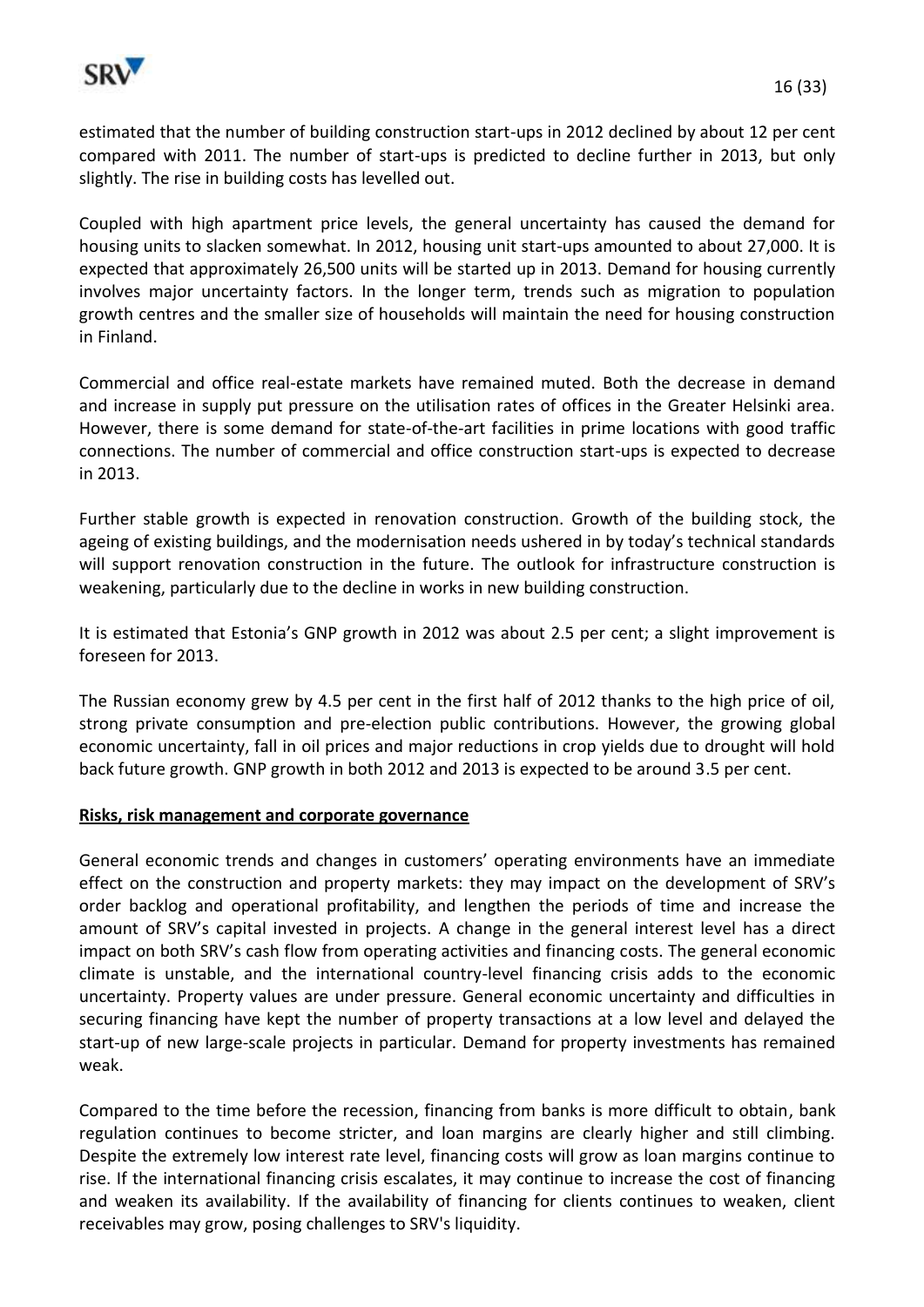

In developer-contracted projects, recognition of income is based mainly on the completed contract method, and recognition depends on the percentage of sold premises in delivered projects. The delivery schedule of developer-contracted projects can have a material impact on the development of revenue and profit for the financial year and the quarters. Project sales are affected by factors such as the availability of financing for the buyer, and occupancy rate. When sales are delayed, the recognition of revenue and operating profit is delayed correspondingly. Postponed start-ups of developer-contracted projects increase development expenses, which are recognised as costs.

The slowdown in housing sales will increase sales and marketing costs and interest expenses in developer-contracted housing production. After a quick contraction, the Finnish housing market has recovered, but the uncertainty of the economy and the planned tax hikes weaken the outlook for apartment sales. According to the Government budget proposal for 2013, the asset transfer tax on the transfer of shares in a housing corporation will be raised to 2.0 per cent starting on 1 January 2013, and the tax will also be applicable to the corporate loan included in the shares. The margins on loans banks grant to homebuyers, and on the housing corporation loans for housing construction, have been climbing steeply in the past year. Key risks affecting housing unit demand include developments in consumer confidence, availability of financing, and significantly higher interest rate levels.

Construction is subject to significant cost risks relating to subcontracting and procurements. Longterm planning is vital to keeping these risks under control. SRV's operating model requires an adequate supply of skilled and competent personnel. A weak economic cycle increases financial risks relating to subcontractors. The construction sector has implemented a reverse value added tax policy, which, as a method, requires heightened accuracy from administration. Warranty and liability obligations related to construction can span up to ten years. The rise in building costs has levelled out.

SRV's revenue is generated by construction projects, and the company's result depends on the profitability of individual projects as well as their progress. Competition for new orders in the construction sector is fierce, which may affect the volume and profitability of SRV's new order backlog. Contracts concerning construction have a significant value. Agreements set specific terms and schedules for the agreed parties concerning achievement of set targets and adhering to agreed procedures. In particular, execution of additional works and alterations may involve financial risks that grow when the economic situation is poor. Contract receivables may involve additional and alteration works involving customer complaints or disputes concerning the payment obligations of the client. Based on business operation directors' estimations adequate provisions have been made and receivables don't include need for depreciations. If the project parties cannot arrive at a mutual understanding on payment obligations during the final financial review, the company may have enter into legal proceedings against the client. The outcomes of legal proceedings involve uncertainties. At the end of the period receivables on the balance sheet included EUR 19.1 million in receivables from seven contract agreements that involve customer complaints or disputes on the payment obligation for additional and alteration works. SRV has started legal proceedings against some of these parties because the issues could not be resolved by way of negotiation during the final financial reviews. SRV has initiated arbitration proceedings against the real estate company Espoontori pertaining to the renovation contract of the Espoontori shopping centre. Real estate company Espoontori is owned by Citycon Oyj. The financial value of the dispute, including VAT, is approximately EUR 4.6 million. SRV and Kiinteistö Oy Primulan Herkkupaja, owned by Varma Mutual Pension Insurance Company, concluded a contract agreement on the construction of a bakery building in Järvenpää. The tenant company Järvenpään Herkkutehdas Oy filed for bankruptcy in November 2011, and its parent company Oy Primula Ab was declared bankrupt in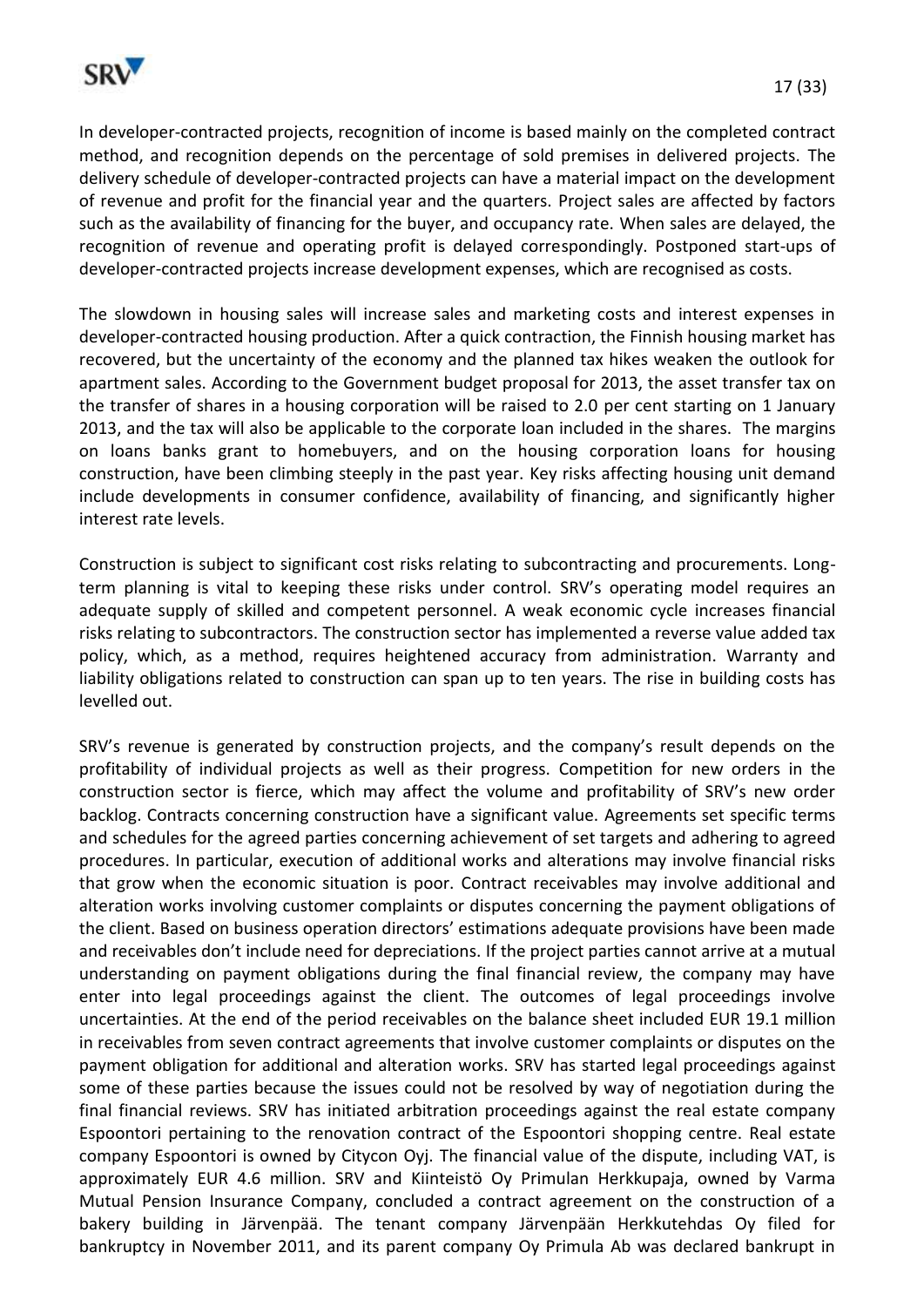

May 2012. Differing views of the contracting parties over the liability to pay the costs for the additional work and alterations have been identified to EUR 3.8 million including VAT. In May 2012, SRV filed an application for a summons with the Tuusula District Court regarding the payment liability. SRV's management believes that neither these cases nor their outcomes will have a significant impact on SRV's financial standing.

Besides land acquisition risks, property projects face other challenges, such as those related to the outcome of zoning, soil conditions, financing, liquidity of the funding based on financing commitments, commercialisation of projects, partners, and the geographical location and type of project. In line with the IFRS requirements, SRV measures its land reserves at acquisition cost. If the acquisition cost, added with construction costs, is lower than the fair value of the planned project, the value of the property will be reduced. In accordance with its strategy, SRV has focused on developer contracting projects and increased its land acquisition in Finland and Russia in particular. The availability of property financing affects the progress and start-up decisions of development projects. SRV's goal is to carry out large development projects with project funding and in cooperation with real estate investors. The decline in the availability of investor and project funding may increase SRV's own share of project funding, lowering the Group's equity ratio, reducing Group liquidity, and hindering the availability of other funding.

The financial risks related to SRV's operations consist of interest rate, currency, liquidity, capital structure and contractual party risks, which are discussed in more detail in the Notes to the 2012 Financial Statements. Currency risks are divided into transaction risks and translation risks. Transaction risks are related to currency-denominated business and financing cash flows. Translation risks encompass investments made in foreign subsidiaries, the accounting effects of which are recorded in the translation differences of equity in the consolidated figures.

Liquidity risks may have an effect on the Group's earnings and cash flow if the Group is unable to ensure sufficient financing for its operations. SRV maintains adequate liquidity by means of efficient management of cash flows and solutions linked to it, such as binding lines of credit that are valid until further notice. The company has a long-term liquidity arrangement (EUR 100 million), part of which will mature in December 2015. The company's financing agreements contain customary terms and conditions. The financial covenant of the loan is the equity ratio, which is also reported to banks for developer contracting projects as a ratio based on the percentage of completion.

The capital structure risk may impact on the availability of financing for the Group if the equity ratio falls too low. The Group does not have an official credit rating from a credit rating institution. In order to maintain its capital structure, the Group can adjust its dividend payments, issue new shares or float equity bonds. In order to maintain its equity ratio, the Group may have to downscale its operations and adjust its use of capital. The equity ratio may be affected by the profitability of business operations, the postponement of the delivery and sales of developer-contracted projects, plot investments and other growth in the balance sheet. The Group monitors the capital structure through its equity ratio. The Group aims to keep the share of the balance sheet total less advances received accounted for by the Group's shareholders' equity at no less than 30 per cent. On 28 December 2012, SRV issued a EUR 45 million domestic hybrid bond (equity bond). The bond has no set maturity date but the company may exercise an early redemption option after four years. The interest on the bond will increase after the first redemption date.

The Group's risk management is carried out in line with the Group's operations system and control is exercised in accordance with the Group strategy approved by the Board of Directors of the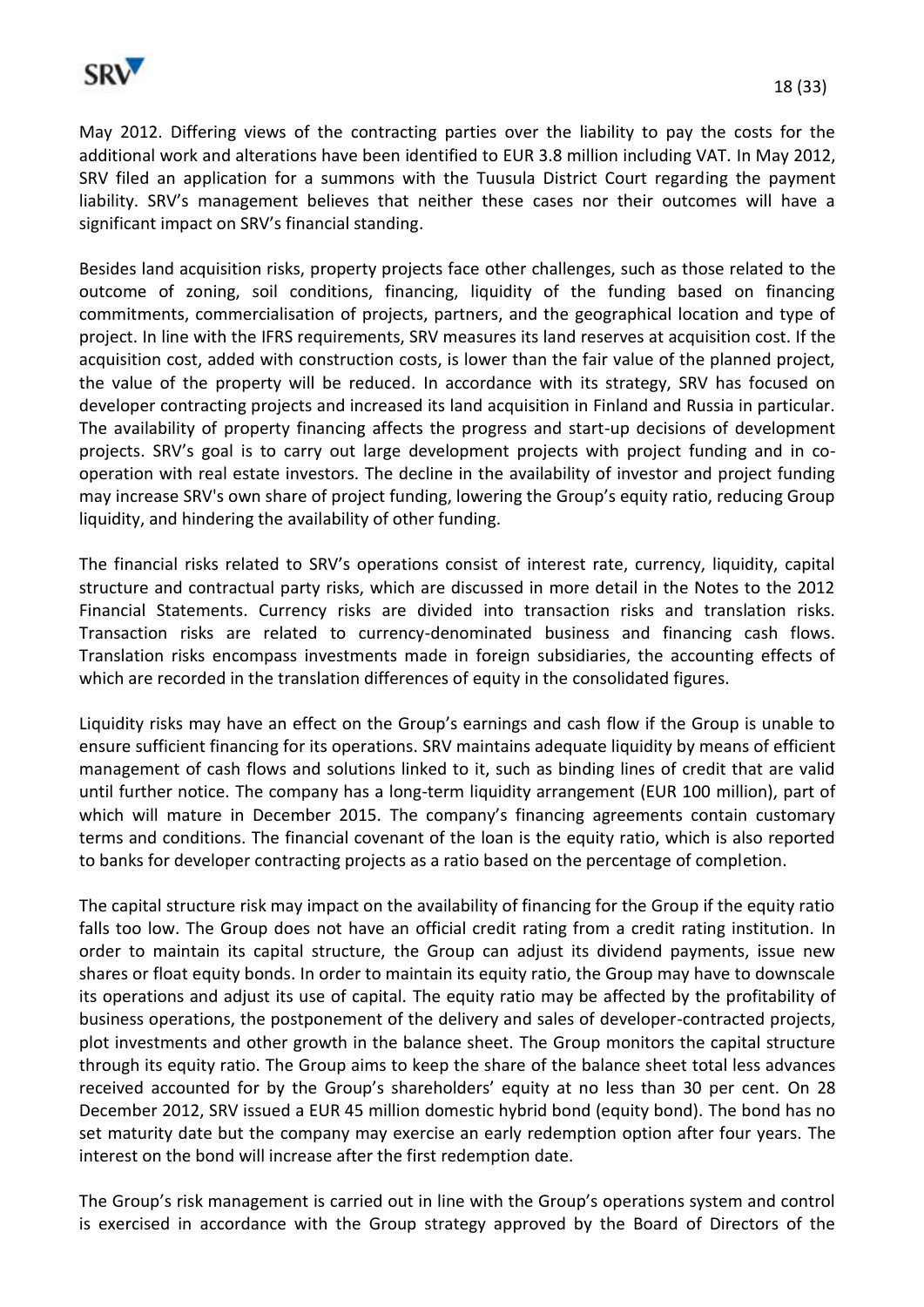

Group's parent company. SRV also makes every effort to cover operational risks by means of insurance and contractual terms.

Account of SRV's risks, risk management and corporate governance policies will be published in the 2012 Annual Report and Notes to the Financial Statements. The report and Annual Report will be available from the company website [www.srv.fi](http://www.srv.fi/) on week 8.

#### **Environmental issues**

The Group seeks to minimise the adverse environmental impacts of its operations and to promote sustainable development in the built environment. SRV wants to be a pioneer in the development and implementation of attractive living and working environments that encourage people to adopt ecological lifestyles. SRV builds housing in locations with good access to public transport. In the Greater Helsinki area, the company makes use of the metro and railway. SRV seeks to reduce the waste volumes of its sites and to increase the recycling rate. The company keeps track of both indicators in its environmental reporting system. SRV has joined the Nordic Built project, which seeks to develop construction innovations that are sustainable for the environment, people and the economy.

SRV is also involved in numerous R&D projects dealing with sustainable urban environments and living solutions. SRV is developing the Wood City project in Jätkäsaari, Helsinki, in co-operation with Stora Enso Oyj and is participating in the Energizing Urban Ecosystem RYM SHOK research programme. SRV is seeking environmental certification for projects. One of them, the company's own headquarters in Derby Business Park, already gained LEED Gold certification in the review of the design phase.

#### **Corporate governance and resolutions of general meetings**

The Annual General Meeting (AGM) of SRV Group Plc was held on 14 March 2012. The AGM adopted the Financial Statements and granted release from liability to the members of the Board of Directors and the President and CEO. As proposed by the Board of Directors, a dividend of EUR 0.12 per share was declared. The dividend was paid on 26 March 2012. Mr Ilpo Kokkila was elected chairman of the Board of Directors and Ms Minna Alitalo, Mr Arto Hiltunen, Mr Olli-Pekka Kallasvuo, Mr Timo Kokkila, and Mr Ilkka Salonen were elected to seats on the Board. The firm of public accountants Ernst & Young Oy was elected as the company's auditor. Mikko Rytilahti, authorised public accountant, acts as the principal auditor.

The AGM authorised the Board of Directors to decide on the acquisition of the company's own shares, using the company's unrestricted equity. The Board was authorised to acquire a maximum of 3,676,846 own shares in such a manner that the number of shares acquired on the basis of this authorisation when combined with the shares already owned by the company and its subsidiaries does not at any given time exceed 3,676,846 shares, or 10 per cent of all shares of the company. Based on this authorisation, the Board may acquire a maximum of 3,676,846 shares of the company in public trading arranged by Nasdaq OMX Helsinki Oy at a market price valid at the moment of acquisition, and a maximum of 1,000,000 shares of the company in public trading arranged by Nasdaq OMX Helsinki Oy or otherwise without consideration or for a maximum price of EUR 4.45 per share, the maximum total being, however, 3,676,846 shares. The aforementioned authorisations include the right to acquire own shares otherwise than in proportion to the holdings of the shareholders. Shares acquired on the basis of this authorisation may be acquired in one or several instalments. The authorisations as described above shall be in force for 18 months from the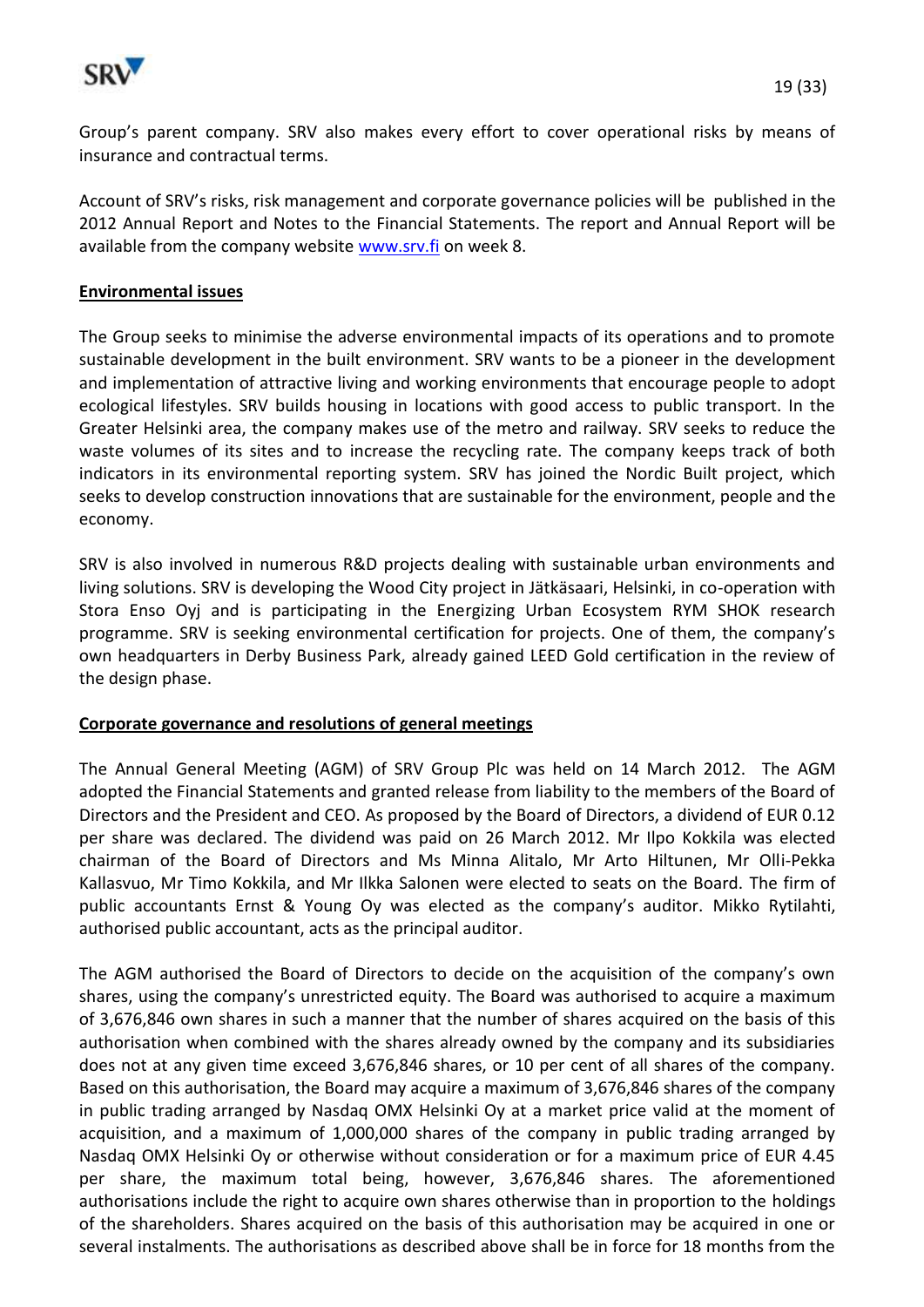

decision of the general meeting and cancel the authorisation granted by the Annual General Meeting to the Board of Directors on 15 March 2011.

In its organisational meeting on 14 March 2012, the Board of Directors elected Olli-Pekka Kallasvuo vice chairman of the Board and chairman of the Audit Committee, Minna Alitalo and Timo Kokkila members of the Audit Committee, Arto Hiltunen and Ilkka Salonen members of the Nomination and Remuneration Committee, and Ilpo Kokkila chairman of the Nomination and Remuneration Committee. On 16 November 2012, Ilkka Salonen requested to be relieved of his membership of SRV Group Plc's Board of Directors. Salonen was appointed CEO of the Russia-based Uralsib bank in September 2012 and thus felt he would not be able to participate fully in the work of SRV's Board of Directors over and above his own duties as CEO.

### **Shares and shareholders**

SRV Group Plc's share capital is EUR 3,062,520. The share has no nominal value and the number of shares outstanding is 36,768,468. The company has one class of shares. SRV had a total of 5,797 shareholders on 31 December 2012.

The closing price of SRV's share on OMX Helsinki at the end of the financial year was EUR 3.26 (EUR 4.00 on 31 December 2011, change -18.5%). SRV's equity per share on 31 December 2012 was EUR 4.62. The highest share price in the financial year was EUR 4.89 and the lowest was EUR 3.00. During the same period, the all-share index of the Helsinki Stock Exchange (OMX Helsinki) was up 8.3 per cent, and the OMX Construction and Materials index 22.9 per cent. At the end of the financial year, the company's market capitalisation was EUR 115.7 million, excluding the Group's treasury shares. 2.9 million shares were traded during the period and the trade volume was EUR 11.3 million.

At the end of the financial year, SRV and Nordea had a derivative contract (Total Return Swap) for 552,833 SRV shares at a price of EUR 4.45 per share (totalling EUR 2.5 million). These shares are considered to be equivalent to treasury shares held by the company. As the contract matures, the shares will be sold to SRV Group Plc or an entity named by SRV. At the end of the review period, the market capitalisation of the shares was EUR 1.8 million.

At the end of the review period, SRV held 1,270,273 SRV Group Plc shares, taking the derivative contract with Nordea Bank AB into consideration (3.5 per cent of the total number of the company's shares and combined number of votes). On 12 February 2013, taking the derivative contract into consideration, the Group held 1,270,273 shares (3.5 per cent of the total number of the company's shares and votes).

#### **Financial targets**

On 12 February 2013, SRV's Board of Directors confirmed the Group's strategy for 2013–2017. The Group's strategic targets are defined as follows:

- During the strategy period, SRV will focus on improving profitability instead of growth
- International Operations will account for more than 20 per cent of Group revenue
- Operating profit margin will reach 6 per cent
- Return on equity will be at least 15 per cent
- Equity ratio will stay above 30 per cent
- The target is to pay dividends equalling 30 per cent of the annual result, taking into account the capital needs of business operations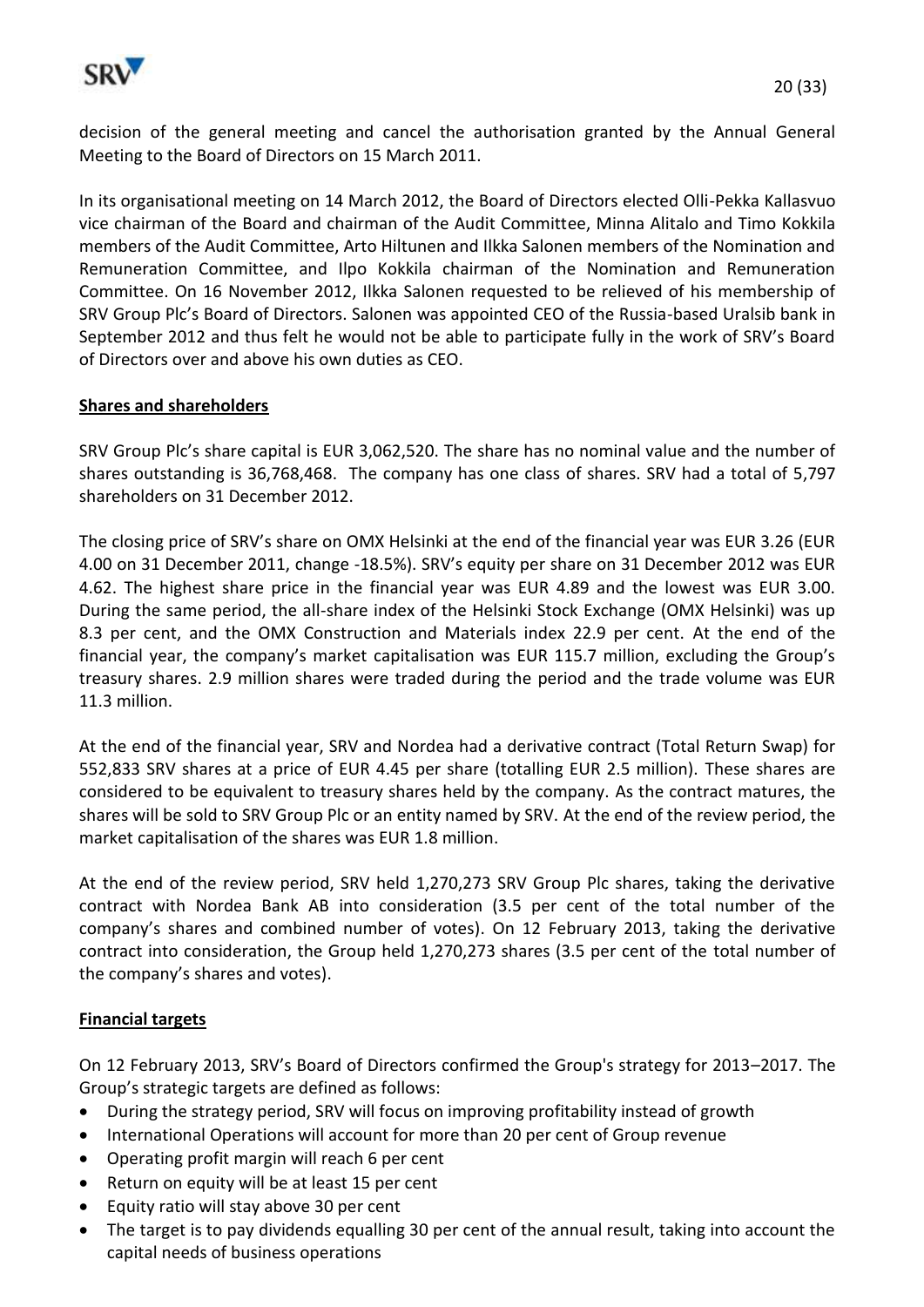

For the set targets to be achieved, a significant increase in the number of developer-contracted projects is needed.

#### **Events after the reporting period**

In February, SRV and VVO signed a construction contract to build two apartment houses to Nihtisilta, Espoo. Construction of the 88 free market rental apartment unit project will begin at March 2013 and it will be completed in October 2014. The project is based on SRV's own project development.

In February, SRV acquired Russian partner's 12.5 per cent share of the Septem City project by a share transaction. With the transaction, SRV now owns 100 per cent of the project.

#### **Outlook for 2013**

The volume and the completion schedules of developer-contracted housing production, trends in the margin of the order backlog, the number of new construction contracts, and the materialisation of planned project sales all have an effect on the trends and allocation of revenue and profitability in 2013. Developer-contracted housing production is recognised as income upon delivery. Based on the available completion schedules, SRV estimates that a total of 505 developer-contracted residential units will be completed in 2013. SRV's full-year earnings can be significantly affected by the timing of the sale of the Etmia II office property in Moscow and the Derby Business Park in Espoo. The general uncertainty seen in the financial markets has had a negative effect on real estate markets.

The Group's result before taxes is expected to exceed the previous year's level and full-year revenue is estimated to be at least on a par with the previous year's level, even if the office property sales are not completed during this year.

Espoo, 12 February 2013

Board of Directors

All forward-looking statements in this review are based on the management's current expectations and beliefs about future events, and actual results may differ materially from the expectations and beliefs such statements contain.

For further information, please contact

Jukka Hienonen, President and CEO, +358 (201) 455 213 Hannu Linnoinen, Executive Vice President, CFO, +358 (201) 455 990, +358 (50) 523 5850 Taneli Hassinen, Vice President, Communications and Brand, +358 (201) 455 208, +358 (40) 504 3321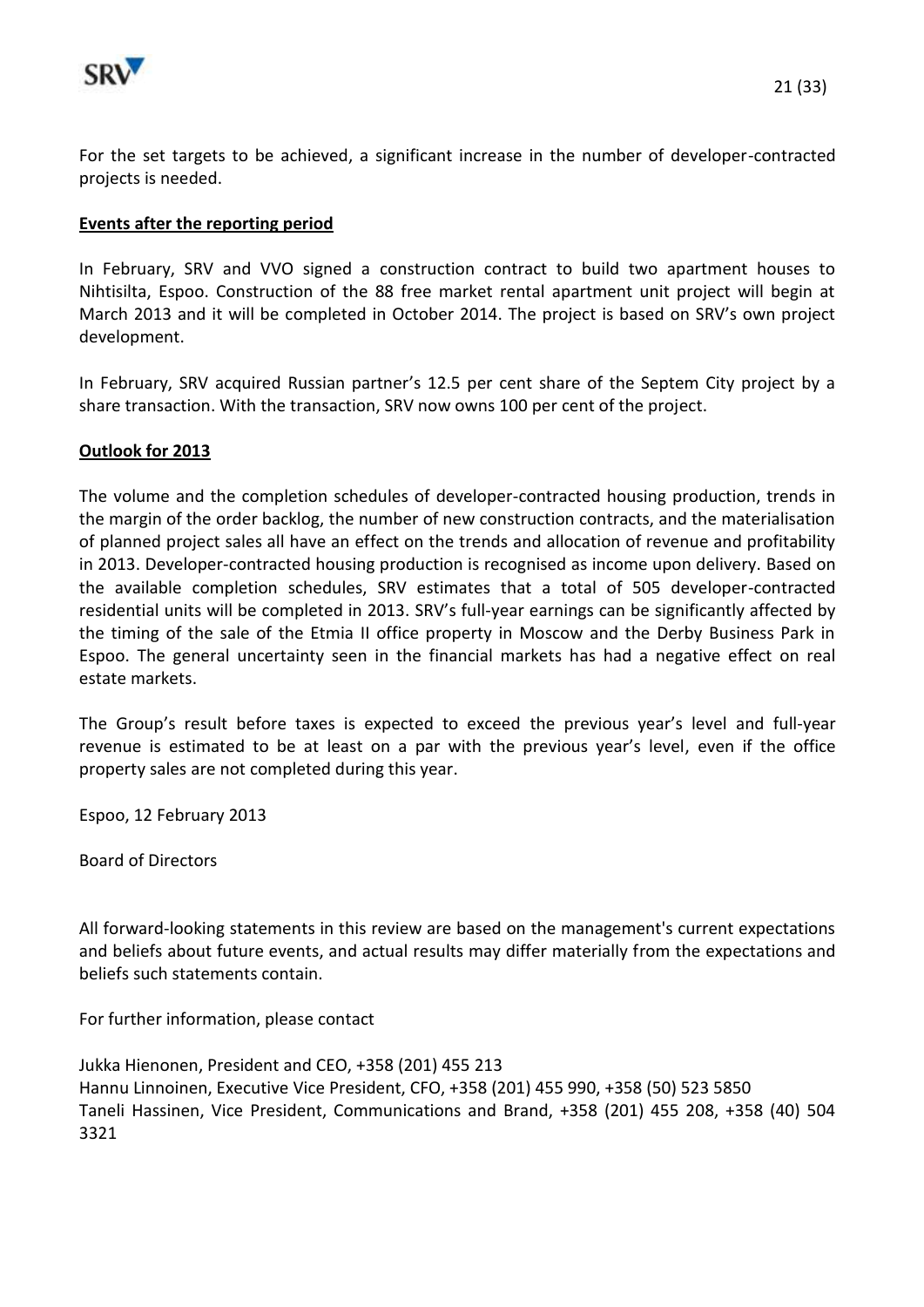

# **Key figures:**

|                                                                                              |                    | $1-12/$ | $1 - 12/$ | $10 - 12$ | $10-12/$ |
|----------------------------------------------------------------------------------------------|--------------------|---------|-----------|-----------|----------|
|                                                                                              |                    | 2012    | 2011      | 2012      | 2011     |
| Revenue                                                                                      | <b>EUR</b> million | 641.6   | 672.2     | 175.4     | 266.7    |
| Operating profit                                                                             | <b>EUR</b> million | 6.9     | 14.1      | 2.4       | 13.2     |
| Operating profit, % of revenue                                                               | %                  | $1.1\,$ | 2.1       | 1.4       | 4.9      |
| Profit before taxes                                                                          | <b>EUR</b> million | 2.8     | 10.8      | 2.2       | 12.4     |
| Profit before taxes, % of revenue                                                            | %                  | 0.4     | 1.6       | 1.2       | 4.6      |
| Net profit attributable to equity holders of the                                             |                    |         |           |           |          |
| parent company                                                                               | <b>EUR</b> million | 0.8     | 5.9       | 1.3       | 8.2      |
| Return on equity                                                                             | %                  | 0.5     | 3.3       |           |          |
| Return on investment                                                                         | %                  | 2.2     | 4.5       |           |          |
| Invested capital                                                                             | <b>EUR</b> million | 513.3   | 454.0     |           |          |
| Equity ratio                                                                                 | %                  | 34.7    | 31.0      |           |          |
| Net interest-bearing debt                                                                    | <b>EUR</b> million | 267.9   | 271.8     |           |          |
| Gearing ratio                                                                                | %                  | 126.2   | 160.2     |           |          |
| Order backlog                                                                                | <b>EUR</b> million | 827.8   | 810.8     |           |          |
| New agreements                                                                               | <b>EUR</b> million | 594.5   | 811.6     |           |          |
| Personnel on average                                                                         |                    | 989     | 880       |           |          |
| Property, plant and equipment investments<br>Property, plant and equipment investments, % of | <b>EUR</b> million | 3.7     | 10.2      | 1.7       | 6.4      |
| revenue                                                                                      | %                  | 0.6     | 1.5       | 1.0       | 2.4      |
| Earnings per share, share issue adjusted                                                     | <b>EUR</b>         | 0.02    | 0.17      | 0.03      | 0.24     |
| Earnings per share, share issue adjusted, diluted                                            | <b>EUR</b>         | 0.02    | 0.17      | 0.03      | 0.24     |
| Equity per share, share issue adjusted                                                       | <b>EUR</b>         | 4.62    | 4.68      |           |          |
| Dividend per share, share issue adjusted <sup>*)</sup>                                       | <b>EUR</b>         | 0.06    | 0.12      |           |          |
| Dividend payout ratio                                                                        | %                  | 300.0   | 70.6      |           |          |
| Dividend yield                                                                               | %                  | 1.8     | 3.0       |           |          |
| Price per earnings ratio                                                                     |                    | 163.0   | 23.5      |           |          |
| Share price development                                                                      |                    |         |           |           |          |
| Share price at the end of the period                                                         | <b>EUR</b>         | 3.26    | 4.00      |           |          |
| Average share price                                                                          | <b>EUR</b>         | 3.76    | 5.88      |           |          |
| Lowest share price                                                                           | <b>EUR</b>         | 3.00    | 3.83      |           |          |
| Highest share price                                                                          | <b>EUR</b>         | 4.89    | 7.43      |           |          |
| Market capitalisation at the end of the period                                               | <b>EUR</b> million | 115.7   | 142.0     |           |          |
| Trading volume                                                                               | 1,000              | 2937    | 8759      |           |          |
| Trading volume                                                                               | %                  | 8.3     | 25.0      |           |          |
| Weighted average number of shares outstanding                                                | 1,000              | 35 4 99 | 35 0 23   |           |          |
| Weighted average number of shares outstanding                                                |                    |         |           |           |          |
| (diluted)                                                                                    | 1,000              | 35 532  | 35 0 23   |           |          |
| Number of shares outstanding at the end of the                                               |                    |         |           |           |          |
| period                                                                                       | 1,000              | 35 4 98 | 35 503    |           |          |
| *) Board of Directors' proposal for the distribution of profits of 2012                      |                    |         |           |           |          |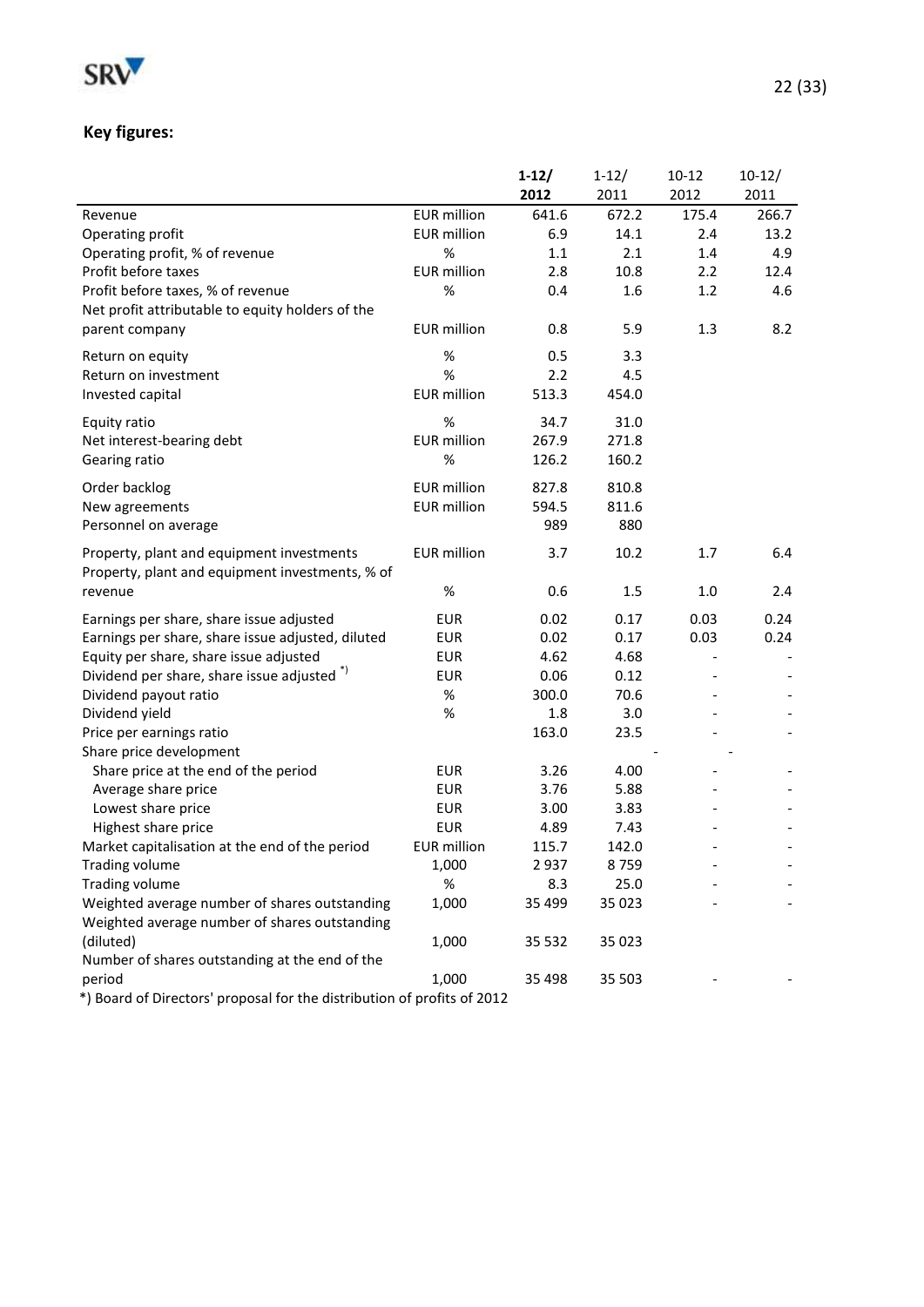

| Gearing ratio, %                                            | $=$      | 100x  | Net interest-bearing debt                                                                                        |
|-------------------------------------------------------------|----------|-------|------------------------------------------------------------------------------------------------------------------|
|                                                             |          |       | Total equity                                                                                                     |
|                                                             |          |       |                                                                                                                  |
| Return on equity, %                                         | $=$      | 100x  | Net result for the financial year                                                                                |
|                                                             |          |       | Total equity, average                                                                                            |
| Return on investment, %                                     | $=$      | 100x  | Result before taxes + interest and other financial expenses                                                      |
|                                                             |          |       | Invested capital, average                                                                                        |
|                                                             |          |       |                                                                                                                  |
| Equity ratio, %                                             | $=$      | 100x  | <b>Total equity</b>                                                                                              |
|                                                             |          |       | Total assets - advances received                                                                                 |
| <b>Invested capital</b>                                     | $=$      |       | Total assets - non-interest bearing debt - deferred tax                                                          |
|                                                             |          |       | liabilities - provisions                                                                                         |
|                                                             |          |       |                                                                                                                  |
| Net interest bearing debt                                   | $=$      |       | Interest bearing debt - cash and cash equivalents                                                                |
|                                                             |          |       |                                                                                                                  |
|                                                             |          |       |                                                                                                                  |
| Earnings per share attributable to<br>hybrid bond investors | $=$      |       | Hybrid bond interest<br>Average number of shares outstanding                                                     |
|                                                             |          |       |                                                                                                                  |
|                                                             |          |       |                                                                                                                  |
| Earnings per share attributable to                          | $\equiv$ |       | Hybrid bond interest                                                                                             |
| hybrid bond investors (diluted)                             |          |       | Average diluted number of shares outstanding                                                                     |
|                                                             |          |       |                                                                                                                  |
| Earnings per share attributable to                          | $=$      |       | Result for the period - non-controlling interest - hybrid bond                                                   |
| equity holders of the parent                                |          |       | interest                                                                                                         |
| company                                                     |          |       | Average number of shares outstanding                                                                             |
|                                                             |          |       |                                                                                                                  |
|                                                             |          |       |                                                                                                                  |
| Earnings per share attributable to                          | $=$      |       | Result for the period - non-controlling interest - hybrid bond                                                   |
| equity holders of the parent<br>company (diluted)           |          |       | interest<br>Average diluted number of shares outstanding                                                         |
|                                                             |          |       |                                                                                                                  |
| <b>Equity per share</b>                                     | Ξ        |       | Equity attributable to equity holders of the parent company                                                      |
|                                                             |          |       | Number of shares outstanding at the end of the period                                                            |
|                                                             |          |       |                                                                                                                  |
| Price per earnings ratio (P/E-ratio)                        |          |       | Share price at the end of the period                                                                             |
|                                                             |          |       | Earnings per share                                                                                               |
| Dividend payout ratio, %                                    | =        | 100 x | Dividend per share                                                                                               |
|                                                             |          |       | Earnings per share                                                                                               |
|                                                             |          |       |                                                                                                                  |
| Dividend yield, %                                           | Ξ        | 100 x | Dividend per share                                                                                               |
|                                                             |          |       | Share price at the end of the period                                                                             |
| Average share price                                         | $=$      |       | Number of shares traded in euros during the period                                                               |
|                                                             |          |       | Number of shares traded during the period                                                                        |
|                                                             |          |       |                                                                                                                  |
| Market capitalisation at the end                            | $=$      |       | Number of shares outstanding at the end of the period x share                                                    |
| of the period                                               |          |       | price at the end of the period                                                                                   |
|                                                             |          |       |                                                                                                                  |
| <b>Trading volume</b>                                       | $=$      |       | Number of shares traded during the period and in relation to<br>the weihted average number of shares outstanding |
|                                                             |          |       |                                                                                                                  |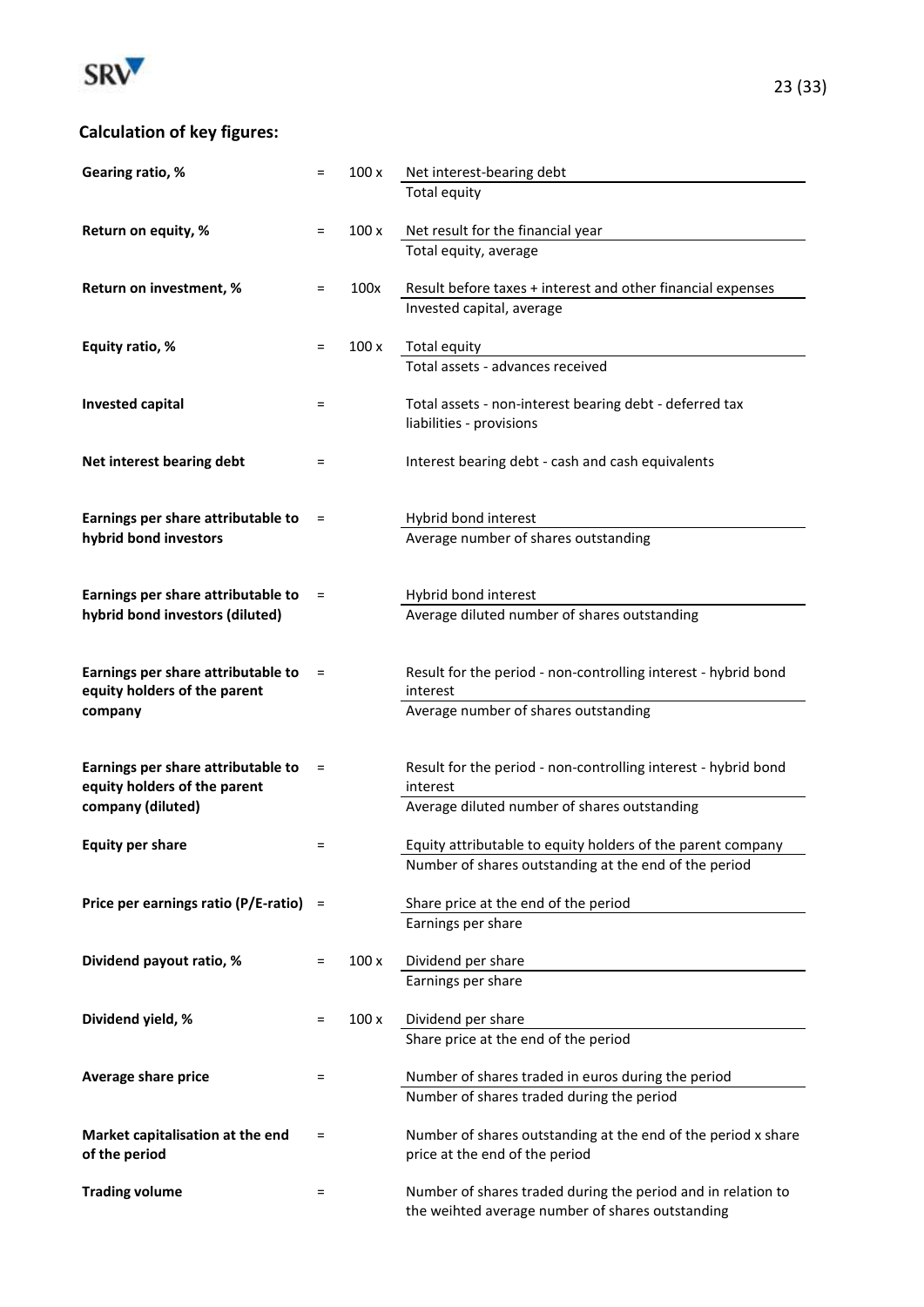

### **SRV Group Plc Financial Statements Report 1.1. - 31.12.2012: TABLES**

Appendixes

1) Condensed consolidated financial statements: income statement, balance sheet, statement of changes in equity, cash flow statement, commitments and contingent liabilities, derivative contracts liabilities

2) Quarterly development

3) Segment information

4) Events after the reporting period

#### **1. Group financials 1.1. - 31.12.2012**

SRV Group's consolidated financial statements have been prepared in accordance with the International Financial Reporting Standards (IFRS) valid on 31 December 2012. The figures in the tables have been rounded which should be noted when counting the total sums. The condensed consolidated financial statement information has been prepared in accordance with the accounting policies set out in the IAS 34 standard, and the information disclosed for the periods January - December 2012 and January - December 2011 is audited and the information disclosed for the periods October - December 2012 and October December 2011 is unaudited. The consolidated financial statements have been prepared based on a historical cost basis, except for available-for-sale investments, financial assets and liabilities measured at fair value through income statement and derivative contracts measured at fair value as well as sharebased payments which are measured at fair value.

SRV's reporting segments comprise Domestic Operations, International Operations and Other Operations. The operating segment figures are disclosed in accordance with IFRS 8, following the accounting principles applied in the consolidated financial statements.

The following standards, amendments and interpretations have been applied as from the accounting period beginning on 1 January 2012:

- 2011 Annual improvements to IFRS. Amendments have not been material impact to the consolidated financial statements.
- Amendment to IFRS 7 Financial instruments: Disclosures Transfers of Financial Assets. Amendment has not been material impact to the consolidated financial statements.

The application of the following standards, amendments and interpretations is mandatory as from the accounting period beginning on or after 1 January 2013 (effective date). The Group is reviewing the impact of future standards, amendments and interpretations.

- IFRS 7 Financial Instruments: Disclosures (effective for financial periods beginning on or after 1 January 2013). IASB has disclosed in December 2011 an amendment to IFRS 7 regarding the disclosures about the financial assets and financial liabilities which have been offset.
- IAS 32 Offsetting Financial Assets and Financial Liabilities (effective for annual periods on or after 1 January 2014). These amendments to IAS 32 clarify the meaning of "currently has a legally enforceable right to set-off" and when offsetting happens simultaneously in order to be able offset receivable and payable.
- IFRS 9, Classification and measurement of financial assets and liabilities (effective for annual periods beginning on or after 1 January 2015). Upon adoption, the standard will eventually replace IAS 39 to a large extent, and it will amend the classification of both financial assets and liabilities (EU has not endorsed).
- IFRS 10, Consolidated Financial Statements (effective for annual periods beginning on or after 1 January 2013). The amended standard clarifies the concept of control in decisions on whether an organisation should be consolidated in the consolidated financial statement.
- IFRS 11, Joint Arrangements (effective for annual periods beginning on or after 1 January 2013). The amended standard focuses on the rights and obligations of the joint arrangement rather than its legal form. Additionally, the standard requires that equity method be used in the reporting of joint arrangements.
- IFRS 12, Disclosure of Interests in Other Entities (effective for annual periods beginning on or after 1 January 2013). The amended standard sets new disclosure requirements for reporting the entity's holdings in other entities.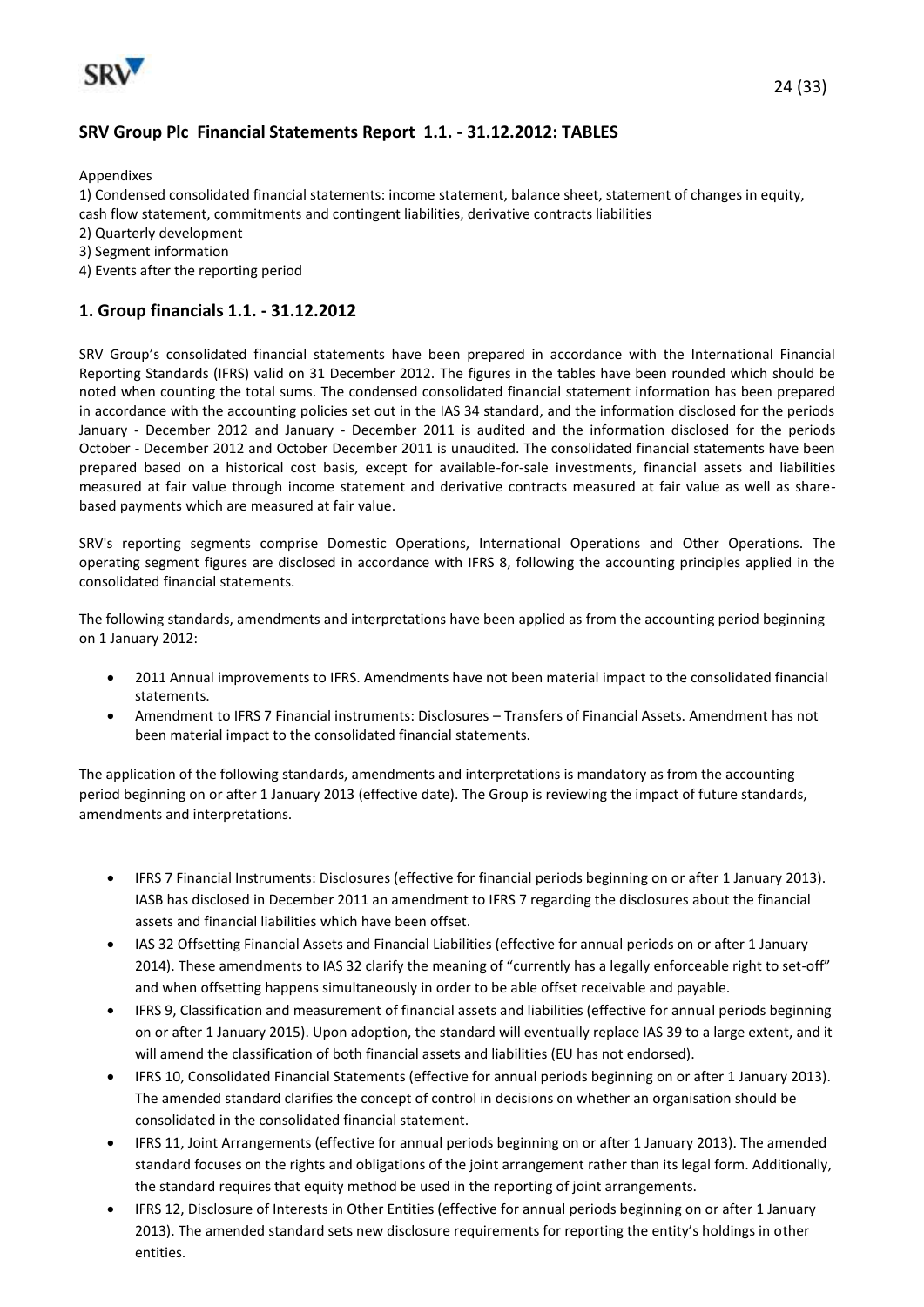

- IAS 1, Presentation of Financial Statements (effective for annual periods beginning on or after 1 July 2012). Amendments revise the way comprehensive income items are presented.
- IAS 28, Investments in Associates and Joint Ventures (effective for annual periods beginning on or after 1 January 2013). Amendment sets out the requirements for the application of the equity method when accounting for investments in associates and joint ventures due to publishing IFRS 11.
- IAS 19 Employee benefits (effective for annual periods beginning on or after 1 January 2013). Revised standard contains several changes in order to harmonize treatment of defined benefit plans and enhance comparability.
- Annual improvements (2009 2011 Cycle). Annual improvements are reflected by following standards; IFRS1, IAS1, IAS 16, IAS 32, IAS 34. (The EU has not approved standards).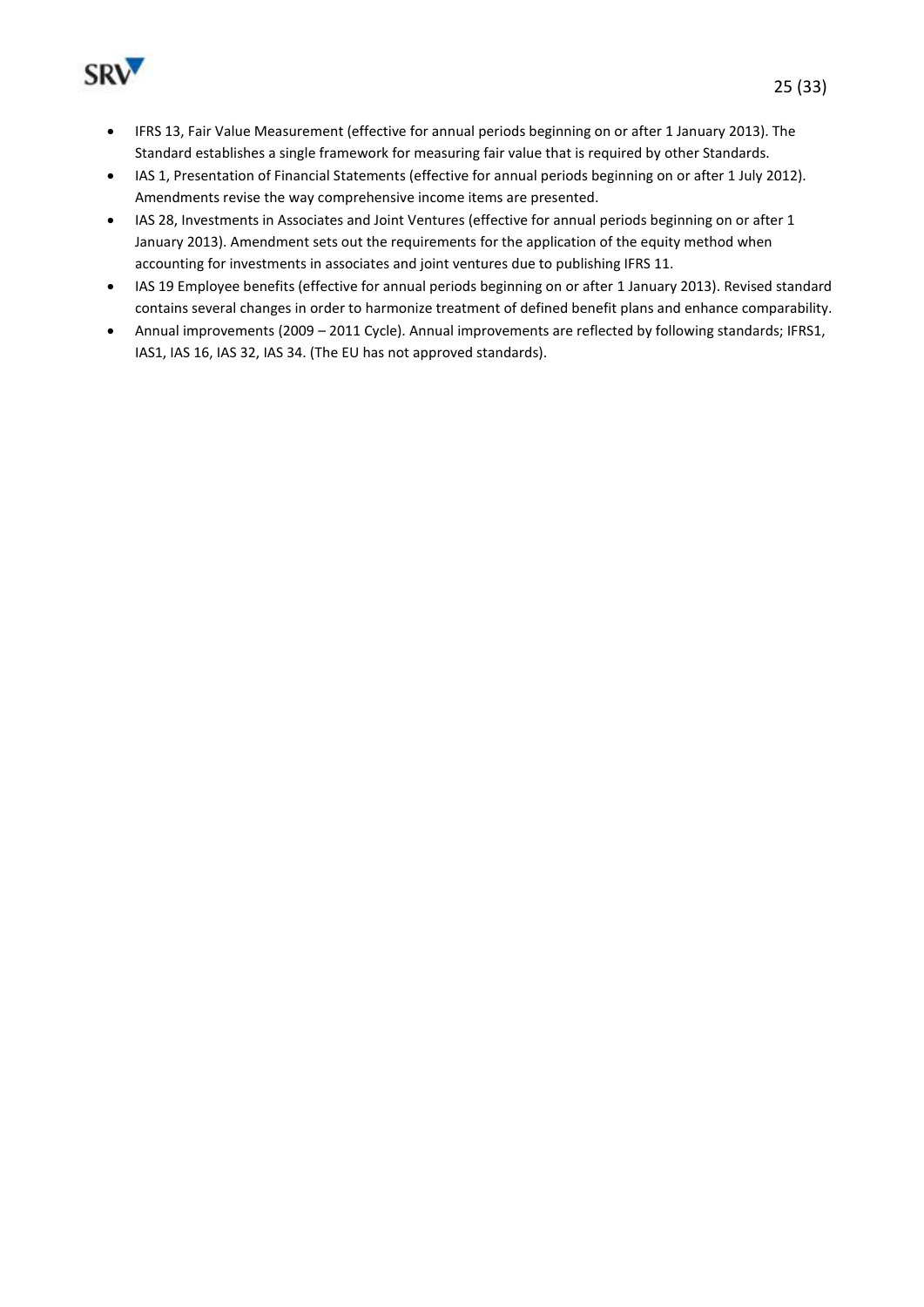

#### **Consolidated income**

| statement                                                                                                  | $1-12/$  | $1 - 12/$ | change,     | change, | $10-12/$ | $10-12/$ |
|------------------------------------------------------------------------------------------------------------|----------|-----------|-------------|---------|----------|----------|
| (EUR million)                                                                                              | 2012     | 2011      | <b>MEUR</b> | %       | 2012     | 2011     |
| Revenue                                                                                                    | 641.6    | 672.2     | $-30.6$     | $-4.6$  | 175.4    | 266.7    |
| Other operating income                                                                                     | 4.6      | 4.5       | 0.1         | 3.2     | 1.9      | 1.0      |
| Change in inventories of finished                                                                          |          |           |             |         |          |          |
| goods and work in progress                                                                                 | 61.6     | 6.1       | 55.5        | 911.2   | 18.1     | $-43.4$  |
| Use of materials and services                                                                              | $-617.7$ | $-593.2$  | $-24.5$     | 4.1     | $-170.6$ | $-189.2$ |
| Employee benefit expenses<br>Share of results of associated                                                | $-63.2$  | $-55.7$   | $-7.6$      | 13.6    | $-16.5$  | $-16.3$  |
| companies                                                                                                  | $-0.7$   | $-1.1$    | 0.4         | $-34.4$ | $-0.6$   | $-0.6$   |
| Depreciation and impairments                                                                               | $-4.5$   | $-3.8$    | $-0.7$      | 18.7    | $-1.2$   | $-1.2$   |
| Other operating expenses                                                                                   | $-14.8$  | $-15.0$   | 0.2         | $-1.1$  | $-4.1$   | $-3.8$   |
| <b>Operating profit</b>                                                                                    | 6.9      | 14.1      | $-7.2$      | $-51.2$ | 2.4      | 13.2     |
| Financial income                                                                                           | 4.0      | 5.4       | $-1.4$      | $-25.1$ | 1.5      | 1.3      |
| Financial expenses<br>Financial income and expenses,                                                       | $-8.1$   | $-8.7$    | 0.5         | $-6.2$  | $-1.7$   | $-2.1$   |
| total                                                                                                      | $-4.1$   | $-3.3$    | $-0.8$      | 25.1    | $-0.2$   | $-0.8$   |
| <b>Profit before taxes</b>                                                                                 | 2.8      | 10.8      | $-8.0$      | $-74.3$ | 2.2      | 12.4     |
| Income taxes                                                                                               | $-1.9$   | $-5.5$    | 3.6         | $-65.9$ | $-0.8$   | $-4.2$   |
| Net profit for the period                                                                                  | 0.9      | 5.3       | $-4.4$      | $-82.9$ | 1.4      | 8.2      |
| <b>Attributable to</b>                                                                                     |          |           |             |         |          |          |
| Equity holders of the parent                                                                               |          |           |             |         |          |          |
| company                                                                                                    | 0.8      | 5.9       |             |         | 1.3      | 8.2      |
| Non-controlling interests<br>Earnings per share calculated on the<br>profit attributable to equity holders | 0.1      | $-0.5$    |             |         | 0.0      | 0.0      |
| of the parent company<br>Earnings per share calculated on the<br>profit attributable to equity holders     | 0.02     | 0.17      |             |         | 0.03     | 0.24     |
| of the parent company, diluted                                                                             | 0.02     | 0.17      |             |         | 0.03     | 0.24     |

| <b>Statement of comprehensive income</b>                                                                                        | $1 - 12/$ | $1 - 12/$ | $10-12/$ | $10-12/$ |
|---------------------------------------------------------------------------------------------------------------------------------|-----------|-----------|----------|----------|
| (EUR million)                                                                                                                   | 2012      | 2011      | 2012     | 2011     |
| Net profit for the period                                                                                                       | 0.9       | 5.3       | 1.4      | 8.2      |
| Other comprehensive income:                                                                                                     |           |           |          |          |
| Foreign currency translation differences for foreign operations<br>Gains and losses on remeasuring available-for-sale financial | 0.0       | 0.1       | 0.0      | 0.1      |
| assets<br>Income tax relating to components of other comprehensive                                                              | 0.0       | 0.0       | 0.0      | 0.0      |
| income                                                                                                                          | 0.0       | 0.0       | 0.0      | 0.0      |
| Total comprehensive income for the period, net of tax                                                                           | 0.0       | 0.0       | 0.0      | 0.0      |
| Total comprehensive income for the period                                                                                       | 1.0       | 5.4       | 1.4      | 8.2      |
| Profit for the period attributable to:                                                                                          |           |           |          |          |
| Equity holders of the parent company                                                                                            | 0.9       | 5.9       | 1.4      | 8.3      |
| Non-controlling interests                                                                                                       | 0.1       | $-0.5$    | 0.0      | 0.0      |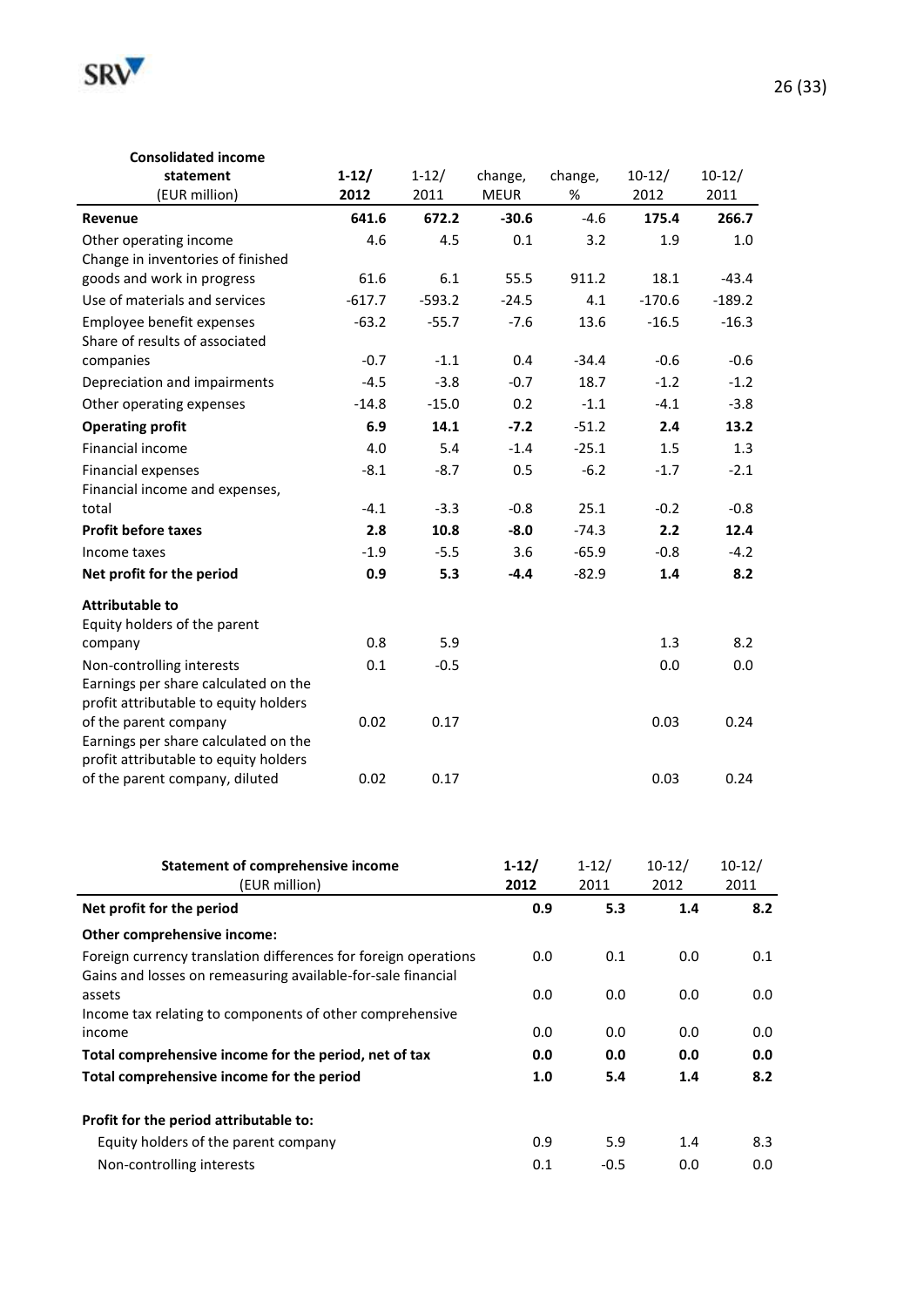

| <b>Consolidated balance sheet</b>                             |          |          | change, |
|---------------------------------------------------------------|----------|----------|---------|
| (EUR million)                                                 | 31.12.12 | 31.12.11 | $\%$    |
| <b>ASSETS</b>                                                 |          |          |         |
| <b>Non-current assets</b>                                     |          |          |         |
| Property, plant and equipment                                 | 13.7     | 15.2     | $-10.1$ |
| Goodwill                                                      | 1.7      | 1.7      | 0.0     |
| Other intangible assets                                       | 0.6      | 0.5      | 27.8    |
| Other financial assets                                        | 10.9     | 10.8     | 0.8     |
| Receivables                                                   | 1.4      | 1.2      | $-35.4$ |
| Loan receivables from associated companies and joint ventures | 11.9     | 13.0     | $-8.3$  |
| Deferred tax assets                                           | 8.1      | 5.0      | 63.9    |
| Non-current assets, total                                     | 48.4     | 48.4     | 0.0     |
| <b>Current assets</b>                                         |          |          |         |
| Inventories                                                   | 431.2    | 360.4    | 19.6    |
| Accounts and other receivables                                | 127.1    | 133.5    | $-4.8$  |
| Loan receivables from associated companies and joint ventures | 31.6     | 32.0     | $-1.1$  |
| Current tax receivables                                       | 4.0      | $1.5\,$  | 166.3   |
| Cash and cash equivalents                                     | 33.1     | 12.5     | 164.5   |
| <b>Current assets, total</b>                                  | 626.9    | 539.9    | 16.1    |
| <b>ASSETS, TOTAL</b>                                          | 675.4    | 588.3    | 14.8    |
|                                                               |          |          |         |
| <b>Consolidated balance sheet</b>                             |          |          | change, |
| (EUR million)                                                 | 31.12.12 | 31.12.11 | $\%$    |
| <b>EQUITY AND LIABILITIES</b>                                 |          |          |         |
| Equity attributable to equity holders of the parent company   |          |          |         |
| Share capital                                                 | 3.1      | 3.1      | 0.0     |
| Invested free equity fund                                     | 92.2     | 92.1     | 0.1     |
| <b>Translation differences</b>                                | 0.0      | $-0.1$   | -73.9   |
| Other reserve                                                 | 0.0      | 0.0      |         |
| Retained earnings                                             | 68.9     | 71.0     | $-3.0$  |
| Equity attributable to equity holders of the parent company,  |          |          |         |
| total                                                         | 164.2    | 166.2    | $-1.2$  |
| <b>Non-controlling interests</b>                              | 3.5      | 3.5      | 1.5     |
| <b>Hybrid bond</b>                                            | 44.6     | 0.0      |         |
| Equity, total                                                 | 212.3    | 169.7    | 25.1    |
| <b>Non-current liabilities</b>                                |          |          |         |
| Deferred tax liabilities                                      | 4.1      | 1.0      | 314.7   |
| Provisions                                                    | 6.3      | 5.4      | 16.0    |
| Interest-bearing liabilities                                  | 118.5    | 90.1     | 31.5    |
| Other liabilities                                             | 0.0      | 7.8      | $-99.5$ |
| Non-current liabilities, total                                | 129.0    | 104.4    | 23.6    |
| <b>Current liabilities</b>                                    |          |          |         |
| Accounts and other payables                                   | 147.6    | 113.6    | 29.9    |
| Current tax payables                                          | 0.3      | 2.6      | $-88.4$ |
| Provisions                                                    | 3.7      | 3.9      | $-6.4$  |
| Interest-bearing liabilities                                  | 182.5    | 194.2    | $-6.0$  |
| <b>Current liabilities, total</b>                             | 334.1    | 314.3    | 6.3     |
| Liabilities, total                                            | 463.1    | 418.7    | 10.6    |
| <b>EQUITY AND LIABILITIES</b>                                 | 675.4    | 588.3    | 14.8    |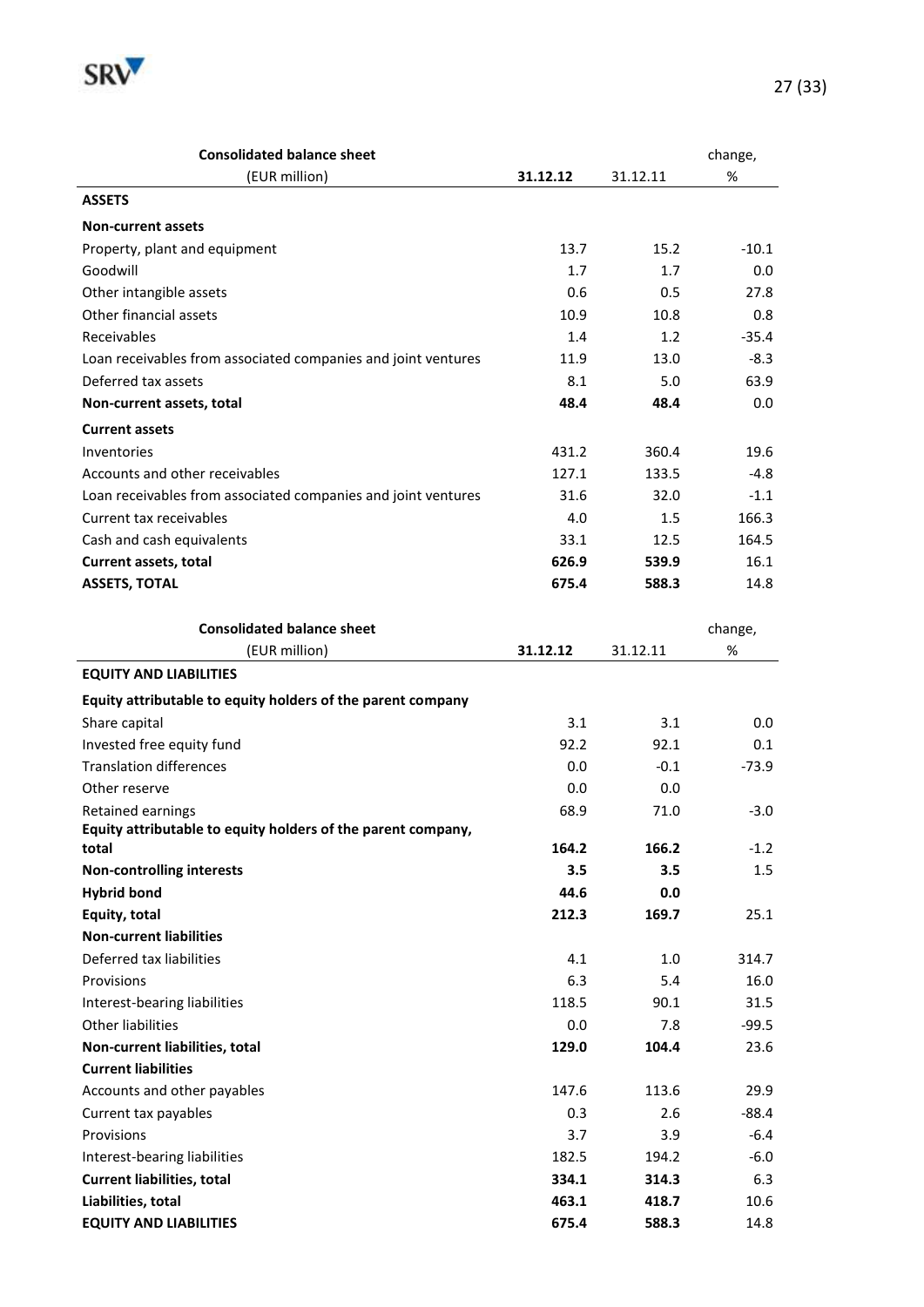

#### **Consolidated cash flow statement**

| (EUR million)                                               | 1-12/2012 | 1-12/2011 |
|-------------------------------------------------------------|-----------|-----------|
| Cash flows from operating activities                        |           |           |
| Net profit for the period                                   | 0.8       | 5.3       |
| Adjustments:                                                |           |           |
| Depreciation and impairments                                | 4.4       | 3.8       |
| Non-cash transactions                                       | 0.4       | 3.9       |
| Financial income and expenses                               | 4.1       | 3.3       |
| Capital gains on sales of tangible and intangible assets    | 0.1       | 0.0       |
| Income taxes                                                | 1.9       | 5.5       |
| Adjustments, total                                          | 10.9      | 16.4      |
| Changes in working capital:                                 |           |           |
| Change in loan receivables                                  | 22.7      | $-18.9$   |
| Change in accounts and other receivables                    | $-14.2$   | $-45.6$   |
| Change in inventories                                       | $-68.8$   | $-30.7$   |
| Change in accounts and other payables                       | 26.3      | 40.1      |
| Changes in working capital, total                           | $-34.0$   | $-55.1$   |
| Interest paid                                               | $-8.0$    | $-9.0$    |
| Interest received                                           | 3.8       | 3.1       |
| Dividends received                                          | 0.0       | 0.0       |
| Income taxes paid                                           | $-6.7$    | $-5.9$    |
|                                                             |           |           |
| Net cash flow from operating activities                     | $-33.2$   | $-45.2$   |
| Cash flow from investing activities                         |           |           |
| Acquisition of subsidiaries, net of cash                    | 0.0       | -0.8      |
| Purchase of property, plant and equipment                   | $-3.2$    | $-3.1$    |
| Purchase of intangible assets                               | $-0.3$    | $-0.2$    |
| Purchase of other financial assets                          | $-0.2$    | $-6.1$    |
| Sale of property, plant and equipment and intangible assets | 0.4       | 0.0       |
| Sale of financial assets                                    | 0.1       | 0.5       |
| Net cash used in investing activities                       | $-3.2$    | $-9.7$    |
| <b>Cash flows from financing activities</b>                 |           |           |
| Proceeds from loans                                         | 48.3      | 29.0      |
| Repayments of loans                                         | $-23.1$   | $-11.5$   |
| Hybrid bond                                                 | 44.6      | 0.0       |
| Change in loan receivables                                  | 0.0       | 0.0       |
| Change in housing corporation loans                         | 32.9      | 1.5       |
| Change in credit limits                                     | $-41.5$   | 35.0      |
| Purchase of treasury shares                                 | 0.0       | 10.3      |
| Dividends paid                                              | $-4.3$    | $-4.1$    |
| Net cash from financing activities                          | 57.0      | 60.3      |
| Net change in cash and cash equivalents                     | 20.6      | 5.4       |
| Cash and cash equivalents at the beginning of period        | 12.5      | 7.1       |
| Cash and cash equivalents at the end of period              | 33.1      | 12.5      |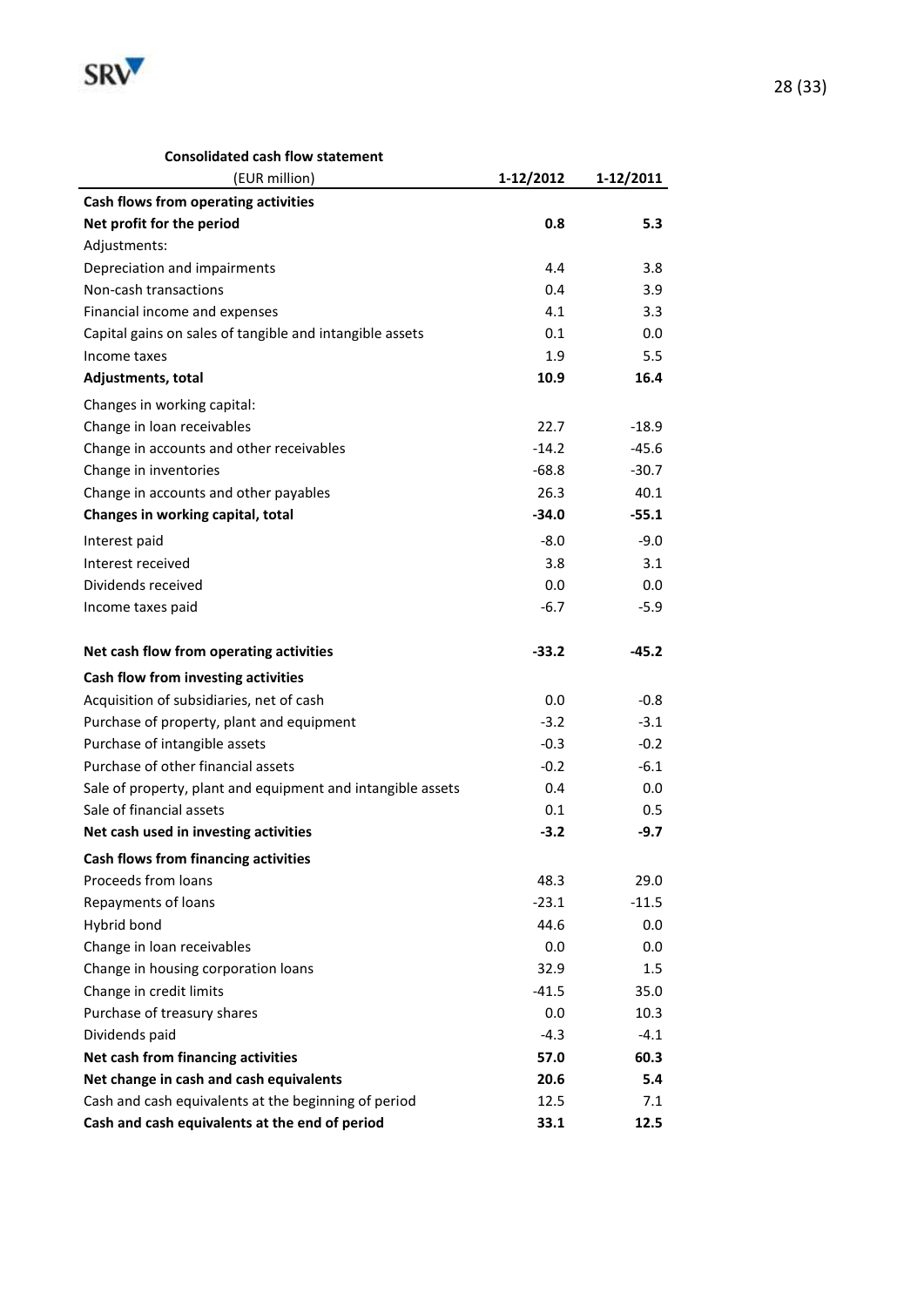

#### **Statement of changes in Group equity 1.1. - 31.12.2012**

|                                                            |                  | Equity attributable to                   |                                      |                          |                      |        |                                       |                  |                 |
|------------------------------------------------------------|------------------|------------------------------------------|--------------------------------------|--------------------------|----------------------|--------|---------------------------------------|------------------|-----------------|
|                                                            |                  | the equity holders of the parent company |                                      |                          |                      |        |                                       |                  |                 |
| (EUR million)                                              | Share<br>capital | Invested<br>free<br>equity<br>fund       | Trans-<br>lation<br>differ-<br>ences | Fair<br>value<br>reserve | Retained<br>earnings | Total  | Non-<br>controll-<br>ing<br>interests | Hybrid<br>bond   | Total<br>equity |
| <b>Equity on 1.1.2012</b>                                  | 3.1              | 92.1                                     | $-0.1$                               | 0.0                      | 71.1                 | 166.2  | 3.5                                   | 0.0              | 169.7           |
| <b>Total income and expenses</b><br>for the financial year | 0.0              | 0.0                                      | 0.0                                  | 0.0                      | 0.8                  | 0.8    | 0.1                                   | 0.0              | 0.9             |
| Dividends paid                                             | 0.0 <sub>l</sub> | 0.0                                      | 0.0                                  | 0.0                      | $-4.3$               | $-4.3$ | 0.0                                   | 0.0 <sub>l</sub> | $-4.3$          |
| Share based incentive plan                                 | 0.0              | 0.1                                      | 0.0                                  | 0.0                      | 1.2                  | 1.3    | 0.0                                   | 0.0              | 1.3             |
| Purchase of treasury shares                                | 0.0              | 0.0                                      | 0.0 <sub>l</sub>                     | 0.0                      | 0.0                  | 0.0    | 0.0                                   | 0.0 <sub>l</sub> | 0.0             |
| Sale of treasury shares                                    | 0.0              | 0.0                                      | 0.0                                  | 0.0                      | 0.0                  | 0.0    | 0.0                                   | 0.0              | 0.0             |
| <b>Hybrid bond</b>                                         | 0.0              | 0.0                                      | 0.0                                  | 0.0                      | 0.0                  | 0.0    | 0.0                                   | 44.6             | 44.6            |
| Other changes                                              | 0.0              | 0.0                                      | 0.0                                  | 0.0                      | 0.1                  | 0.1    | 0.0                                   | 0.0 <sub>l</sub> | 0.0             |
| <b>Equity on 31.12.2012</b>                                | 3.1              | 92.2                                     | $-0.1$                               | 0.0                      | 68.9                 | 164.2  | 3.5                                   | 44.6             | 212.3           |

#### **Statement of changes in Group equity 1.1. - 31.12.2011**

|                             |                  |                                          | Equity attributable to               |                          |                      |        |                                       |                 |
|-----------------------------|------------------|------------------------------------------|--------------------------------------|--------------------------|----------------------|--------|---------------------------------------|-----------------|
|                             |                  | the equity holders of the parent company |                                      |                          |                      |        |                                       |                 |
| (EUR million)               | Share<br>capital | Invested<br>free<br>equity<br>fund       | Trans-<br>lation<br>differ-<br>ences | Fair<br>value<br>reserve | Retained<br>earnings | Total  | Non-<br>controll-<br>ing<br>interests | Total<br>equity |
| <b>Equity on 1.1.2011</b>   | 3.1              | 87.8                                     | $-0.1$                               | 0.0                      | 63.8                 | 154.5  | 2.7                                   | 157.2           |
| Total income and expenses   |                  |                                          |                                      |                          |                      |        |                                       |                 |
| for the financial year      | 0.0              | 0.0                                      | 0.1                                  | 0.0                      | 5.9                  | 5.9    | $-0.5$                                | 5.4             |
| Dividends paid              | 0.0              | 0.0                                      | 0.0                                  | 0.0                      | $-4.1$               | $-4.1$ | 0.0                                   | $-4.1$          |
| Share based incentive plan  | 0.0              | 0.0                                      | 0.0                                  | 0.0                      | 0.9                  | 0.9    | 0.0                                   | 0.9             |
| Purchase of treasury shares | 0.0              | 0.0                                      | 0.0                                  | 0.0                      | 0.0 <sub>l</sub>     | 0.0    | 0.0                                   | 0.0             |
| Sale of treasury shares     | 0.0              | 4.4                                      | 0.0                                  | 0.0                      | 5.9                  | 10.3   | 0.0                                   | 10.3            |
| Other changes*              | 0.0              | 0.0                                      | 0.0                                  | 0.0                      | $-1.4$               | $-1.4$ | 1.3                                   | $-0.1$          |
| <b>Equity on 31.12.2011</b> | 3.1              | 92.1                                     | $-0.1$                               | 0.0                      | 71.0                 | 166.2  | 3.5                                   | 169.7           |

\* Other changes includes the loss of acquisition of non-controlling interests EUR 1.3 million.

| <b>Commitments and contingent liabilities</b>            |          |          | change, |
|----------------------------------------------------------|----------|----------|---------|
| <b>EUR million</b>                                       | 31.12.12 | 31.12.11 | %       |
| <b>Collateral given for own liabilities</b>              |          |          |         |
| Real estate mortgages given                              | 338.0    | 234.3    | 44.3    |
| Pledges given                                            | 0.0      | 0.0      |         |
| <b>Other commitments</b>                                 |          |          |         |
| Guarantees given for liabilities on uncompleted projects | 0.0      | 0.0      |         |
| Investment commitments given                             | 15.0     | 15.2     | $-1.1$  |
| Plots purchase commitments                               | 120.5    | 129.6    | $-7.0$  |

1) Real estate mortgages include the total amount of mortgages given as collateral for developer contracting housing production against the housing corporation loans of uncompleted and unsold completed projects.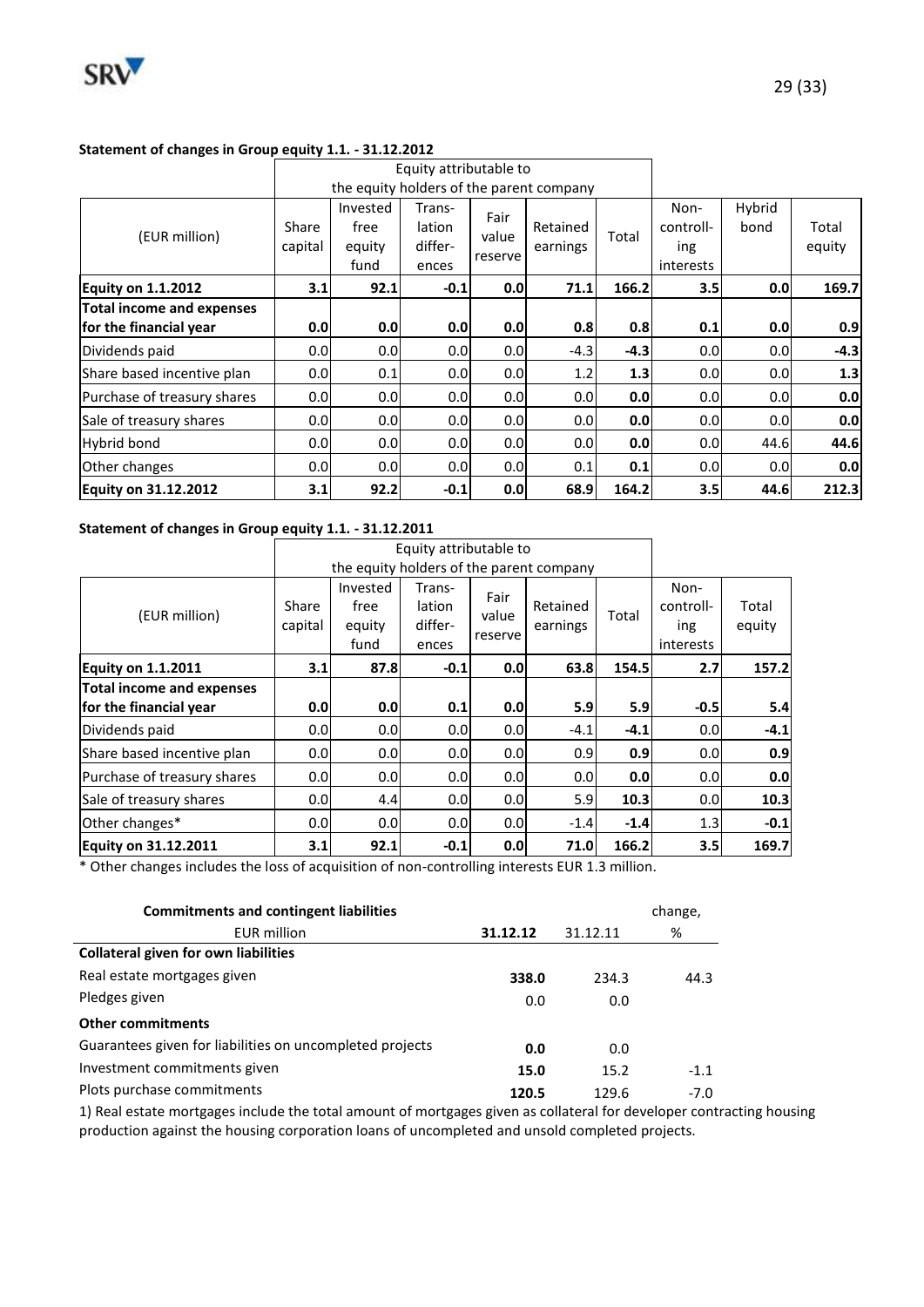

| <b>Fair and nominal values of</b>   |          |                    |                    |                 |  |
|-------------------------------------|----------|--------------------|--------------------|-----------------|--|
| derivative instruments              |          | 12/2012            |                    | 12/2011         |  |
| (EUR million)                       |          | <b>Fair Values</b> | <b>Fair Values</b> |                 |  |
|                                     | Positive | <b>Negative</b>    | Positive           | <b>Negative</b> |  |
| Hedge accounting not applied        |          |                    |                    |                 |  |
| Foreign exchange forward contracts  | 0.0      | 0.0                | 0.0                | 0.0             |  |
| Interest rate swaps                 | 0.0      | 1.2                | 0.0                | 1.4             |  |
| <b>Nominal values of derivative</b> |          |                    |                    |                 |  |
| instruments                         |          | 12/2012            |                    | 12/2011         |  |
| Foreign exchange forward contracts  |          | 0.0                |                    | 0.0             |  |
| Interest rate swaps                 |          | 30.0               |                    | 50.0            |  |

The fair values of derivative instruments are based on market prices at the end of the reporting period. Open foreign exchange forward contracts are hedging the financing cash flow.

## **2. Group and Segment information by quarter**

| <b>SRV Group</b>                                    |            |          |            |            |            |          |            |            |
|-----------------------------------------------------|------------|----------|------------|------------|------------|----------|------------|------------|
| (EUR million)                                       | $10-12/12$ | $7-9/12$ | $4 - 6/12$ | $1 - 3/12$ | $10-12/11$ | $7-9/11$ | $4 - 6/11$ | $1 - 3/11$ |
| Revenue                                             | 175.4      | 155.8    | 169.7      | 140.7      | 266.7      | 136.3    | 136.6      | 132.6      |
| Operating profit<br>Financial income and expenses,  | 2.4        | $-0.4$   | 3.1        | 1.8        | 13.2       | 0.2      | $-0.3$     | 1.0        |
| total                                               | $-0.2$     | $-1.8$   | $-0.6$     | $-1.5$     | $-0.8$     | $-1.7$   | $-1.4$     | 0.7        |
| Profit before taxes                                 | 2.2        | $-2.1$   | 2.5        | 0.3        | 12.4       | $-1.5$   | $-1.7$     | 1.7        |
| Order backlog <sup>1)</sup>                         | 827.8      | 747.1    | 746.3      | 760.7      | 810.8      | 862.3    | 673.5      | 702.2      |
| New agreements                                      | 248.0      | 138.5    | 142.5      | 65.5       | 196.1      | 304.6    | 90.6       | 220.2      |
| Earnings per share, eur                             | 0.03       | $-0.04$  | 0.04       | $-0.01$    | 0.24       | $-0.06$  | $-0.06$    | 0.05       |
| Equity per share, eur $^{1)}$                       | 4.62       | 4.58     | 4.61       | 4.56       | 4.68       | 4.44     | 4.51       | 4.49       |
| Share price, eur <sup>1)</sup>                      | 3.26       | 3.44     | 3.30       | 4.23       | 4.00       | 4.48     | 6.00       | 6.75       |
| Equity ratio, $%$ <sup>1)</sup>                     | 34.7       | 28.5     | 29.7       | 31.9       | 31.0       | 30.9     | 31.7       | 33.2       |
| Net interest bearing debt <sup>1)</sup>             | 267.9      | 311.3    | 288.0      | 259.5      | 271.8      | 269.5    | 263.5      | 246.4      |
| Gearing, % <sup>1)</sup><br>1) In the end of period | 126.2      | 187.7    | 172.3      | 156.9      | 160.2      | 167.3    | 162.2      | 159.1      |

| Revenue                  |            |            |            |            |            |            |            |            |
|--------------------------|------------|------------|------------|------------|------------|------------|------------|------------|
| (EUR million)            | $10-12/12$ | $7 - 9/12$ | $4 - 6/12$ | $1 - 3/12$ | $10-12/11$ | $7 - 9/11$ | $4 - 6/11$ | $1 - 3/11$ |
| Domestic operations      | 157.2      | 139.7      | 150.8      | 120.7      | 248.9      | 128.3      | 131.2      | 123.9      |
| - business construction  | 83.5       | 78.9       | 80.9       | 61.9       | 135.9      | 82.0       | 86.4       | 75.3       |
| - housing construction   | 73.7       | 60.7       | 69.9       | 58.7       | 113.0      | 46.3       | 44.8       | 48.8       |
| International operations | 18.1       | 16.1       | 18.9       | 20.1       | 17.5       | 7.8        | 5.3        | 8.4        |
| <b>Other Operations</b>  | 3.4        | 3.6        | 3.7        | 3.7        | 3.2        | 3.1        | 3.1        | 3.3        |
| Eliminations             | $-3.3$     | $-3.6$     | $-3.7$     | $-3.7$     | $-3.0$     | $-2.9$     | $-2.9$     | $-3.0$     |
| Group, total             | 175.4      | 155.8      | 169.7      | 140.7      | 266.7      | 136.3      | 136.6      | 132.6      |

| <b>Operating profit</b>  |            |        |            |            |            |        |            |            |
|--------------------------|------------|--------|------------|------------|------------|--------|------------|------------|
| (EUR million)            | $10-12/12$ | 7-9/12 | $4 - 6/12$ | $1 - 3/12$ | $10-12/11$ | 7-9/11 | $4 - 6/11$ | $1 - 3/11$ |
| Domestic operations      | 1.6        | 1.9    | 5.8        | 5.4        | 17.9       | 2.4    | 3.3        | 4.4        |
| International operations | 2.4        | $-1.1$ | $-1.9$     | $-2.6$     | $-2.6$     | $-1.4$ | $-1.9$     | $-2.4$     |
| <b>Other Operations</b>  | $-1.7$     | $-1.1$ | $-0.9$     | $-1.1$     | $-2.1$     | $-0.8$ | $-1.7$     | $-1.0$     |
| Eliminations             | 0.0        | 0.0    | 0.0        | 0.0        | 0.0        | 0.0    | 0.0        | 0.0        |
| Group, total             | 2.4        | $-0.4$ | 3.1        | 1.8        | 13.2       | 0.2    | $-0.3$     | 1.0        |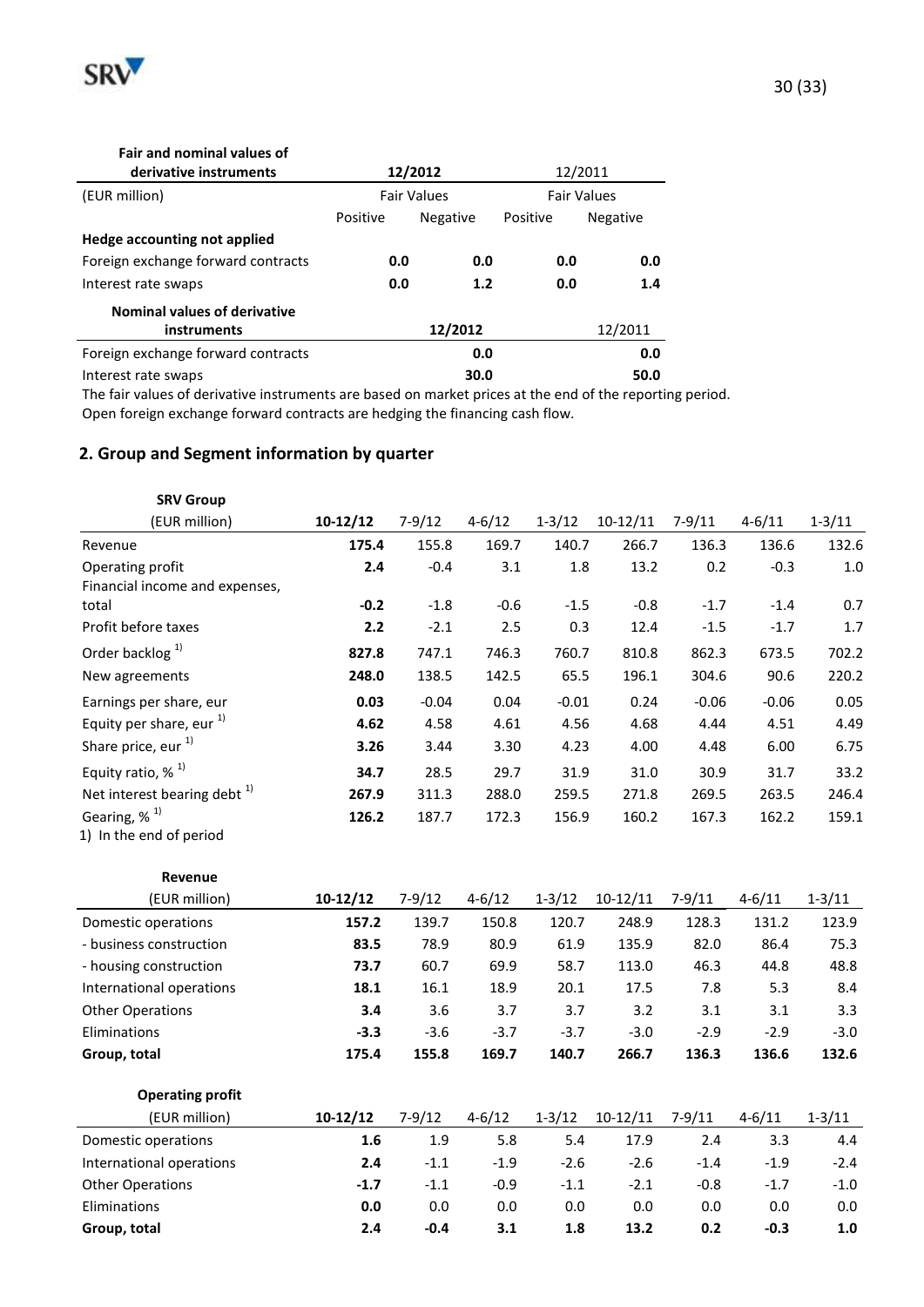

| <b>Operating profit</b>                               |            |            |            |            |            |            |            |            |
|-------------------------------------------------------|------------|------------|------------|------------|------------|------------|------------|------------|
| (%)                                                   | $10-12/12$ | $7-9/12$   | $4 - 6/12$ | $1 - 3/12$ | $10-12/11$ | $7 - 9/11$ | $4 - 6/11$ | $1 - 3/11$ |
| Domestic operations                                   | 1.0        | 1.3        | 3.9        | 4.5        | 7.2        | 1.9        | 2.5        | 3.5        |
| International operations                              | 13.3       | $-7.0$     | $-9.9$     | $-13.0$    | $-14.9$    | $-18.1$    | $-36.2$    | $-28.4$    |
| Group, total                                          | 1.4        | $-0.2$     | 1.8        | $1.2$      | 4.9        | 0.2        | $-0.2$     | 0.8        |
|                                                       |            |            |            |            |            |            |            |            |
| <b>Order backlog</b>                                  |            |            |            |            |            |            |            |            |
| (EUR million)                                         | 31.12.12   | 30.9.12    | 30.6.12    | 31.3.12    | 31.12.11   | 30.9.11    | 30.6.11    | 31.3.11    |
| Domestic operations                                   | 774.4      | 676.2      | 661.7      | 658.3      | 711.2      | 745.8      | 564.8      | 589.8      |
| - business construction                               | 438.7      | 312.1      | 325.4      | 329.4      | 362.2      | 371.5      | 233.3      | 277.7      |
| - housing construction                                | 335.7      | 364.2      | 336.4      | 328.8      | 349.0      | 374.2      | 331.5      | 312.0      |
| International operations                              | 53.4       | 70.9       | 84.5       | 102.4      | 99.6       | 116.5      | 108.7      | 112.4      |
| Group, total                                          | 827.8      | 747.1      | 746.3      | 760.7      | 810.8      | 862.3      | 673.5      | 702.2      |
| - sold order backlog                                  | 610        | 517        | 551        | 570        | 596        | 710        | 530        | 569        |
| - unsold order backlog                                | 218        | 230        | 195        | 191        | 215        | 153        | 143        | 133        |
|                                                       |            |            |            |            |            |            |            |            |
|                                                       |            |            |            |            |            |            |            |            |
| Order backlog, housing construction in Finland        |            |            |            |            |            |            |            |            |
| (EUR million)                                         | 31.12.12   | 30.9.12    | 30.6.12    | 31.3.12    | 31.12.11   | 30.9.11    | 30.6.11    | 31.3.11    |
| Negotiation and construction                          |            |            |            |            |            |            |            |            |
| contracts under construction                          | 129        | 153        | 155        | 153        | 160        | 164        | 124        | 131        |
| Developer contracting under                           |            |            |            |            |            |            |            |            |
| construction, sold<br>Developer contracting under     | 59         | 52         | 56         | 57         | 49         | 98         | 94         | 78         |
| construction, unsold                                  | 119        | 133        | 103        | 92         | 115        | 95         | 92         | 71         |
| Developer contracting completed                       |            |            |            |            |            |            |            |            |
| and unsold                                            | 28         | 26         | 21         | 27         | 26         | 18         | 21         | 32         |
| Housing construction, total                           | 336        | 364        | 336        | 329        | 349        | 374        | 332        | 312        |
|                                                       |            |            |            |            |            |            |            |            |
|                                                       |            |            |            |            |            |            |            |            |
| <b>Invested capital</b>                               |            |            |            |            |            |            |            |            |
| (EUR million)                                         | 31.12.12   | 30.9.12    | 30.6.12    | 31.3.12    | 31.12.11   | 30.9.11    | 30.6.11    | 31.3.11    |
| Domestic operations                                   | 297.4      | 286.2      | 270.2      | 228.8      | 249.2      | 233.3      | 248.7      | 215.6      |
| International operations                              | 200.2      | 200.7      | 198.5      | 198.6      | 210.8      | 194.0      | 193.3      | 182.7      |
| Other and eliminations                                | 15.7       | 3.4        | 3.3        | 7.8        | $-6.0$     | 14.9       | 4.4        | 12.3       |
| Group, total                                          | 513.3      | 490.3      | 472.0      | 435.1      | 454.0      | 442.2      | 446.5      | 410.6      |
|                                                       |            |            |            |            |            |            |            |            |
| <b>Residential production</b>                         |            |            |            |            |            |            |            |            |
| in Finland (units)                                    | $10-12/12$ | $7-9/12$   | $4 - 6/12$ | $1 - 3/12$ | $10-12/11$ | $7 - 9/11$ | $4 - 6/11$ | $1 - 3/11$ |
| Developer contracting                                 |            |            |            |            |            |            |            |            |
| Start-ups                                             |            |            |            |            |            |            |            | 122        |
|                                                       | 95         | 125        | 171        | 24         | 191        | 61         | 205        |            |
| Sold                                                  | 140        | 85         | 154        | 98         | 100        | 92         | 143        | 147        |
| Completed                                             | 114        | 116        | 122        | 99         | 351        | 74         | 41         | 67         |
| Completed and unsold <sup>1)</sup>                    | 99         | 100        | 85         | 102        | 90         | 43         | 53         | 86         |
| Under construction <sup>1)</sup>                      | 1849       | 2 1 2 6    | 2 0 6 0    | 2 1 8 8    | 2 1 9 7    | 2 5 0 4    | 2 2 4 3    | 1956       |
| - negotiation and construction                        |            |            |            |            |            |            |            |            |
| contracts <sup>1)</sup>                               | 1 2 6 3    | 1521       | 1464       | 1641       | 1575       | 1693       | 1419       | 1 2 9 6    |
| - developer contracting <sup>1)</sup>                 | 586        | 605        | 596        | 547        | 622        | 811        | 824        | 660        |
| - of which sold 1)<br>- of which unsold <sup>1)</sup> | 230<br>356 | 205<br>400 | 221<br>375 | 206<br>341 | 195<br>427 | 428<br>383 | 420<br>404 | 350<br>310 |

1) at the end of the period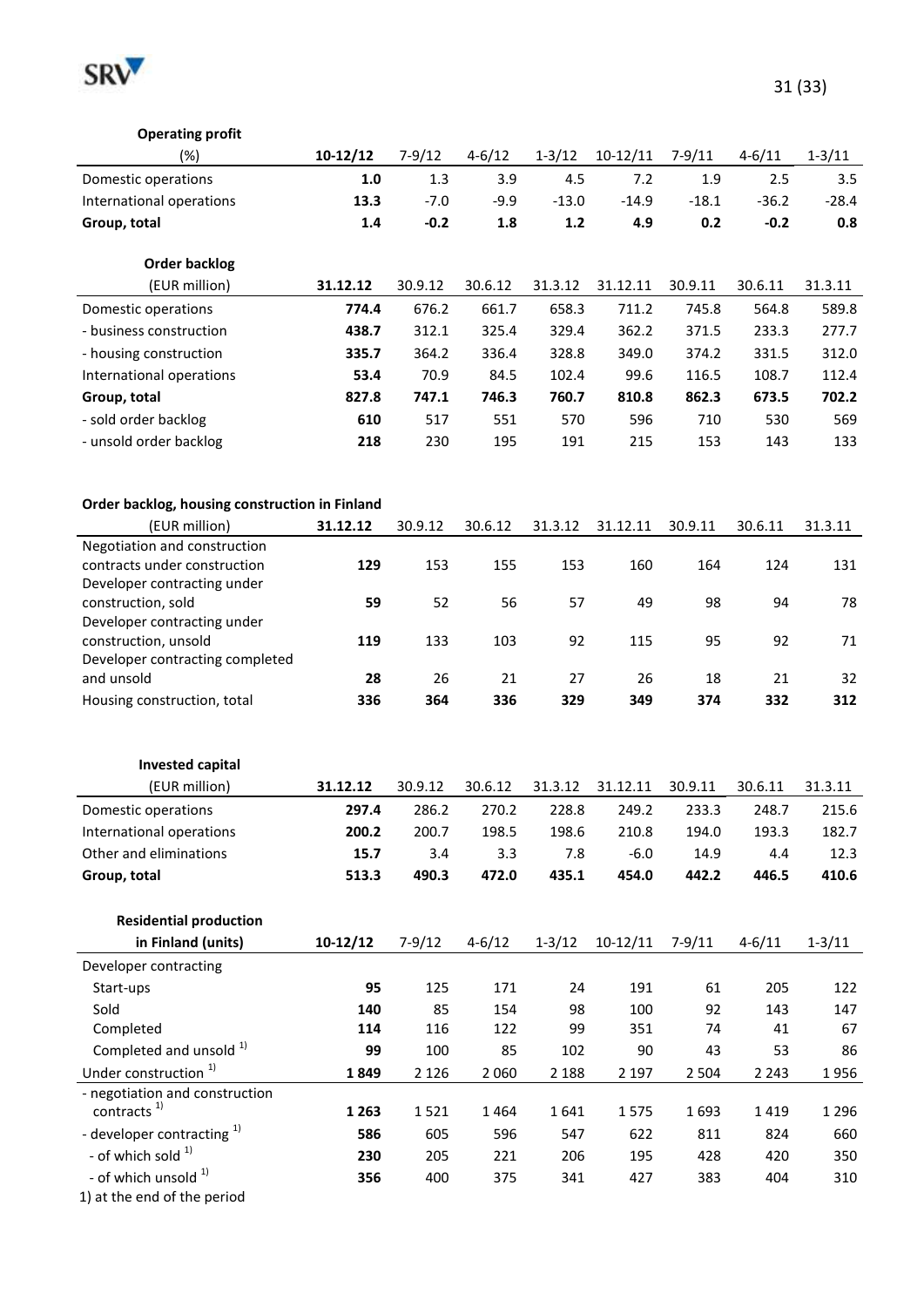

# **3. Segment information**

| <b>Assets</b>            |          |          | change,     | change, |
|--------------------------|----------|----------|-------------|---------|
| (EUR million)            | 31.12.12 | 31.12.11 | <b>MEUR</b> | %       |
| Domestic operations      | 422.9    | 376.0    | 46.9        | 12.5    |
| International operations | 233.7    | 228.2    | 5.4         | 2.4     |
| <b>Other Operations</b>  | 311.8    | 324.2    | $-12.4$     | $-3.8$  |
| Eliminations             | $-293.0$ | $-340.1$ | 47.1        |         |
| Group, total             | 675.4    | 588.3    | 87.0        | 14.8    |
|                          |          |          |             |         |

| <b>Liabilities</b>                 |          |          | change,     | change, |
|------------------------------------|----------|----------|-------------|---------|
| (EUR million)                      | 31.12.12 | 31.12.11 | <b>MEUR</b> | %       |
| Domestic operations                | 370.4    | 324.6    | 45.8        | 14.1    |
| International operations           | 235.2    | 228.9    | 6.3         | 2.8     |
| <b>Other Operations</b>            | 123.3    | 177.8    | $-54.6$     | $-30.7$ |
| Eliminations and other adjustments | $-265.8$ | $-312.7$ | 46.9        |         |
| Group, total                       | 463.1    | 418.7    | 44.4        | 10.6    |

| <b>Invested capital</b>  |          |          | change,     | change, |
|--------------------------|----------|----------|-------------|---------|
| (EUR million)            | 31.12.12 | 31.12.11 | <b>MEUR</b> | %       |
| Domestic operations      | 297.4    | 249.2    | 48.2        | 19.4    |
| International operations | 200.2    | 210.8    | $-10.6$     | $-5.0$  |
| Other and eliminations   | 15.7     | $-6.0$   | 21.7        |         |
| Group, total             | 513.3    | 454.0    | 59.3        | 13.1    |

#### **Return on investment,**

| %                        | $1-12/12$ | $1 - 12/11$ |
|--------------------------|-----------|-------------|
| Domestic operations      | 5.6       | 13.6        |
| International operations | $-0.2$    | $-2.6$      |
| Group, total             | 2.2       | 4.5         |